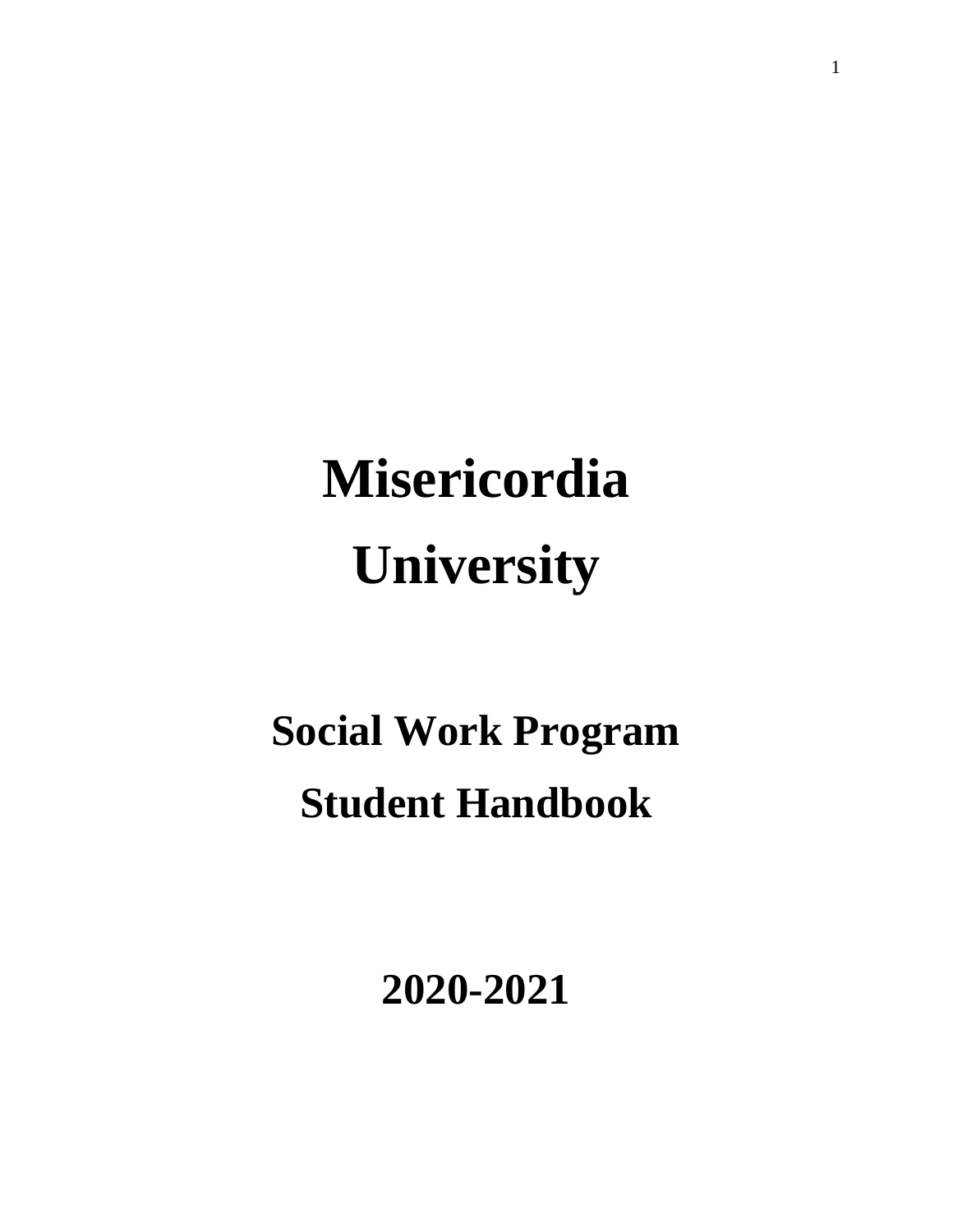### **TABLE OF CONTENTS**

|                                                   | 5  |
|---------------------------------------------------|----|
| HISTORY OF SOCIAL WORK AT MISERICORDIA UNIVERSITY | 5  |
|                                                   | 5  |
|                                                   | 5  |
|                                                   | 6  |
|                                                   | 6  |
|                                                   | 6  |
|                                                   | 11 |
|                                                   | 14 |
|                                                   | 14 |
|                                                   | 17 |
|                                                   | 18 |
|                                                   | 25 |
|                                                   | 27 |
|                                                   | 31 |
|                                                   | 31 |
|                                                   |    |
|                                                   | 32 |
| ADMISSION, RETENTION AND TERMINATION POLICY       |    |
|                                                   | 33 |
|                                                   | 37 |
|                                                   | 38 |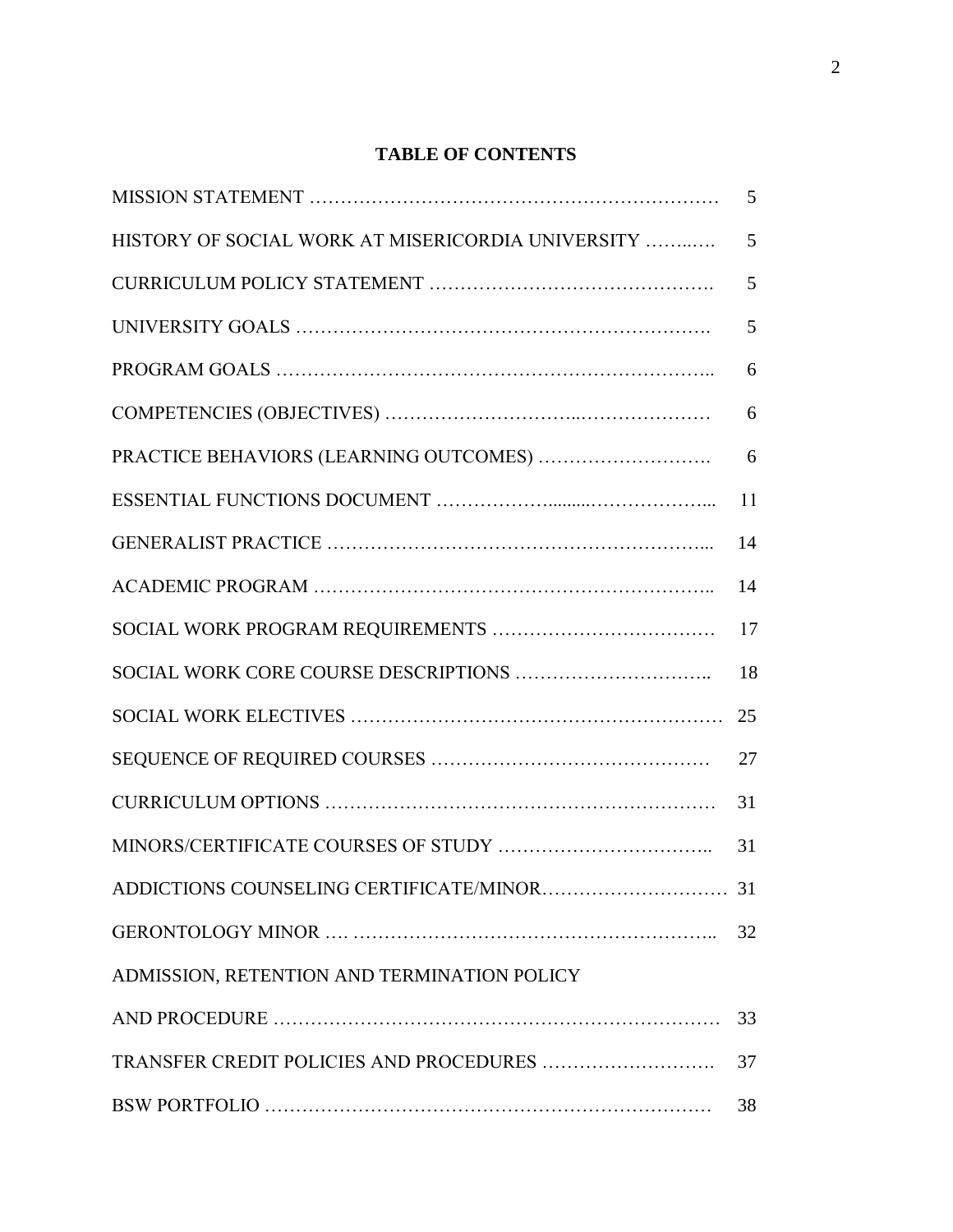| 38 |
|----|
| 38 |
| 38 |
| 39 |
| 39 |
| 39 |
| 40 |
| 40 |
|    |
|    |
|    |
|    |
| 42 |
| 44 |
| 44 |
| 47 |
| 47 |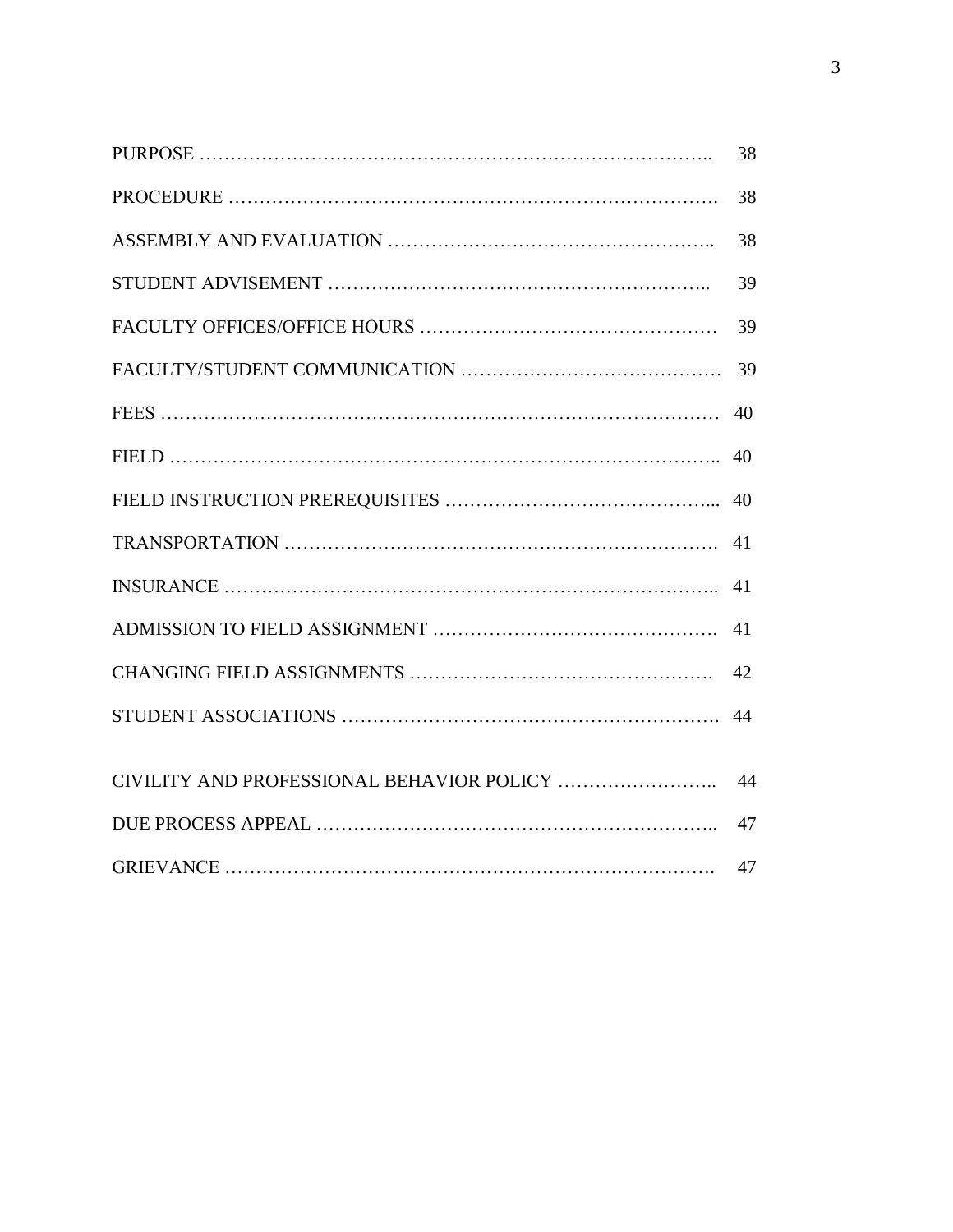### **Information and guidelines for social work students**

The title of this document is the Social Work Department Student Handbook. The policies found in this document supplement the policies found in the Misericordia University Student Handbook and the Misericordia University Course Catalog.

*This handbook, dated April 2020, supersedes all previous Social Work Student Handbooks.*

**ANY POLICY IN THIS HANDBOOK MAY CHANGE AT ANY TIME BASED ON THE RECOMMENDATION OF SOCIAL WORK FACULTY. STUDENTS ARE HELD ACCOUNTABLE FOR ALL POLICIES IN THIS HANDBOOK AND ARE RESPONSIBLE FOR OBTAINING A REVISED COPY EACH ACADEMIC YEAR. OFFICIAL NOTIFICATION OF POLICY CHANGES OCCURS VIA POSTING ON THE MISERICORDIA WEBSITE AND myMU STUDENT E-MAIL. IT IS THE STUDENT'S RESPONSIBILITY TO REGULARLY CHECK THE APPROPRIATE** 

**E-MAIL AND ELECTRONIC SOURCES. FACULTY ARE NOT RESPONSIBLE FOR STUDENT FAILURE TO BE INFORMED ABOUT POLICY CHANGES OR FOR LACK OF STUDENT KNOWLEDGE OF POLICIES FOUND IN THIS HANDBOOK.**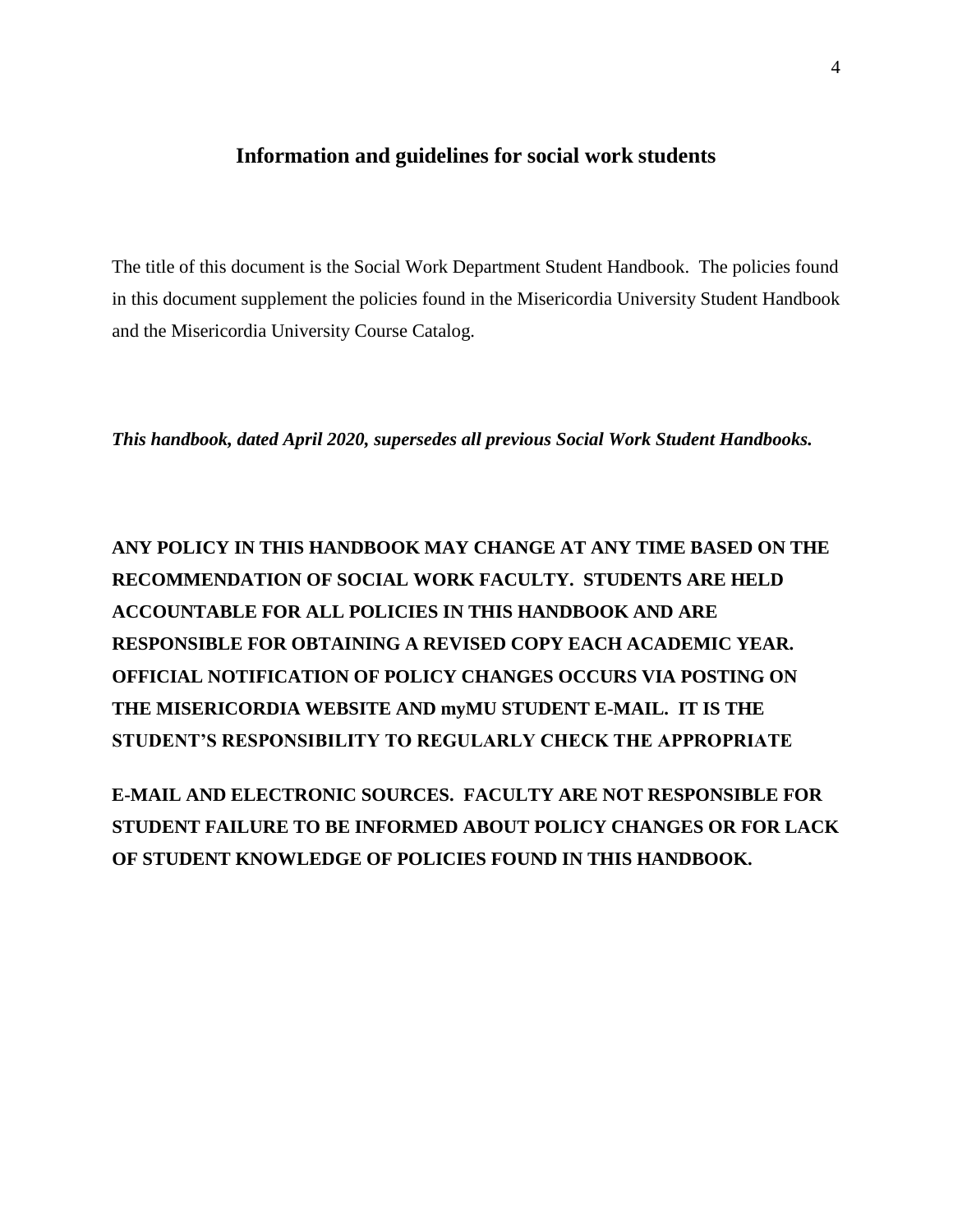### **MISSION STATEMENT**

The Mission of Misericordia University's Social Work Program is to prepare students for entrylevel generalist social work practice with individuals, families, groups, communities and organizations. Inherent within this mission is a commitment to the development of BSW graduates who are dedicated to improving social, economic, and environmental conditions among diverse populations locally, regionally, and globally, and to promoting the Sisters of Mercy values which include mercy, service, justice and hospitality.

### **HISTORY OF SOCIAL WORK AT MISERICORDIA UNIVERSITY**

The professional social work education program evolved out of the Religious Sisters of Mercy's own call to compassionate service through the ministries of teaching and healing. Social work courses designed to help students develop and act on a sense of responsibility for the critical issues of justice, service and mercy were first offered by the University (formerly - College Misericordia) in the 1950's. Expansion of course offerings through the 1960's eventually led to the development of a formal undergraduate social work major in the latter half of the decade. By 1975 Misericordia's Social Work Program received full accreditation status by the Council on Social Work Education (CSWE), making it among the first in the country to receive this distinction. Accredited status has since been reaffirmed five times, the last in February, 2012.

### **CURRICULUM POLICY STATEMENT**

Misericordia University's Social Work Program curriculum is organized around the Program's primary goal of preparing competent baccalaureate-level generalist practitioners. It evolved institutionally from the Religious Sisters of Mercy's own call to compassionate service through the ministries of teaching and healing and developed according to those mandates for curricular content established by the Council on Social Work Education (CSWE). These mandates include a liberal arts perspective, which is also the base for all professional programs at the University, and a professional foundation composed of required social work courses and field practicums designed to provide an integrated experience to educate students in the critical areas of social work values and ethics, diversity, social and economic justice, at-risk populations, human behavior and the social environment, social welfare policies and services, social work practice and research.

### **UNIVERSITY GOALS**

In fulfillment of its mission, Misericordia University provides a learning community which prepares graduates who:

- 1. Reflect the values of mercy, justice and hospitality in their actions.
- 2. Contribute to their communities through service and leadership
- 3. Consider ethical issues and values and make reasoned judgments about them.
- 4. Think independently and creatively, analyze information critically, and solve problems.
- 5. Respect and understand cultural differences.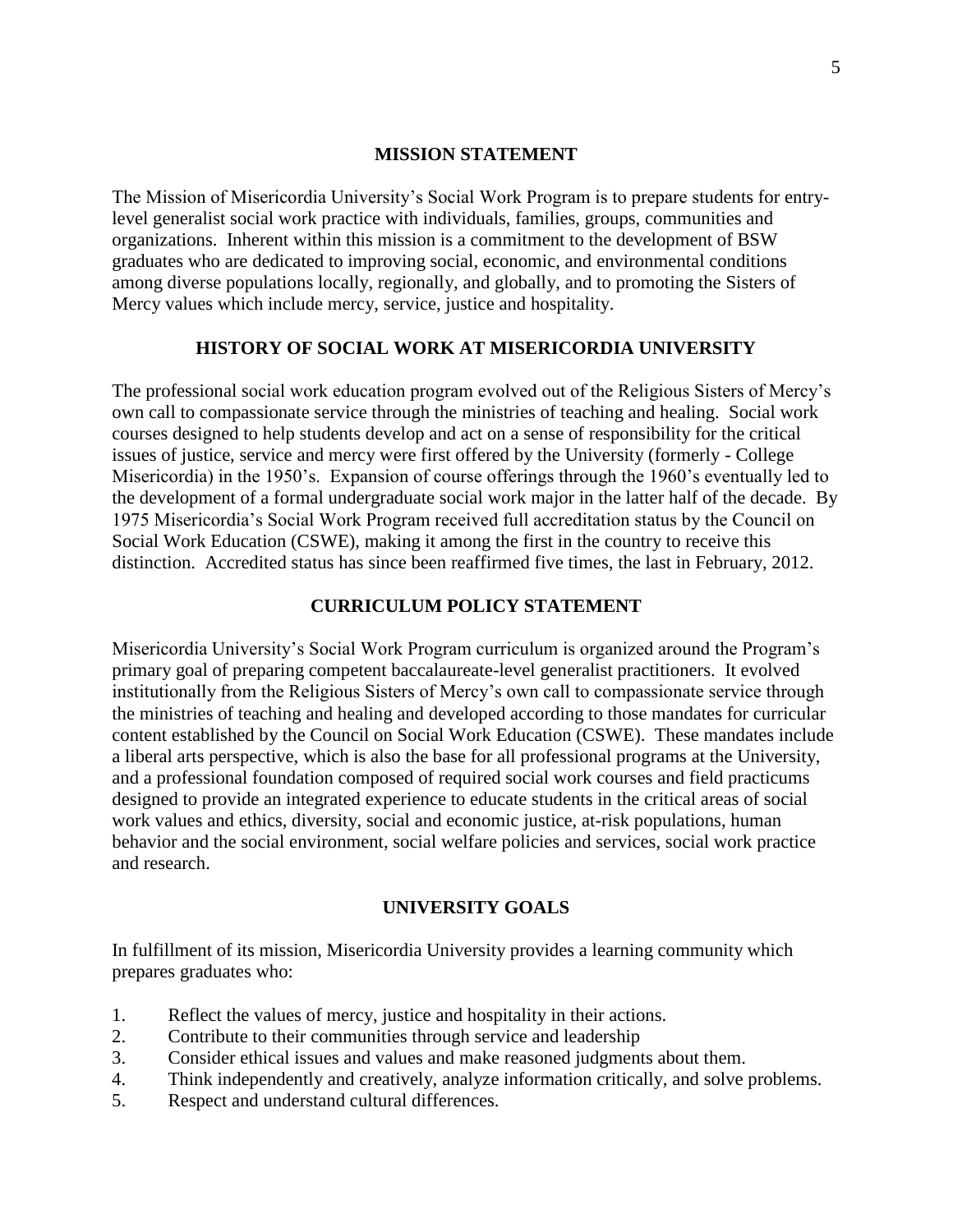- 6. Understand global perspectives.
- 7. Communicate and interact effectively.
- 8. Understand and appreciate the arts, humanities, science, and technology.
- 9. Succeed in their academic disciplines
- 10. Pursue life-long learning

### **PROGRAM GOALS**

The Primary goals of the Misericordia University Social Work Program are:

- 1. To educate and promote the development of problem-oriented, undergraduate generalist social work practitioners whose knowledge and skills base enables them to assess and address problematic situations among diverse individuals, families, groups, communities and organizations.
- 2. To foster students' ability to integrate the institutional and professional ideals of social justice and intervene on behalf of those discriminated against and oppressed.
- 3. To enhance students critical thinking and problem-solving skills for contextual understanding and intervention with all social systems.
- 4. To prepare students for graduate studies and foster commitment to a process of continued professional growth and development.

### **2015 CSWE EPAS SOCIAL WORK COMPETENCIES AND PRACTICE BEHAVIORS**

### Competency 1: Demonstrate Ethical and Professional Behavior

Social workers understand the value base of the profession and its ethical standards, as well as relevant laws and regulations that may impact practice on the micro, mezzo, and macro levels. Social workers understand frameworks of ethical decision-making and how to apply principles of critical thinking to those frameworks in practice, research, and policy arenas. Social workers recognize personal values and the distinction between personal and professional values. They also understand how their personal experiences and affective reactions influence their professional judgment and behavior. Social workers understand their profession's history, its mission, and the roles and responsibilities of the profession. Social workers also understand the role of other professions when engaged in inter-professional teams. Social workers recognize the important of life-long learning and are committed to continually updating their skills to ensure they are relevant and effective. Social workers also understand emerging forms of technology and the ethical use of technology in social work practice. Social workers:

 Make ethical decisions by applying the standards of the NASW Code of Ethics, relevant laws and regulations, models for ethical decision-making, ethical conduct of research, and additional codes of ethics as appropriate to context;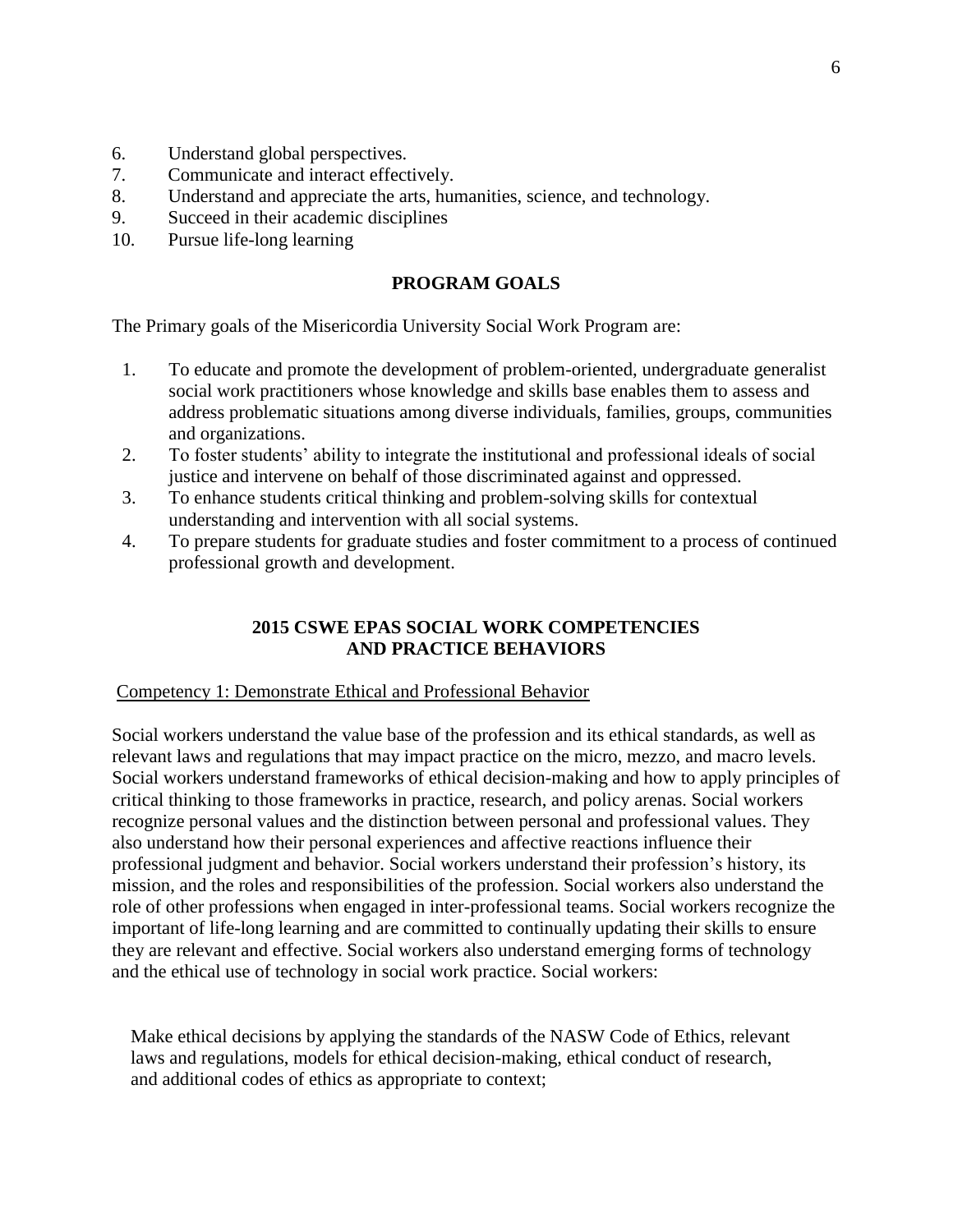Use reflection and self-regulation to manage personal values and maintain professionalism in practice situations;

 Demonstrate professional demeanor in behavior; appearance; and oral, written, and electronic communication;

Use technology ethically and appropriately to facilitate practice outcomes; and

Use supervision and consultation to guide professional judgment and behavior.

### Competency 2: Engage Diversity and Difference in Practice

Social workers understand how diversity and difference characterize and shape the human experience and are critical to the formation of identity. The dimensions of diversity are understood as the intersectionality of multiple factors including but not limited to age, class, color, culture, disability and ability, ethnicity, gender, gender identity and expression, immigration status, marital status, political ideology, race, religion/spirituality, sex, sexual orientation, and tribal sovereign status. Social workers understand that, as a consequence of difference, a person's life experiences may include oppression, poverty, marginalization, and alienation as well as privilege, power, and acclaim. Social workers also understand the forms and mechanisms of oppression and discrimination and recognize the extent to which a culture's structures and clause, including social, economic, political, and cultural exclusions, may oppress, marginalize, alienate, or create privilege and power. Social workers:

Apply communicate understanding of the importance of diversity and difference in shaping life experiences in practice at the micro, mezzo, and macro levels;

Present themselves as learners and engage clients and constituencies as experts of their own experiences; and

Apply self-awareness and self-regulation to manage the influence of personal biases and values in working with diverse clients and constituencies.

### Competency 3: Advance Human Rights and Social, Economic, and Environmental Justice

Social Workers understand that every person regardless of position in society has fundamental human rights such as freedom, safety, privacy, an adequate standard of living, health care, and education. Social workers understand the global interconnections of oppression and human rights violations, and are knowledgeable about theories of human need and social justice and strategies to promote social and economic justice and human rights. Social workers understand the strategies designed to eliminate oppressive structural barriers to ensure that social goods, rights, and responsibilities are distributed equitably and that civil, political, environmental, economic, social, and cultural human rights are protected. Social workers: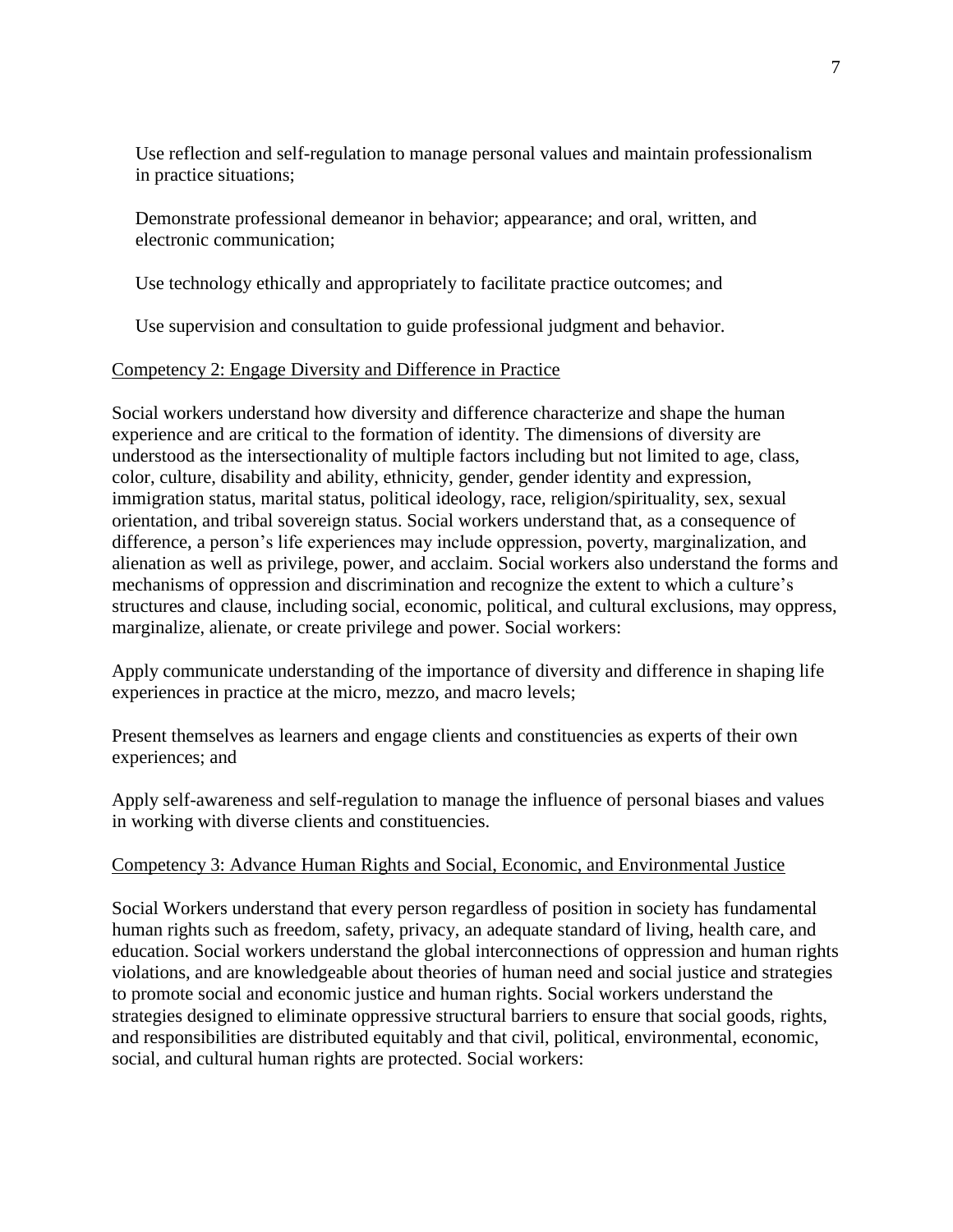Apply their understanding of social, economic, and environmental justice to advocate for human rights at the individual and system levels; and

Engage in practices that advance social, economic, and environmental justice.

### Competency 4: Engage in Practice-informed Research and Research-informed Practice

Social workers understand quantitative and qualitative research methods and their respective roles in advancing a science of social work and in evaluating their practice. Social workers know the principles of logic, scientific inquiry, and culturally informed and ethical approaches to building knowledge. Social workers understand that evidence informs practice derives from multi-disciplinary sources and multiple ways of knowing. They also understand the processes for translating research findings into effective practice. Social workers:

Use practice experience and theory to inform scientific inquiry and research;

Apply critical thinking to engage in analysis of quantitative and qualitative research methods and research findings; and

Use and translate research evidence to inform and improve practice, policy, and service delivery.

### Competency 5: Engage in Policy Practice

Social workers understand that human rights and social justice, as well as social welfare and services, are mediated by policy and its implementation at the federal, state, and local levels. Social workers understand the history and current structures of social policies and services, the role of policy in service delivery and the role of practice in policy development. Social workers understand their role in policy development and implementation within their practice settings at the micro, mezzo, and macro levels and they actively engage in policy practice to effect change within those settings. Social workers recognize and understand the historical, social, cultural, economic, organizational, environmental, and global influences that affect social policy. They are also knowledgeable about policy formulation analysis, implementation, and evaluation. Social workers:

Identify social policy at the local, state, and federal level that impacts well-being, service delivery, and access to social services;

Assess how social welfare and economic policies impact the delivery of and access to social services;

Apply critical thinking to analyze, formulate, and advocate for policies that advance human rights and social, economic, and environmental justice.

### Competency 6: Engage with Individuals, Families, Groups, Organizations, and Communities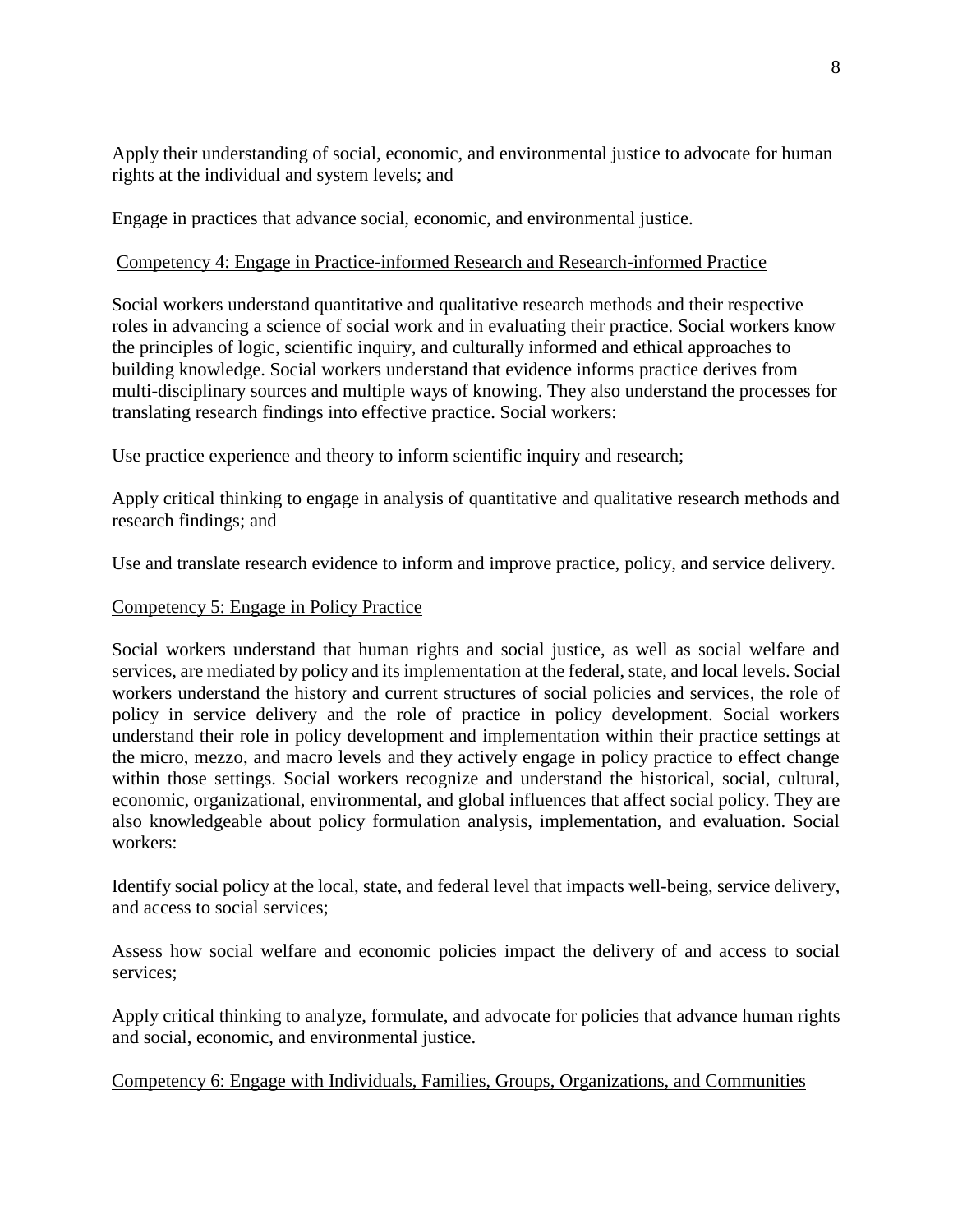Social workers understand that engagement is an ongoing component of the dynamic and interactive process of social work practice with, and on behalf of, diverse individuals, families, groups, organizations, and communities. Social workers value the importance of human relationships. Social workers understand theories of human behavior and the social environment, and critically evaluate and apply this knowledge to facilitate engagement with clients and constituencies, including individuals, families, groups, organizations, and communities. Social workers understand strategies to engage diverse clients and constituencies to advance practice effectiveness. Social workers understand how their personal experiences and affective reactions may impact their ability to effectively engage with diverse clients and constituencies. Social workers value principles of relationship-building and inter-professional collaboration to facilitate engagement with clients, constituencies, and other professionals as appropriate.

### Social workers:

Apply knowledge of human behavior and the social environment, person-in-environment, and other multidisciplinary theoretical frameworks to engage with clients and constituencies; and

Use empathy, reflection, and interpersonal skills to effectively engage diverse clients and constituencies.

### Competency 7: Assess Individuals, Families, Groups, Organizations, and Communities

Social workers understand that assessment is an ongoing component of the dynamic and interactive process of social work practice with, and behalf of, diverse individuals, families, groups, organizations, and communities. Social workers understand theories of human behavior and the social environment, and critically evaluate and apply this knowledge in the assessment of diverse clients and constituencies to advance practice effectiveness. Social workers recognize the implications of the larger practice context in the assessment process and value the importance of inter-professional collaboration in this process. Social workers understand how their personal experiences and affective reactions may affect their assessment and decision making. Social workers:

Collect and organize data, and apply critical thinking to interpret information from clients and constituencies;

Apply knowledge of human behavior and the social environment, person-in-environment, and other multidisciplinary theoretical frameworks in the analysis of assessment data from clients and constituencies;

Develop mutually agreed-on intervention goals and objectives based in the critical assessment of strengths, needs, and challenges within clients and constituencies; and

Select appropriate intervention strategies based on the assessment, research knowledge, and values and preferences of clients and constituencies.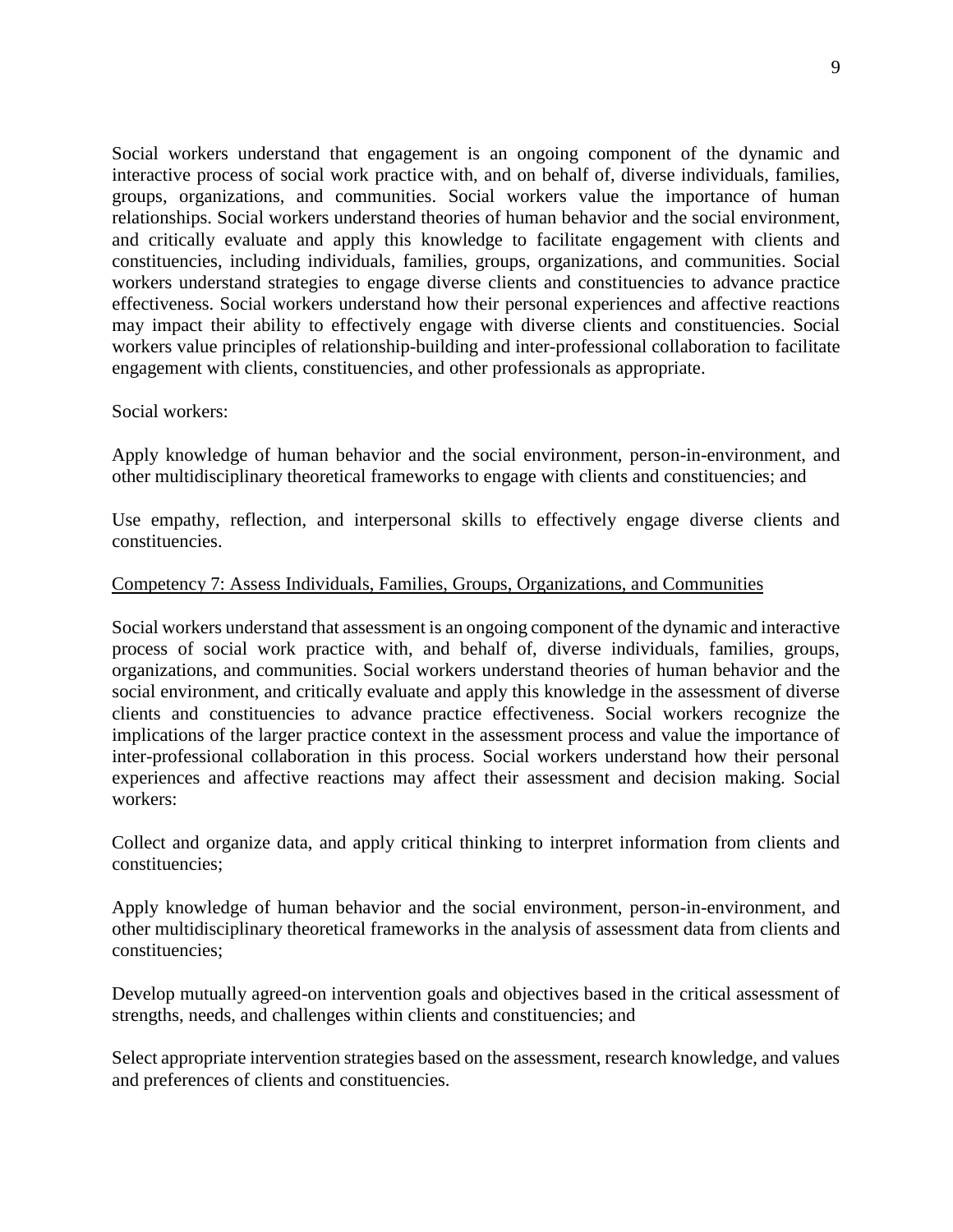### Competency 8: Intervene with Individuals, Families, Groups, Organizations, and Communities

Social workers understand that intervention is an ongoing component of the dynamic and interactive process of social work practice with, and on behalf of, diverse individuals, families, groups, organizations, and communities. Social workers are knowledgeable about evidenceinformed interventions to achieve the goals of clients and constituencies, including individuals, families, groups, organizations, and communities. Social workers understand theories of human behavior and the social environment, and critically evaluate and apply this knowledge to effectively intervene with clients and constituencies. Social workers value the importance of interprofessional teamwork and communication in interventions, recognizing that beneficial outcomes may require interdisciplinary,inter-professsional, and inter-organizational collaboration. Social workers:

Critically choose and implement interventions to achieve practice goals and enhance capacities of clients and constituencies;

Apply knowledge of human behavior and the social environment, person-in-environment, and other multidisciplinary theoretical frameworks in interventions with clients and constituencies;

Use inter-professional collaboration as appropriate to achieve beneficial practice outcomes;

Negotiate, mediate, and advocate with and on behalf of diverse clients and constituencies; and

Facilitate effective transitions and endings that advance mutually agreed-on goals.

### Competency 9: Evaluate Practice with Individuals, Families, Groups, Organizations, and Communities

Social workers understand that evaluation is an ongoing component of the dynamic and interactive process of social work practice with, and on behalf of, diverse individuals, families, groups, organizations, and communities. Social workers recognize the importance of evaluating processes and outcomes to advance practice, policy, and service delivery effectiveness. Social workers understand theories of human behavior and the social environment, and critically evaluate and apply this knowledge in evaluating outcomes. Social workers understand qualitative and quantitative methods for evaluating outcomes and practice effectiveness. Social workers:

Select and use appropriate methods for evaluation of outcomes;

Apply knowledge of human behavior and the social environment, person-in-environment, and other multidisciplinary theoretical frameworks in the evaluation of outcomes;

Critically analyze, monitor, and evaluate intervention and program processes and outcomes; and Apply evaluation to improve practice effectiveness at the micro, mezzo, and macro levels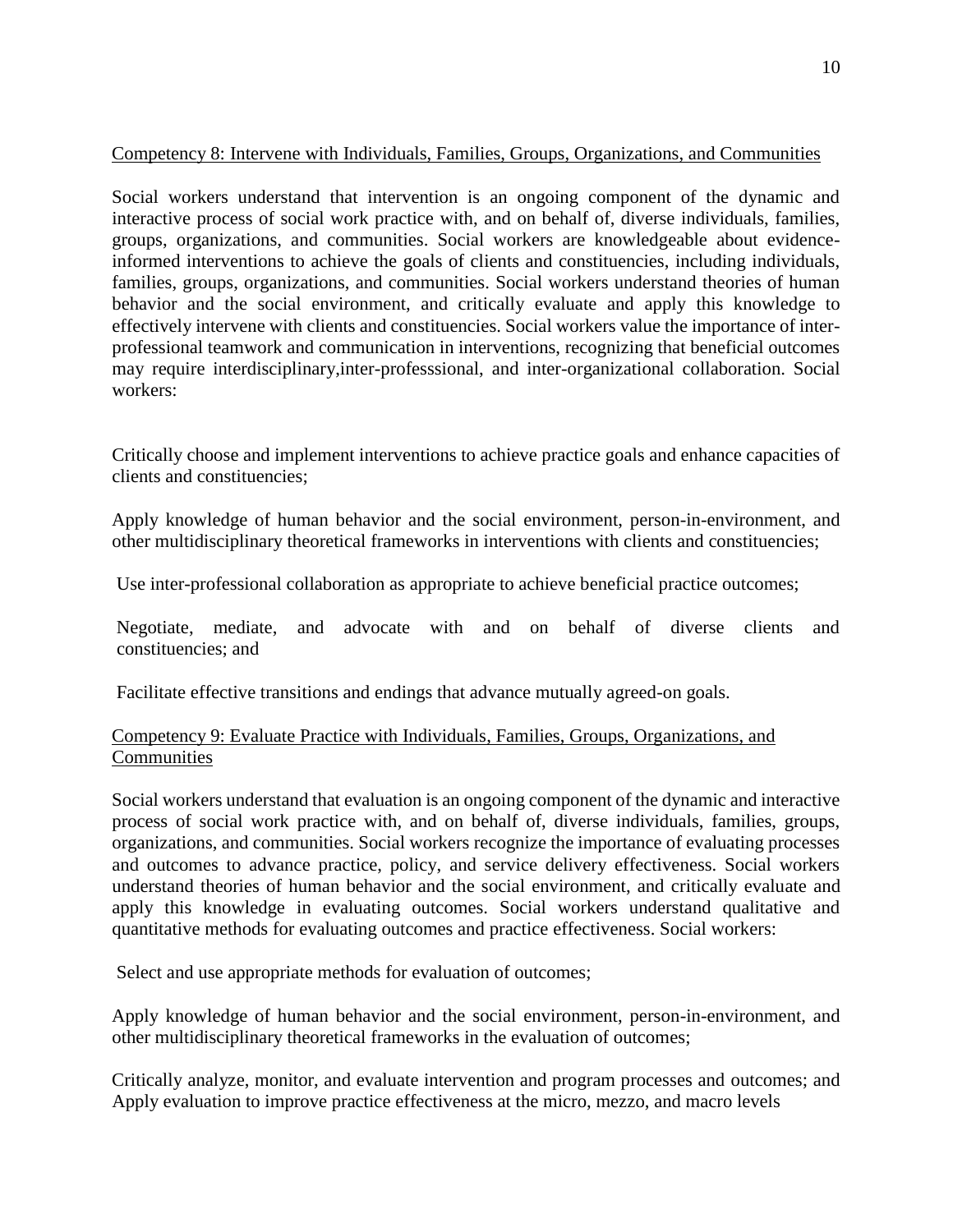### **Essential Functions for Social Work Students**

To provide effective social services, a graduate of Misericordia University's Social Work program, across all program options, must possess a multitude of knowledge, skills, and abilities. Social work practice includes being able to evaluate information quickly, maintain records and documentation of activities, and communicate using verbal and written skills, and tolerate ambiguity.

Students who wish to qualify for admission and progression in the social work program must meet both academic and performance requirements. Academic requirements are described in the Department's policies on retention. In addition to the academic requirements, an entering student must be aware that the functional abilities and attributes described below are necessary to function as a social worker. If a student has a physical, mental, or any other disability and requires special accommodation to meet the social work program requirements, the student should contact the University's Office of Student Disabilities (OSD), which is located in the Student Success Center, lower level of Alumnae Hall, and can be reached at 570-674-6408. Once documentation of a Plan of Accommodation (POA) is received, the Social Work Department will endeavor to make reasonable accommodations for the student.

Essential or functional abilities for social work students may be defined as, but are not limited to:

### *Functional Ability Categories and Representative Activities/Attributes*

### **Fine Motor Skills**

Write with pen or pencil (e.g. write in charts, document activities, take notes)

Key/type (e.g., use a computer)

### **Physical Endurance**

Maintain physical tolerance (e.g., work with clients and colleagues for long stretches of time each day)

### **Physical Strength**

Defend self against combative client

### **Hearing**

Hear normal speaking level sounds (e.g., person-to-person report) or read lips.

### **Reading**

Read and understand written document (e.g., policies, protocols)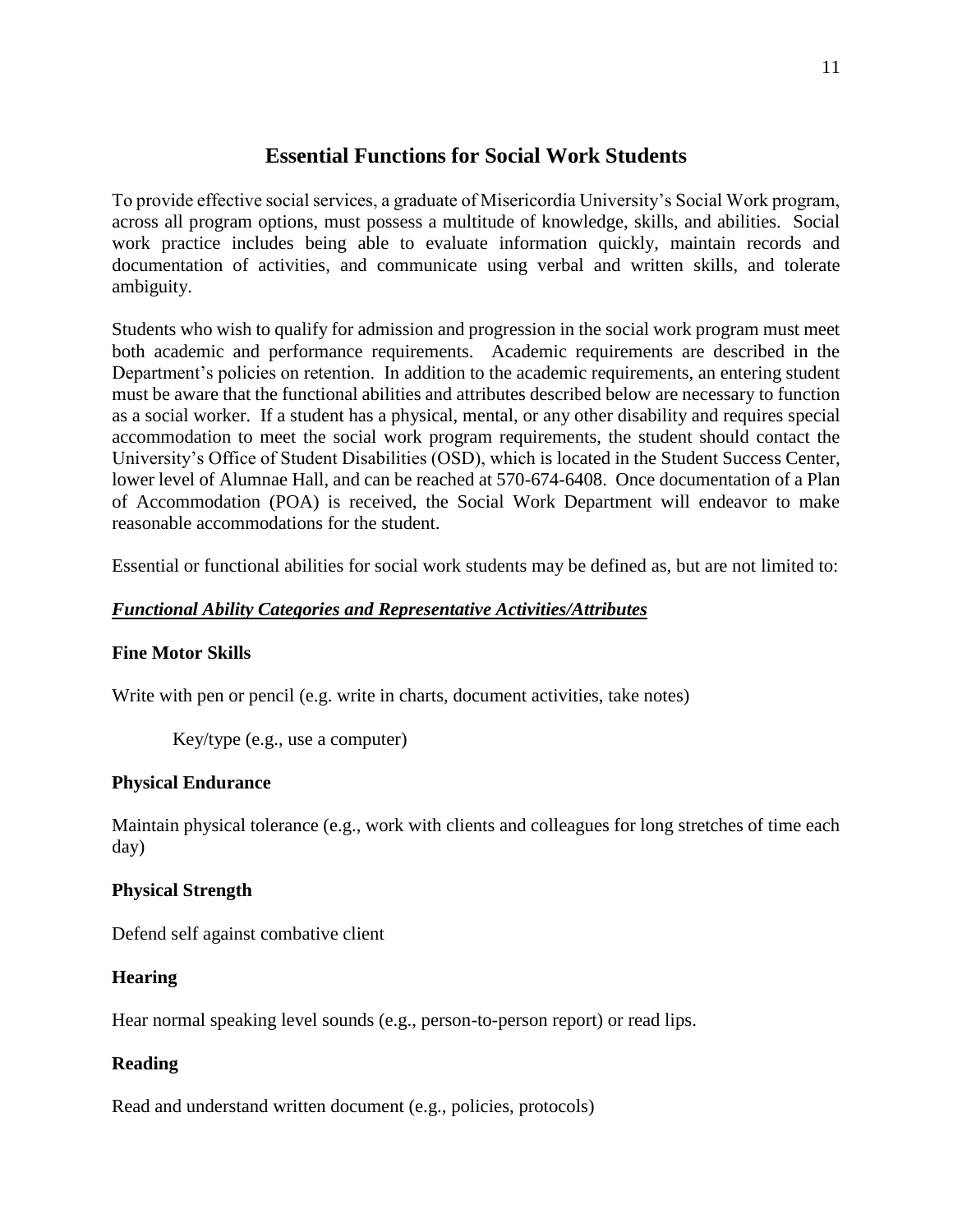### **Arithmetic Competence**

Read and understand columns of information (flow sheet, charts)

Add, subtract, multiply, and/or divide whole numbers

Compute fractions (e.g., to process client and agency budgets)

### **Emotional Stability**

Recognize appropriate personal boundaries Adapt to changing environment/stress Deal with the unexpected (e.g., client anger, crisis) Focus attention on task Monitor own emotions Perform multiple responsibilities concurrently Handle strong emotions (e.g., grief)

### **Analytical Thinking**

Transfer knowledge from one situation to another

Process information (to be able to perform client and other assessments)

Evaluate outcomes

Problem solve

Prioritize tasks

Use long-term memory

Use short-term memory

### **Critical Thinking**

Identify cause-effect relationships

Plan-facilitate activities with others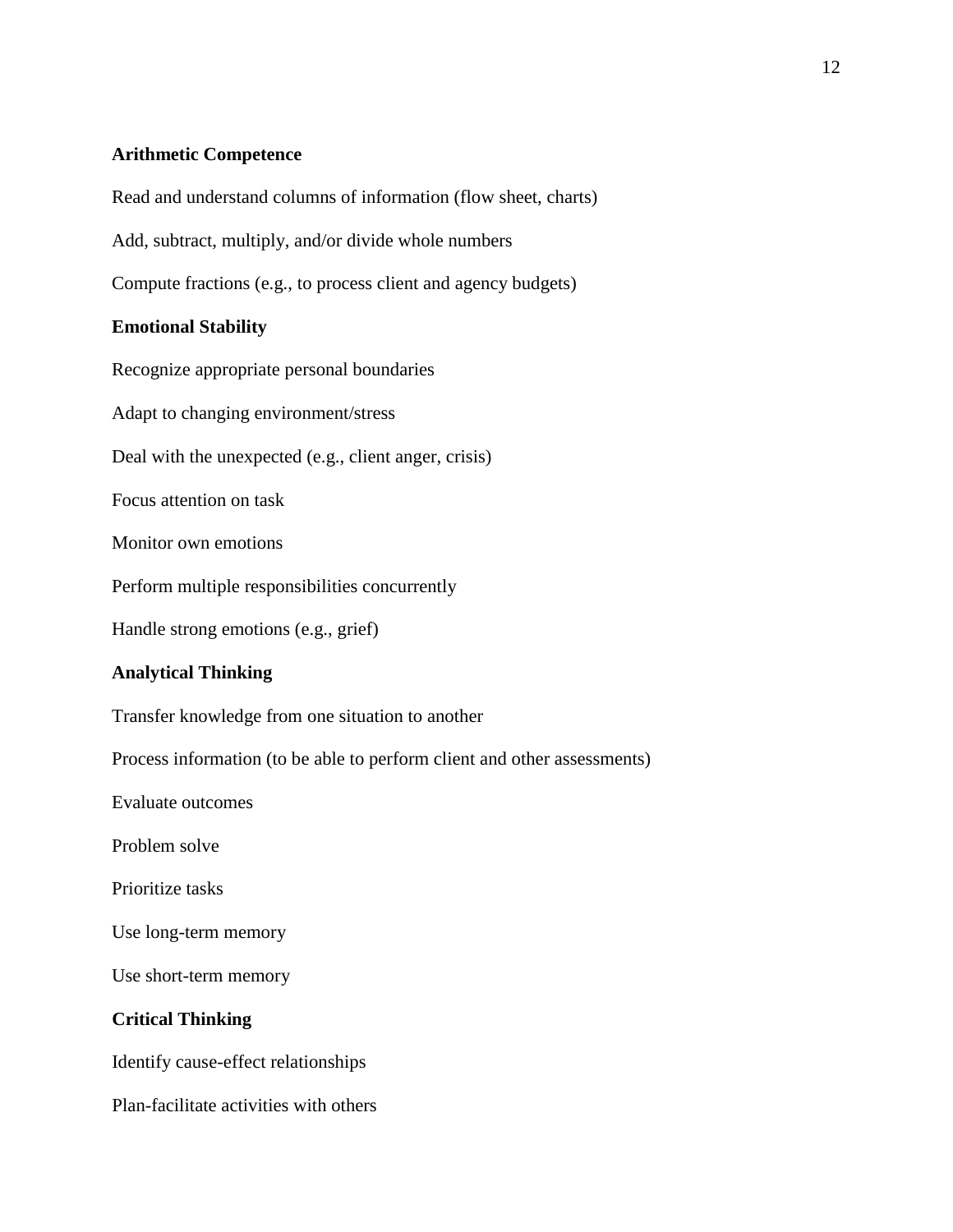Synthesize knowledge and skills

Sequence information (e.g., action, behavior, consequence)

### **Interpersonal Skills**

Respect differences in clients

Establish rapport with clients

Establish rapport with co-workers

Express ideas and feelings and clear demonstrate willingness to give/receive feedback

### **Communication Skills**

Speak audibly and listen actively

Give oral reports (e.g., reports to others on client)

Interact with others (e.g., sharing information with others on team

Speak on the phone

Influence people (e.g., advocate for client or groups)

Direct activities of others (e.g., supervision, groups)

Convey information through writing (e.g., progress notes, advocacy)

### **Maintain Safety**

Possess sufficient intellectual-conceptual ability to maintain a safe environment for students, faculty, patients, and colleagues. Students must be able to:

Recognize and respond appropriately and in a timely manner to a medical emergency

• Recognize and react in a timely manner to changes in environment that may result in injury or harm to students, faculty, clients, and colleagues.

Recognize and react in a timely manner to changes in a patient's status that may result in injury or harm to students, faculty, clients, and colleagues.

Recognize and react in a timely manner to personal limitations that may result in injury or harm to students, faculty, clients, and colleagues.

If a student cannot demonstrate the skills and abilities listed above, it is the responsibility of the student to request accommodations. If a student's health status should change and the student is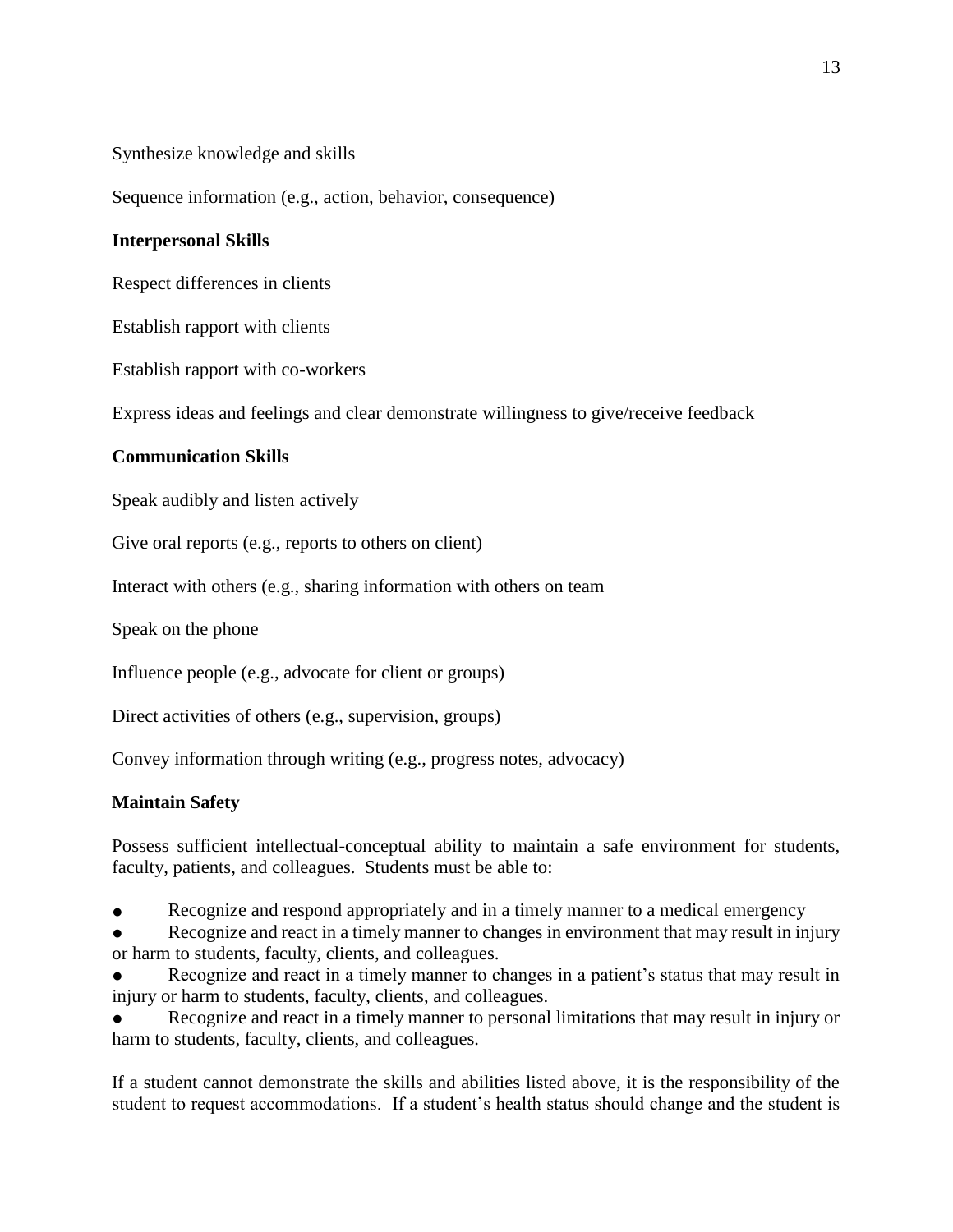no longer able to participate in the classroom or clinical setting, it is the responsibility of the student to notify the Department Chair of the Social Work Department, who would ensure that the proper documentation is received from the student's health care provider and that information would be shared with the Director of Health Services. For more information regarding requesting reasonable accommodations, refer to the current Misericordia University Undergraduate Catalog or contact Kristen Ricardo, Director of Student Success Center/Office for Students with Disabilities at 570- 674-6408.

### **GENERALIST PRACTICE**

Misericordia University's social work curriculum evolves from the following conception of generalist social work practice:

Generalist social work practice involves the use of a requisite knowledge and skills base subsumed by core professional values that enable the social work practitioner to effect desired social change at the individual, family, group, organizational and community level.

Generalist social workers apply a *systems perspective*, a *problem-solving process* and strict adherence to ethical guidelines prescribed by NASW to assess and intervene at all system levels. The generalist social worker may simultaneously work with many different systems and employ several roles such as counselor, mediator, broker, advocate, enabler or educator in an attempt to effect the desired change. A fundamental principle of generalist practice is that requisite knowledge, values and skills are transferable among diverse population groups, social service agencies and problem areas.

### **ACADEMIC PROGRAM**

A major in Social Work is offered by the Social Work Program within the College of Health Sciences and Education. A student is prepared for beginning professional practice by a curriculum that integrates theory, through classroom instruction, with practical experience in a Social Welfare Agency. A Bachelor of Social Work (BSW) degree is awarded to students who successfully complete all requirements. The Social Work Program is accredited by the Council on Social Work Education (CSWE). Students wishing to continue their education may be eligible for advanced standing in scores of graduate schools of Social Work throughout the United States. Graduates will also be eligible to sit for the entry level licensure exam in Pennsylvania (and other states allowing entry level licensure).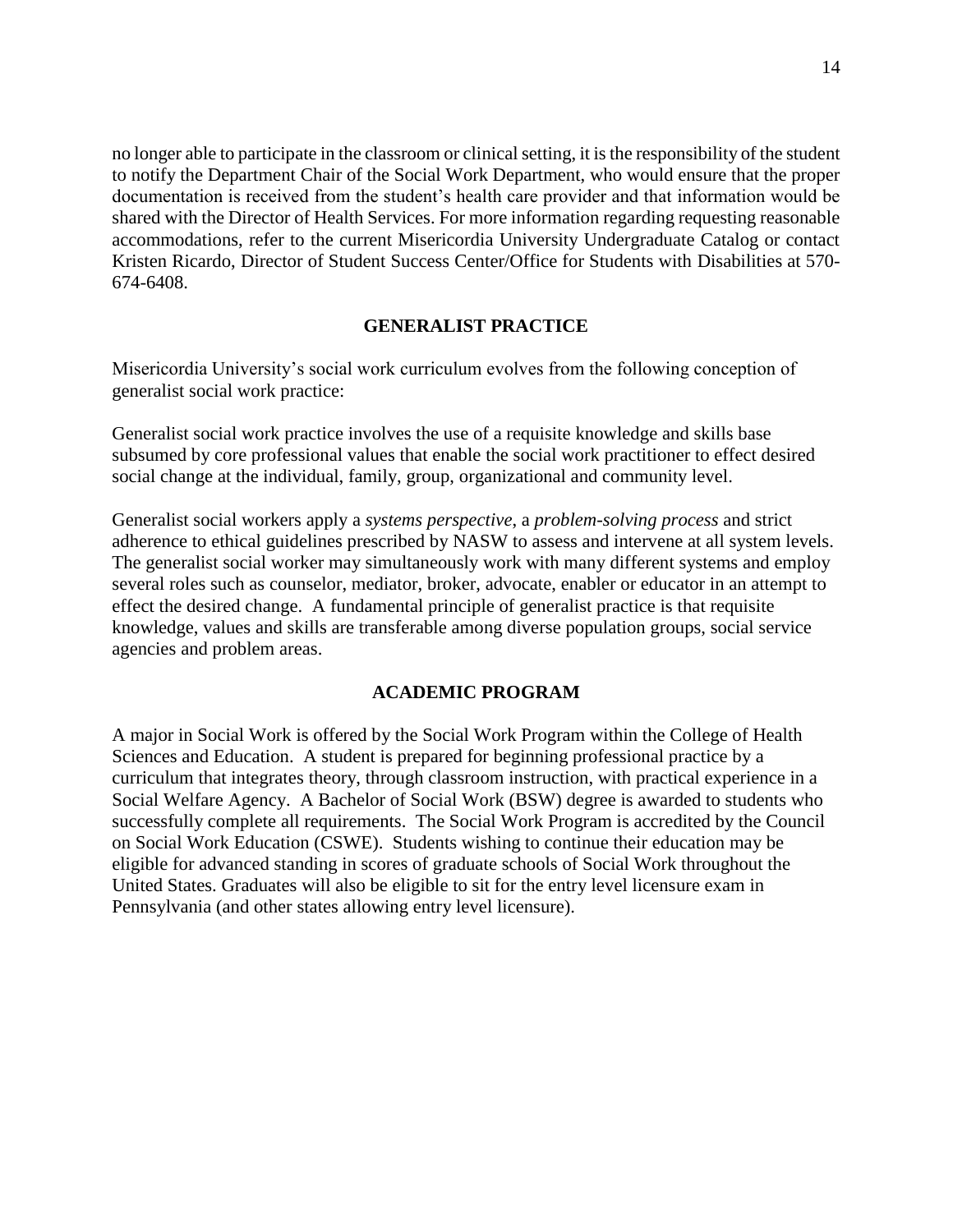### **CURRICULA**

The liberal arts core curriculum provides the knowledge that enables the student to have an integrated view of humankind and society. It fosters an understanding of social institutions, the nature of humankind, and the nature of science. It seeks to broaden the student's intellectual and humanistic perspectives.

The social work major course requirements are divided into five major areas: 1) Human Behavior; 2) Social Welfare; 3) Methods and Processes of Practice; 4) Field Instruction; 5) Research and content specific to critical thinking skills, issues of diversity, at risk populations, values and ethics, and promoting social and economic justice.

- 1) The Human Behavior Courses provide knowledge of human behavior in the social environment. They foster an understanding of the many dimensions of humans-insociety. Human Behavior and the Social Environment I and II are sequential course offerings in the student's junior year. The purpose of these courses is to integrate learning in the Practice Sequence.
- 2) The Social Welfare Sequence offers two courses. The first course, Introduction to Social Welfare, deals with the history and philosophy of the American Social Welfare system and the development of the profession of social work. Content is offered in a chronological sequence that relates social welfare and social work to political, economic, and social institutions in American society. The second course, Social Welfare Policy and Services, focuses on the planning and implementation of social welfare programs in contemporary society in the USA. It seeks to provide the student with the conceptual framework and tools to assess present-day social welfare programs.
- 3) During their junior and senior years, students must take SWK 366, 367, 466: Methods and Processes I, II and III and SWK 490: Capstone Course. These practice courses and the SWK 101: Introduction to Social Work course expose students to the Generalist Intervention Model, Social Work Ethics, and intervention knowledge and skills for working with individuals, families, groups and communities. Content in these courses provides the knowledge and understanding of the values, skills, and methods necessary for beginning level social work practice. The Field Instruction Seminars, taken concurrently with Field Instruction in the senior year, stress the application and integration of conceptual material learned in these courses.
- 4) All students in Field Instruction attend a weekly seminar on campus. Field Instruction begins in the junior year and continues in the senior year. Field seminar is designed to:
	- a. Help the student integrate practice theory learned in the classroom with his/her practice in the agency.
	- b. Help the student to discuss and find solutions for problems that might develop in the field.
	- c. Help the student gain an awareness of the network of agencies in the community and the services they provide through class discussion.
	- d. Help the student develop a professional self.
	- e. Help the student develop the ability to evaluate his/her professional competence.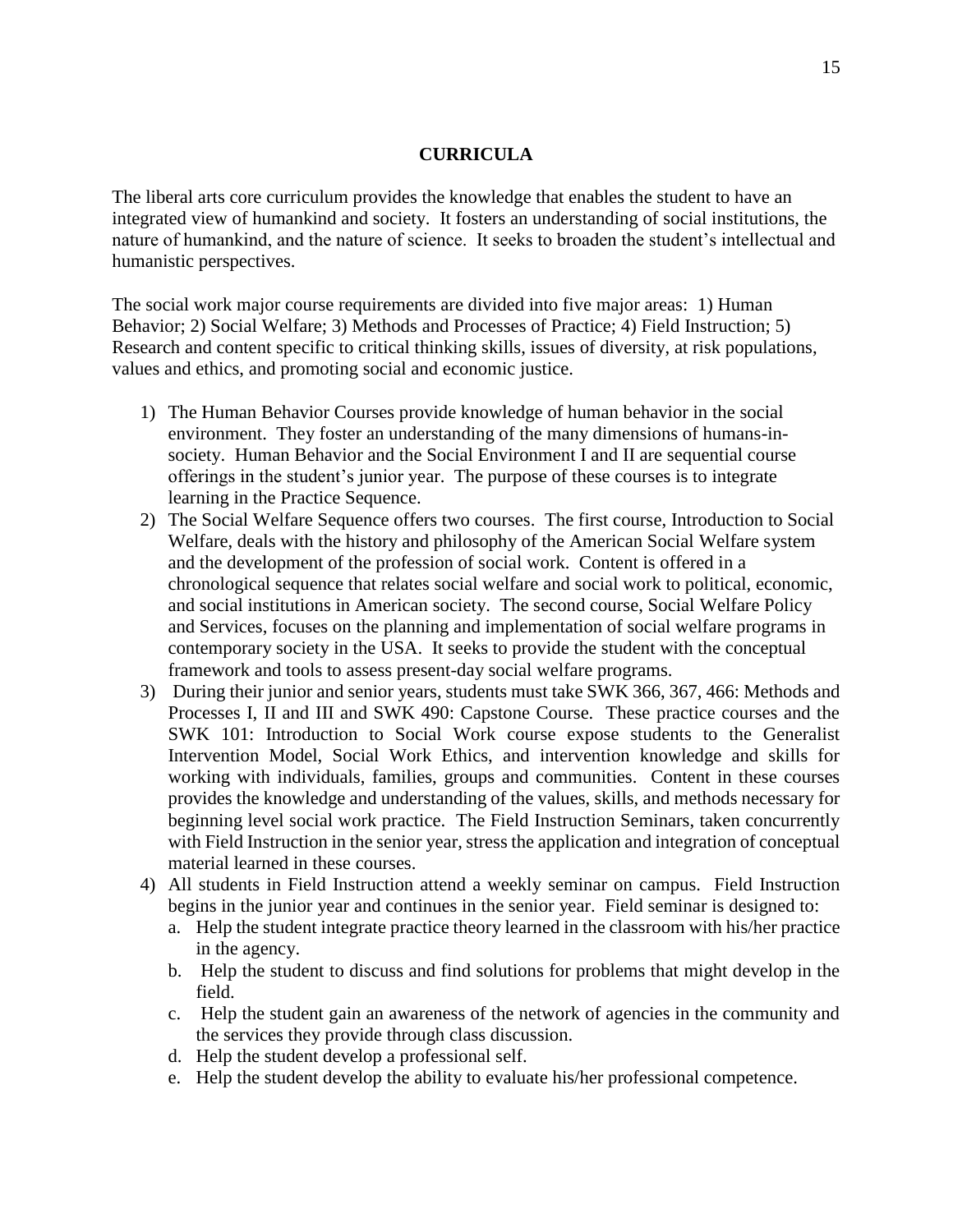The seminar focuses on the student as a beginning practitioner and on his/her transition to a professional social worker. The skills, values, and knowledge learned in the Practice Sequence will be related to the student's activities in the field. A prime objective of the seminar is to help each student develop a systematic approach to practice that will allow him/her to accept increasing responsibility in the agency. The helping process will be reviewed from the first contact with a client to the termination and it will be related to the realities of practice. The seminar is expected to enhance the learning process in the field.

- 5) Senior Capstone Course is taken in the spring semester of the senior year. It is meant to provide a cohesive integration of all knowledge, values and skills for professional practice. In addition, it is the arena to demonstrate readiness for professional practice with the successful completion of the PORTFOLIO. The outline for the BSW Portfolio may be found on the Social Work webpage.
- 6) Research Methods is also offered in the senior year and is taught by a member of the social work faculty. It fosters an understanding of the scientific method that enables the student to analyze, synthesize and Interpret data. Content in this course deals with research pertinent to social work. It aids in the development of the problem-solving approach that is utilized in the Practice Sequence and in the field.

Additional Concerns:

Electives in Social Work may be taken focusing on areas of interest for the student.

Different topics and courses are regularly offered throughout the academic year.

### FINAL NOTE

Please check Misericordia.edu/academics/socialwork for all forms and additional information.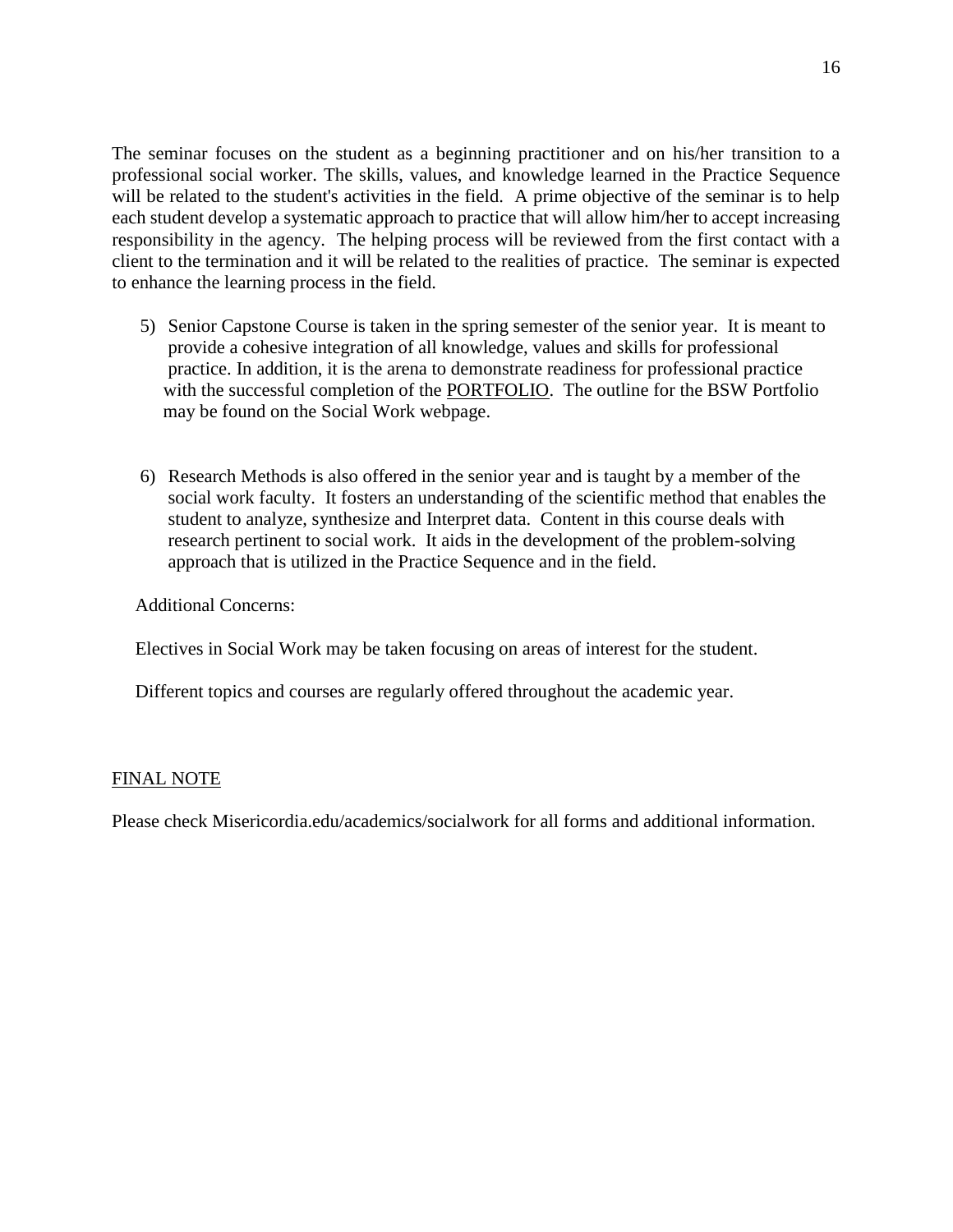### **Social Work (Core) Program Requirements:**

A total of 121 credits is required for a BSW Degree at Misericordia University. Of those, 49 credits comprise the Liberal Arts core curriculum; completion of the Social Work Core requires 73 credits. Certain courses – such as Comparative Sociology and Introduction to Psychology – fulfill both core and major requirements. This allows the Social Work major a greater selection of elective courses and/or the opportunity to select a minor concentration. A student must receive a grade of C or better in all social work (SWK) courses. Required courses for Social Work majors are:

| <b>BIO 105</b> | Essential Biology with lab*         | $\overline{4}$ |
|----------------|-------------------------------------|----------------|
| <b>MTH 115</b> | <b>Basic Statistics*</b>            | 3              |
| <b>POL 100</b> | American National Government *      | 3              |
| <b>PSY 123</b> | Introduction to Psychology*         | 3              |
| <b>SOC 101</b> | Comparative Sociology*              | 3              |
| <b>SOC 122</b> | <b>Social Problems</b>              | 3              |
| <b>SOC 221</b> | <b>Cultural Minorities</b>          | 3              |
| <b>SWK 101</b> | Introduction to Social Work         | 3              |
| <b>SWK 232</b> | <b>Research Methods</b>             | 3              |
| <b>SWK 251</b> | Introduction to Social Welfare      | 3              |
| <b>SWK 252</b> | Social Welfare Policies & Services  | 3              |
| <b>SWK 350</b> | <b>HBSEI</b>                        | 3              |
| <b>SWK 351</b> | <b>HBSE II</b>                      | 3              |
| <b>SWK 366</b> | Social Work Methods & Processes I   | 3              |
| <b>SWK 367</b> | Social Work Methods & Processes II  | 3              |
| <b>SWK 466</b> | Social Work Methods & Processes III | 3              |
| <b>SWK 371</b> | <b>Field Instruction I</b>          | 3              |
| <b>SWK 472</b> | <b>Field Instruction Seminar I</b>  | $\mathbf{1}$   |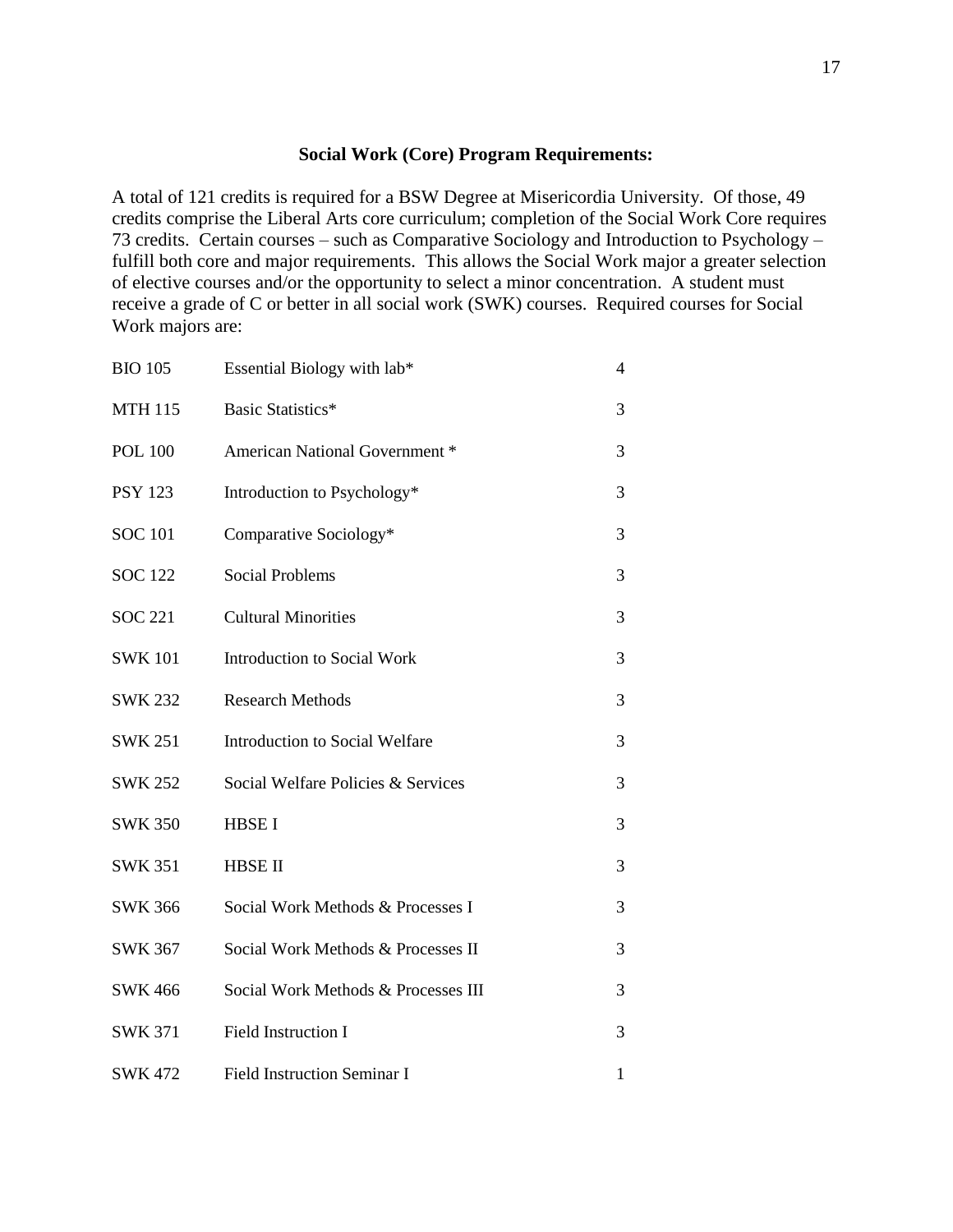| <b>SWK 473</b>                             | Field Instruction Seminar II  |       |
|--------------------------------------------|-------------------------------|-------|
| <b>SWK 474</b>                             | Field Instruction Seminar III |       |
| <b>SWK 475</b>                             | Field Instruction II          | 3     |
| SWK 476 or 477 Field Instruction III or IV |                               | $3-6$ |
| <b>SWK 490</b>                             | <b>Capstone Course</b>        | 3     |
| <b>Social Work Electives</b><br>9          |                               |       |
|                                            |                               |       |

\*Fulfilled Core (General Education) Requirements

### **Social Work Core Course Descriptions**

### **BIO 105 Essential Biology** *with Lab* **(Fall) 4 Credits**

This survey course is an introduction to the fundamental concepts of modern biology, starting with its chemical nature and cells and proceeding to organisms and their roles in their environment. Lecture: 3 hours. May be taken concurrently with BIO 105L: Essential Biology Laboratory to complete the laboratory science requirement of the core.

### **MTH 115 Basic Statistics 3 Credits**

Liberal Arts and Social Work Core course intended to provide social work students with the quantitative skills necessary for competent research involvement as a component of generalist social work practice. Introduces students to the use of statistical methods with emphasis on practical applications. Course includes descriptive statistics, frequency, distributions, estimation of parameters, introduction to hypothesis testing, correlations, linear regression and the use of computer in statistics.

Prerequisites: None

### **POL 100 American National Government (Fall) 3 Credits**

This course enables the social work student to understand the legislative process and to reinforce macro-level practice skills through study of the American political system. Emphasis is placed on the structure and operation of the National Government; the Constitution; Citizenship and Democratic Processes.

Prerequisites: None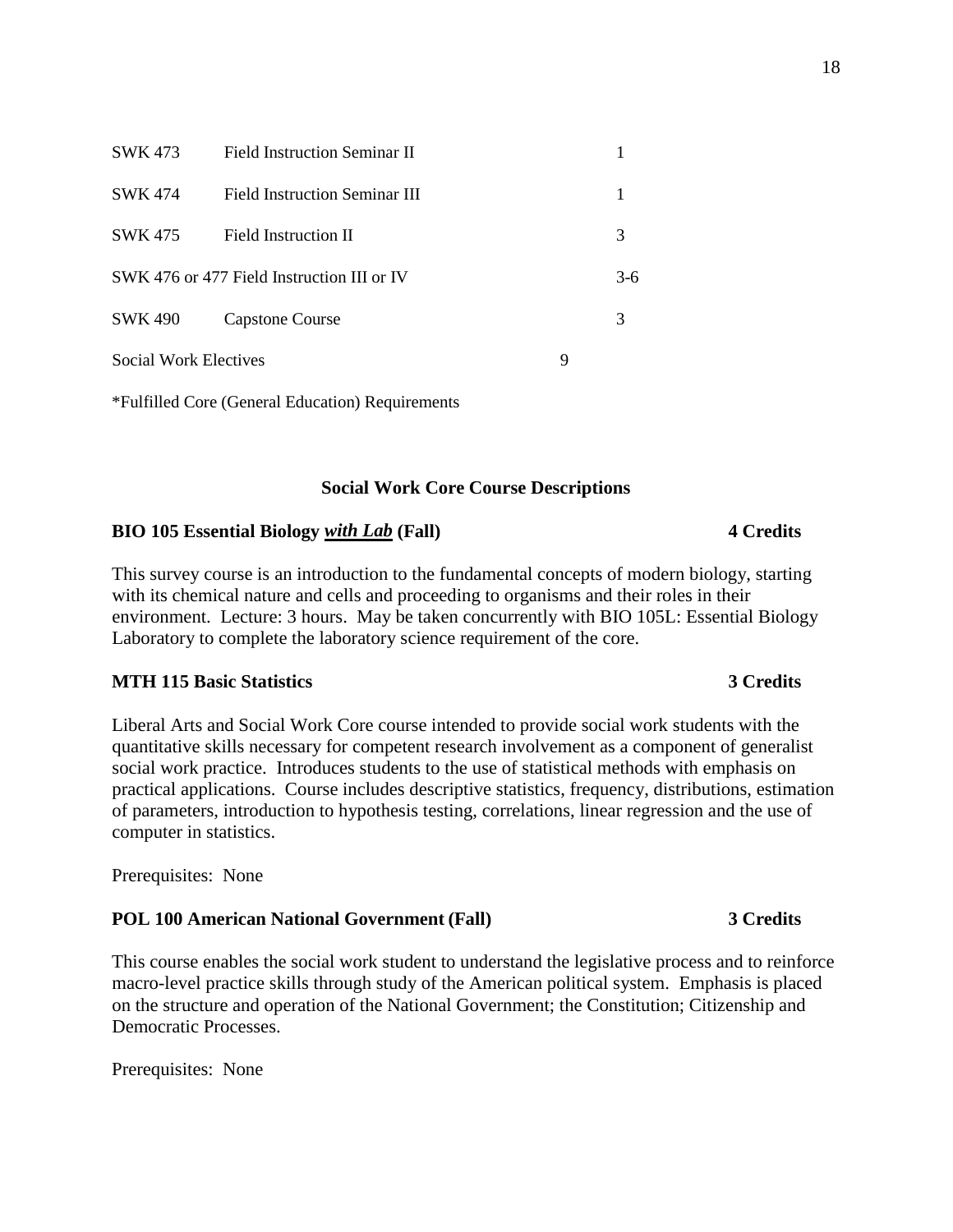### **PSY 123 Introduction to Psychology 3 Credits**

Liberal Arts and Social Work Core course required of social work students as an introduction to the psychological perspective in understanding human behavior. The course will survey the science of psychology, including its methods, findings, theoretical foundations and practical applications. Topics for discussion include the biological basis of behavior, developmental processes, perception, learning, motivation, personality, sexuality, abnormal behavior, therapy and social behavior.

Prerequisites: None

### **SOC 101 Comparative Sociology 3 Credits**

Provides students with an understanding of the basic principles of human cultural and evolutionary development. Emphasis is placed on the range and variability of human cultures through an examination of selected African, Asiatic, Native and Oceanic Societies. Includes discussions of social change, social stratification, culture and personality, culture and language, ethnocentrism, cultural relativism, and social control. Students learn to appreciate differences based on culture and how these differences relate to structural inequality.

Prerequisites/Corequisites: None

### **SOC 122 Social Problems (Spring) 3 Credits**

This course intends to provide students with a critical thinking approach to understanding social problems in both a micro and macro context. Emphasis is placed on development of guidelines for critical reasoning and analysis, appreciation for social problems as constructed realities, application of critical analysis to contemporary social issues and problems, and the importance of applying critical thinking strategies to all areas of educational development. Representative problems addressed include: Inequality and Gender; Women in the Third World; Race and Social Equality; Drugs; Street Crime and Gangs; The Homeless; Health and Medical Care; AIDS; and School Dropouts.

Prerequisites/Corequisites: None

### **SOC 221 Cultural Minorities 3 Credits**

Explores the nature of majority-minority relations as it relates to people of color in American society. Majority-minority relationships will be examined from the sociological perspective, which identifies majority status as one of dominance and minority status as one of subordination. In doing so, students will identify and analyze those historical, psycho-social, and socio-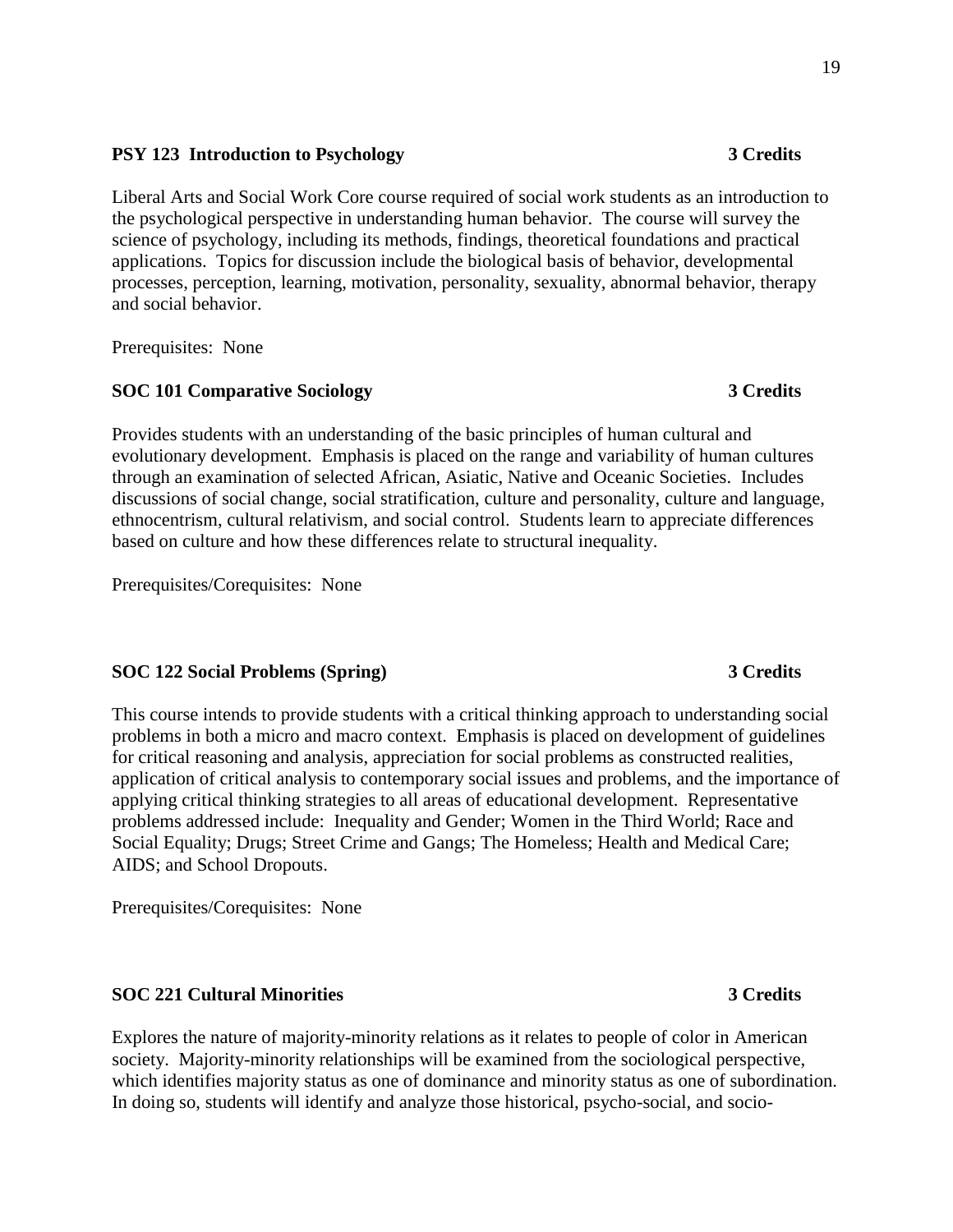structural factors which have contributed to the making of minority groups and to the perpetuation of prejudice and racism. Majority-minority relationships in the United States will be illustrated by studying the social experience of four selected groups: Black Americans, Native Americans, Mexican Americans, and Puerto Rican Americans. Students will be expected to apply their knowledge of both the strengths which minority groups develop and the negative stressors which minority groups face to their own future professional roles.

Prerequisites: SOC 101 Comparative Sociology

### **SWK 101 Introduction to Social Work (Spring) 3 Credits**

This course is an introduction to the profession of social work through an examination of the philosophical, societal, and organizational contexts within which professional social work activities are practiced. Students may explore their interest in and potential for a career in social work through this introduction of the knowledge, skills, values, and beliefs of the social work profession and by exploring the role of social workers within a variety of settings. Grounded in a social work perspective that includes a strengths-based approach, this course will enhance a student's cognitive and self-assessment skills to assist students in assessing the congruence between their own values and those of the profession.

Prerequisites: None

### **SWK 232 Research Methods (Fall) 3 Credits**

Quantitative and qualitative research methodology, and appreciation of the scientific method as applied to the behavioral sciences and social work. Course content includes the language science, concepts, propositions, models, hypothesis, and empirical laws. Exposure to analysis of concepts of the experimental, correlational and case study methods, as well as discussion of the ethical standards for scientific inquiry are fundamental to course. Students will be exposed to critical reading of research, and presented with strategies and designs, notable single-subject design, that will enable them to evaluate their own practice effectiveness.

Prerequisite/Corequisite: MTH 115 Basic Statistics

### **SWK 251 Introduction to Social Welfare (Fall) 3 Credits**

Introduces students to the field of social work and the social welfare system in the United States. Social welfare is defined and current institutions, agencies and programs are analyzed in the context of their historical and philosophical antecedents. A conscious attempt is made to identify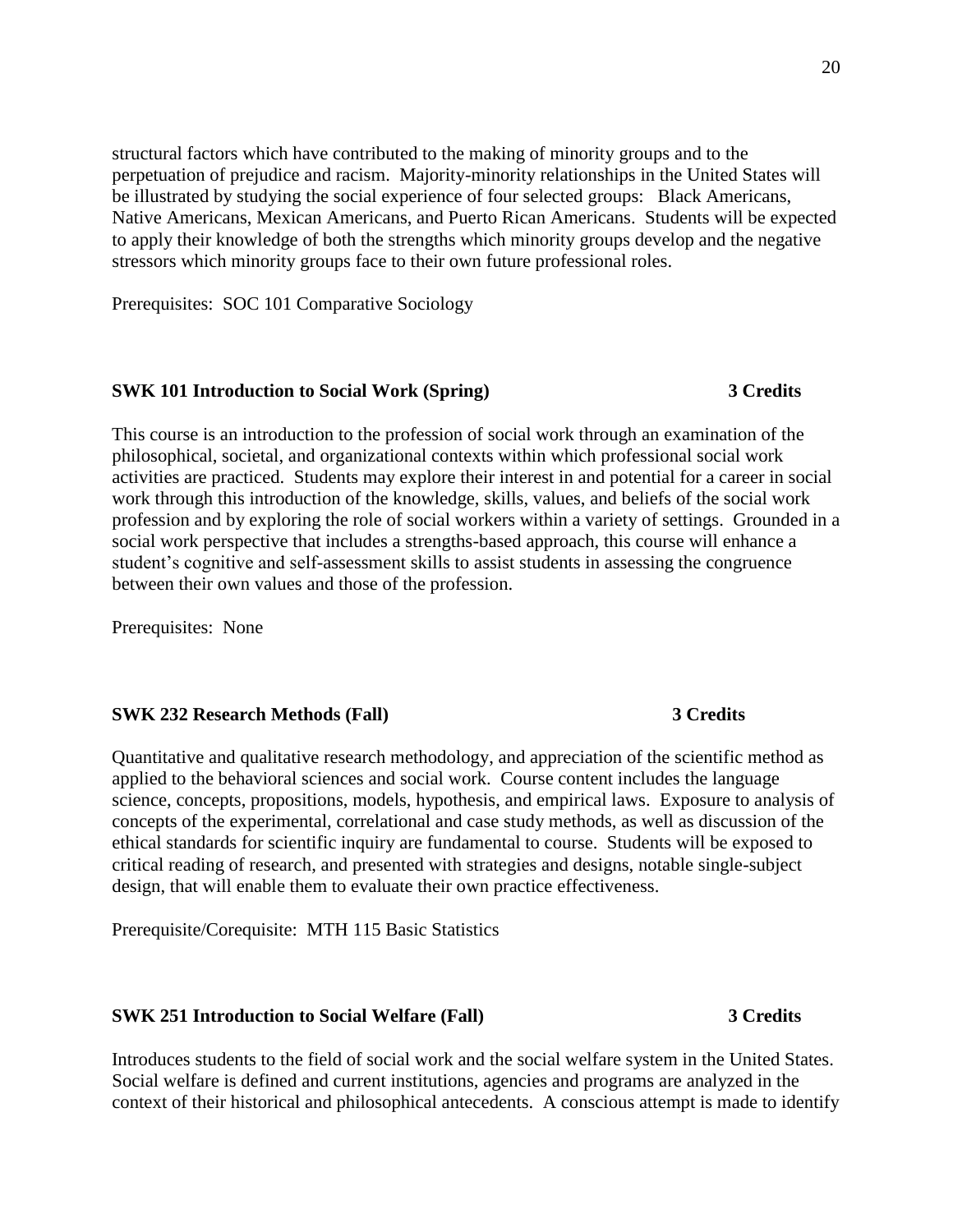and understand the impact of racism, discrimination and oppression of vulnerable and minority groups in America. Course concern is the historical development of policy choices that have defined and influenced our current system of social welfare. The philosophy, values and attitudes fundamental to the development and perpetuation of social welfare and the concurrent development of social work sequence, the course intends to provide a historical perspective for understanding current social welfare policy.

Prerequisites: SOC 101 Comparative Sociology

### **SWK 252 Social Welfare Policies and Services (Spring) 3 Credits**

This course provides students with an understanding of current social welfare policies and develops the necessary knowledge and skills to execute policy analysis. Emphasis is placed on the interplay of social, political and economic forces that influence the planning and implementation of social welfare services. Philosophy, values and attitudes fundamental to our social welfare system will be reviewed and discussed. Planning and implementation of policy will also be examined with a perspective on the legislative process. Perceived by our Program as part of practice, the course provides students with an understanding of the relationship between policy and generalist social work practice. If scheduling requirements so dictate, although not recommended, the course can be taken before SWK 251, which presents a historical context for our current social welfare system.

Prerequisite: SWK 251 or permission of instructor

### **SWK 350 Human Behavior & the Social Environment I (Fall) 3 Credits**

(Conception to young adulthood)

### **SWK 351 Human Behavior & the Social Environment II (Spring) 3 Credits**

(Young adulthood to old age)

Fall/Spring Course sequence designed to provide social work majors with the opportunity to integrate required and elective behavioral and social science course into a practice framework in which theory, human behavior, diversity, and person-in-environment perspective are presented as themes for competent practice. Using an ecological model and lifespan approach the course reviews prior learning and introduces new content about individuals and their membership in families, groups, organizations and communities. In keeping with baccalaureate social work education's emphasis on developing competent generalist practitioners, course focus is on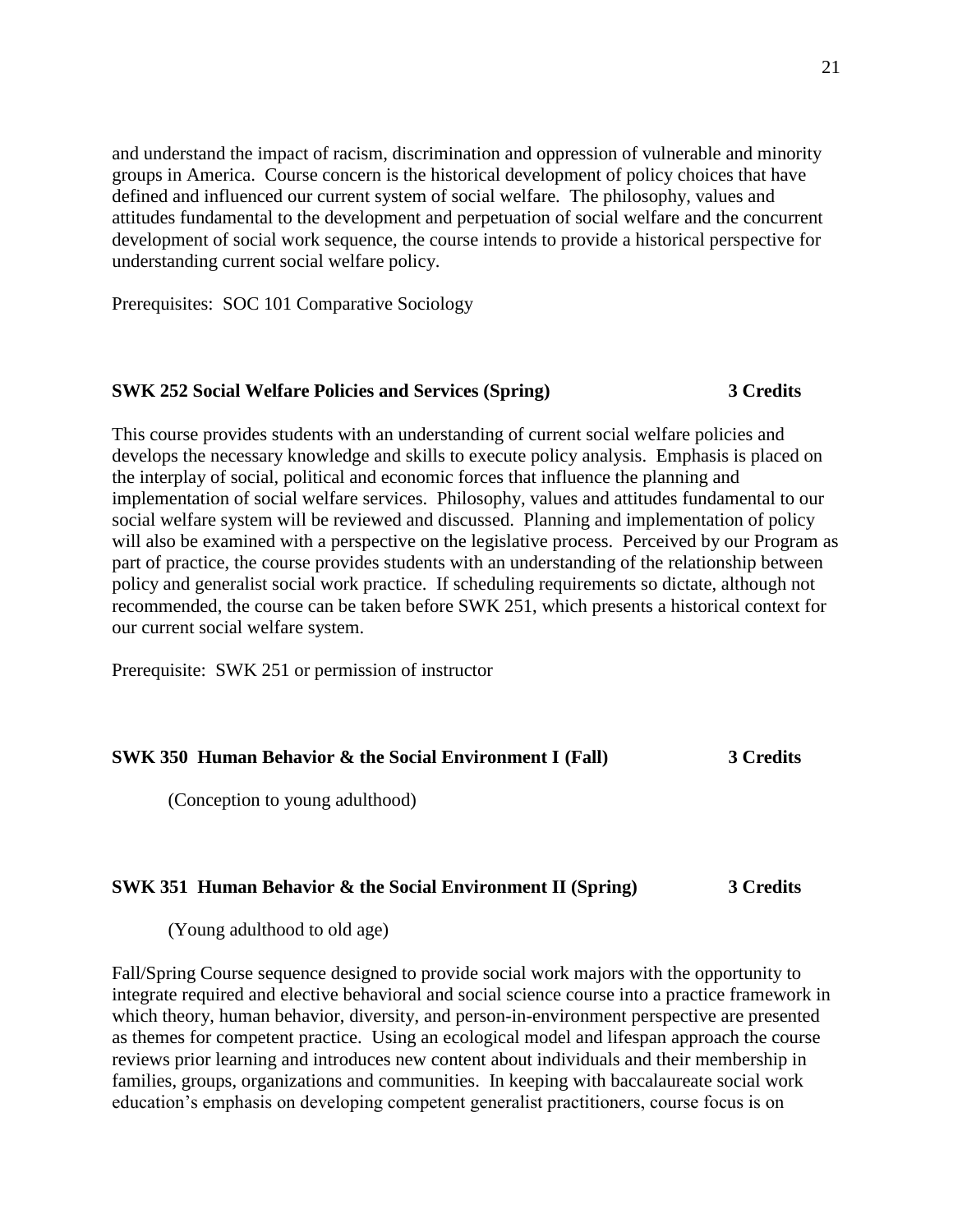reviewing and developing both explanatory and interventive knowledge in relation to the generalist social worker's role of strengthening and enriching people's resources. The course also enables social work students an opportunity to interact with their peers using a common knowledge base and language that promotes integration of the social work perspective and reinforces professional social work identity. SWK 350 examines conception to young adulthood. SWK 351 examines middle adulthood to old age. Courses restricted to social work majors/minors. Prerequisites/Corequisites: PSY103 Introduction to Psychology, SOC 101 Comparative Sociology

### **SWK 366 Social Work Methods and Processes I\*\* (Fall) 3 Credits**

Students are introduced to the art and science of generalist social work and to ecosystems, strengths, and change approaches needed for direct professional practice. Skills in communication, relationships, empowerment, assessment, planning, change, evaluation, and termination are emphasized, with a primary focus on individuals and families, especially those who are members of populations that are at risk of being disadvantaged or oppressed.

Social Work Methods and Processes I is the initial course in the social work practice sequence. It is designed to begin students' formal development as BSW-level social work practitioners. The purpose of this course is to expose students to the fundamental components of social work practice knowledge. These components include practice skills, practice strategies, professional values and utilization of one's knowledge of human development and behavior. The assumption is that there is a common set of social work practice skills which can be appropriately utilized in working with individuals, families, groups, communities and organizations.

Emphasis will be placed on the conscious and deliberate use of self in the Generalist Intervention Model and application of critical thinking skills throughout the problem solving process as well as honing client interviewing skills. The social work relationship will be continually examined as that medium through which planned change occurs, and the commonality of human needs in a global society will be assessed. Priority will be placed on work with individuals and families since SWK 367 will focus more specifically on applying the generalist practice to groups and SWK 466 will focus on generalist practice in communities and organizations.

The professional development of competent social work practitioners cannot proceed without, among other things, an understanding of and appreciation for human diversity. Acceptance of difference among people, whether it be skin color, ethnicity, age, gender, religion, etc. is the foundation from which all social work activities evolve throughout this course. Students will be challenged to acknowledge and accept diversity, while at the same time, appreciate how difference, real or perceived, impedes individual and group access to those resources necessary for adequate social functioning.

Prerequisites: SWK 251 and SWK 285 or permission of the instructor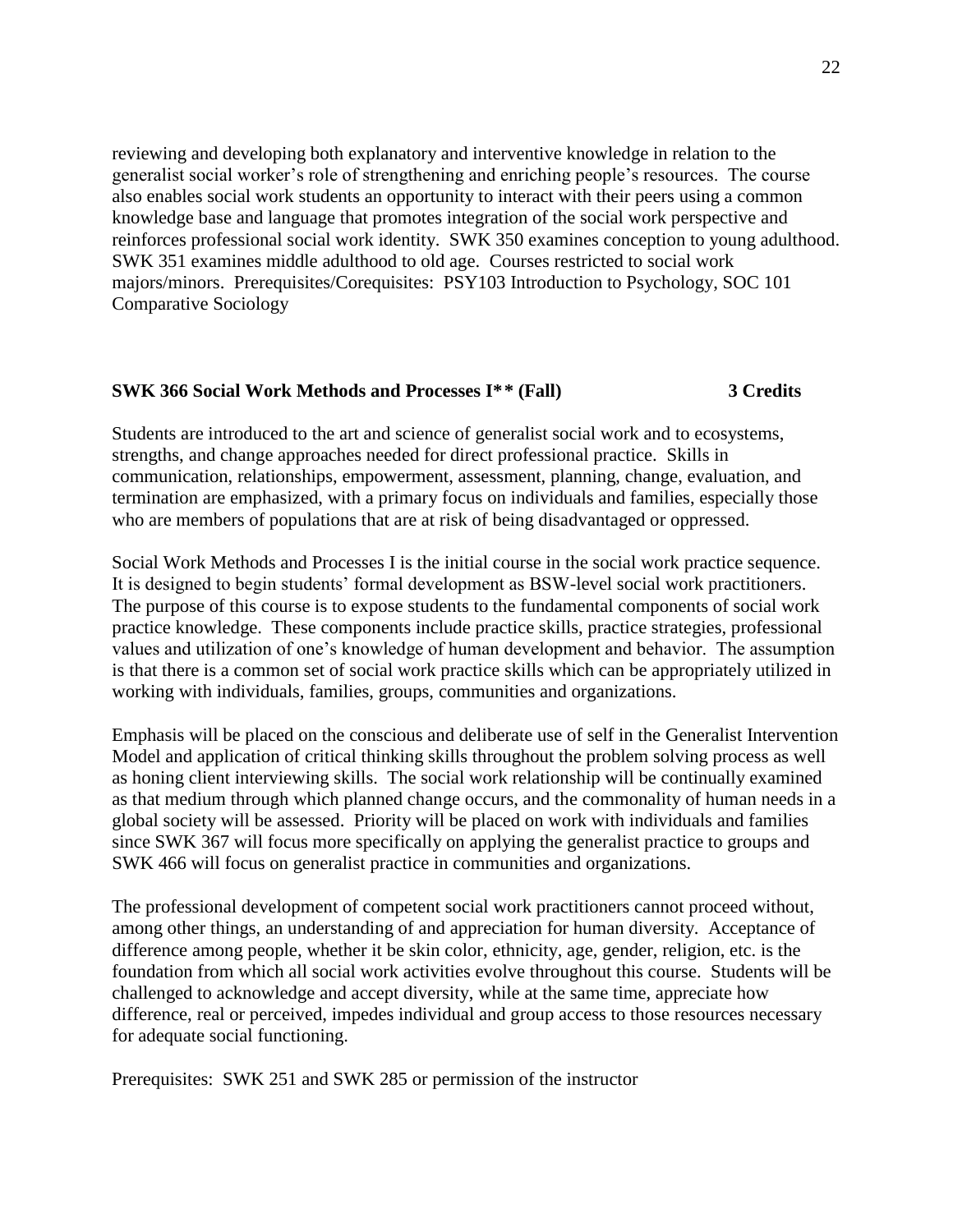### **SWK 367 Social Work Methods and Processes II\*\* (Spring) 3 Credits**

The first social work practice course, SWK 366: Methods & Processes I, focused on the basic concepts, values and skills of social work practice and the conscious use of self as an agent of change in the problem-solving process with the focus on work with individuals and families. Methods and Processes II will build on this foundation with the emphasis on social work practice with groups and Methods and Processes III. An assumption throughout the course is that the social worker needs to be aware of the client, organizational and community context in which students works. In this regard the appreciation of cultural differences and societal dynamics which affect the lives of the people who are served is essential. More specifically, the impact of prejudice, discrimination and institutional barriers to life chances will be important issues for consideration as we examine the use of family and group strategies to effect desired change.

Prerequisite: SWK 366 Social Work Methods & Processes I

### **SWK 466 Social Work Methods and Processes III\*\* (Fall) 3 Credits**

The first social work practice course, SWK 366: Methods & Processes I, focused on the basic concepts, values and skills of social work practice and the conscious use of self as an agent of change in the problem-solving process with the focus on work with individuals. The second, SWK 367: Methods & Processes II, built on this foundation with the emphasis on social work practice with families and groups still focused on generalist practice.

Social Work Methods and Processes III will focus on communities and organizations, the macro practice areas. Throughout this course, students will be challenged with understanding organizations both for social services delivery and other as well as communities as they affect a client or a client system (case to cause). Strengths of communities and organizations will be a focus as well as identifying areas for improved processes with organizations and groups. In this regard the appreciation of cultural differences and societal dynamics which affect the lives of the people who are served is essential. More specifically, the impact of prejudice, discrimination and institutional barriers to life chances will be important issues for consideration as we examine the use of family and group strategies to effect desired changed.

The professional development of competent social work practitioners cannot proceed without, among other things, an understanding of and appreciation for human diversity. Acceptance of difference among people, whether it be skin color, ethnicity, age, gender, religion, etc. is the foundation from which all social work activities evolve throughout this course. Students will be challenged to acknowledge and accept diversity, while at the same time, appreciate how difference, real or perceived, impedes individual and group access to those resources necessary for adequate social functioning.

Prerequisites: SWK 366 and SWK 367: Social Work Methods & Processes I & II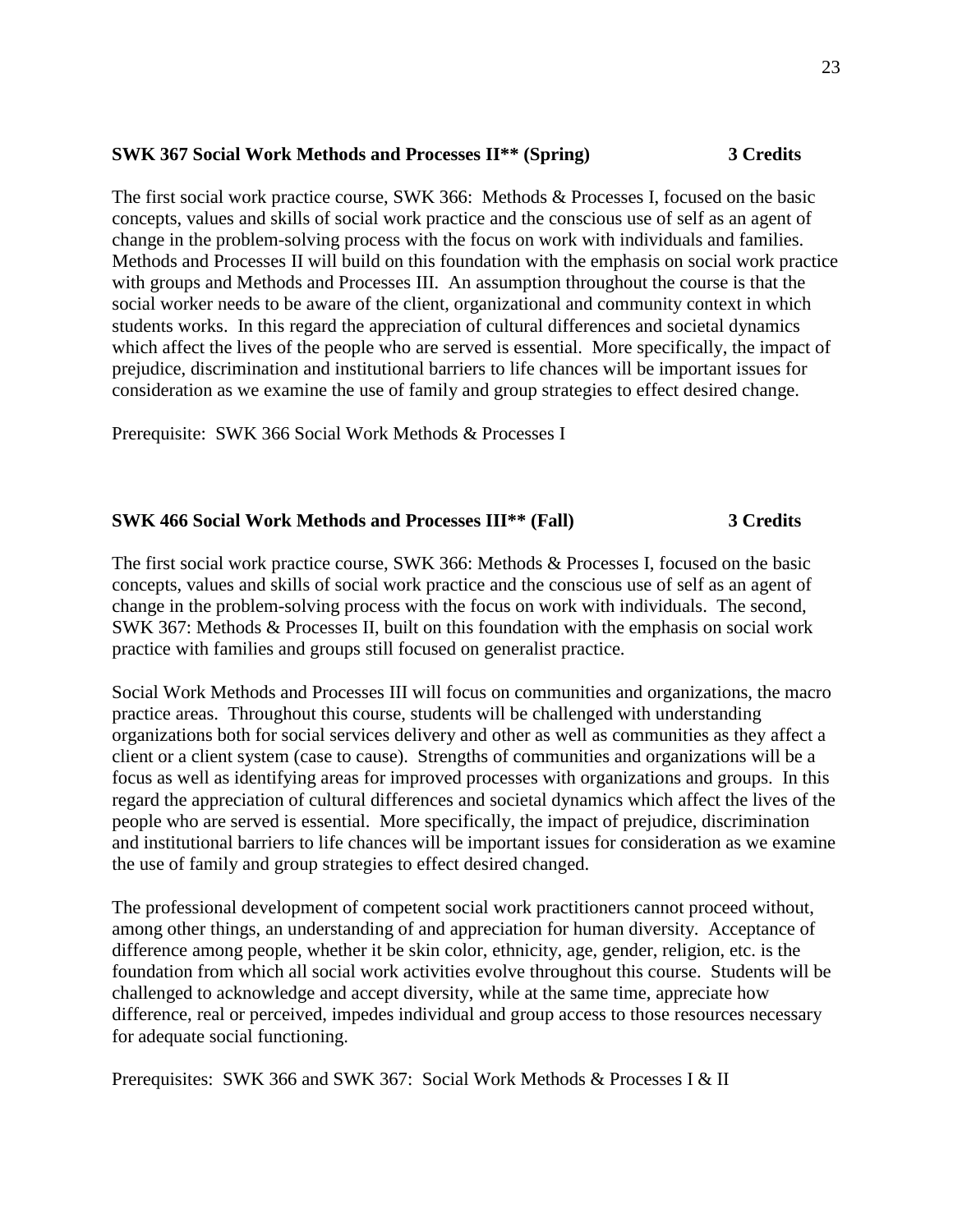### **SWK 371/472 Field Instruction I and Seminar\*\* 4 Credits**

### Two-hundred hour supervised field experience in a social service agency and accompanying sixty minute seminar for junior social work majors. Junior field is the initial practicum experience acclimating students to actual practice and skill building. The experience is progressive in that initially students gain familiarity with the specific agency as well as the overall framework of social welfare in the community and then moves deliberately toward increasing direct intervention and assumptions of greater levels of professional responsibility. Students receive exposure to all modes of social work practice, i.e., case interview, family or small group, and the community intervention perspective. Understanding of the agency as a social system and resource is examined through student completion of an Organizational Context of Practice Paper. Weekly seminars provide opportunity for sharing agency experience and integrating knowledge values and skills from the classroom. Course restricted to Social work majors. **There is a course fee attached to this SWK 371 which covers costs of clearances, special training and required liability insurance.**

Prerequisites/Corequisites: SWK 251, Introduction to Social Welfare, SWK 252, Social Welfare Policies and Services, SWK 366, Social Work Methods and Processes I

### **SWK 475/476/473/474 Field Instruction II and III and Seminars\*\* 8 Credits**

Four-hundred-hour concurrent (Fall/Spring) senior field experience and accompanying sixtyminute integrating seminar. The progressive nature of the field experience assumes that the senior student will be ready for the direct service involvement within two to three weeks of beginning placement. Senior-level students must complete a case assignment and Professional Context of Practice paper as part of course and program requirements. Knowledge and skills development will be varied and emphasize sensitivity to diversity and generalist practice. The range of experiences is broad and will include such areas as: research; community assessment and intervention; program administration and planning; group work; case work; and program evaluation. Weekly seminars provide opportunity for discussion of professional values and ethics, interventive strategies and other areas pertinent to effective practice. Restricted to Social Work majors.

Prerequisites/Corequisites: Same as Junior field plus SWK 232, Research Methods and SWK 367, Social Work Methods & Processes II.

### **SWK 477/473/474 Block Field Instruction\*\* 8 Credits**

Four-hundred-hour senior field experience and accompanying seminars completed in a onesemester, 12-15 week period. Students complete all work described under SWK 475/476 concurrent field, but in a condensed time frame. Workload and intensity of placement limits this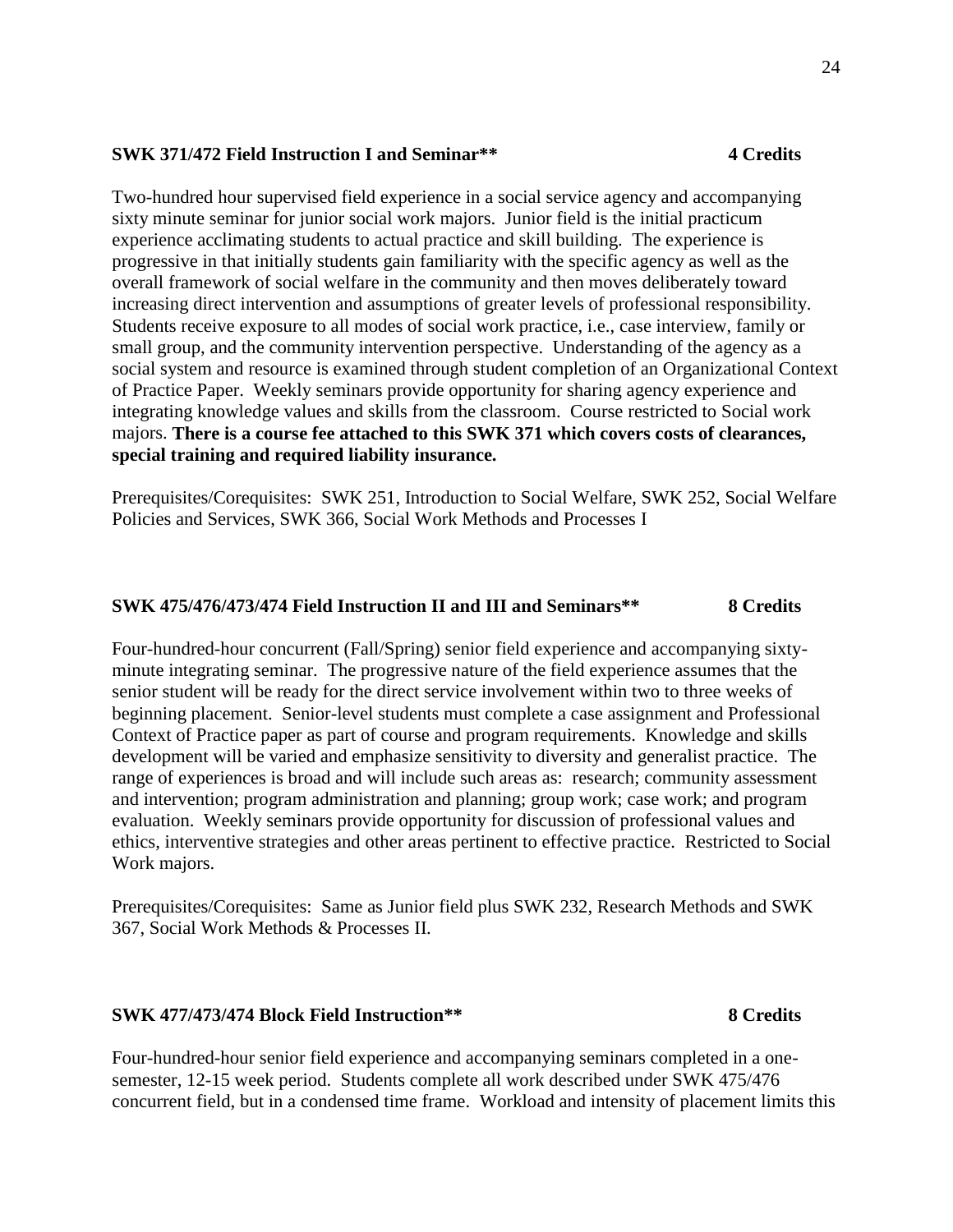option to students who meet the criteria defined on page 28 of this handbook. Restricted to Social Work majors. **There is a course fee attached to this SWK 371 which covers costs of clearances, special training and required liability insurance.** 

Prerequisites/Corequisites: Same as those for SWK 475/476 described above. Permission of the program director is required.

### **SWK 490 Capstone Course\*\* (Spring) 3 credits**

This course is designed to serve as an integrative seminar with a capstone portfolio to the social work practice sequence. Students will demonstrate their understanding of working on micro, mezzo and macro levels of practice integrating theory, empirical research, values and skills as integral to the generalist practice of social work.

Prerequisites or Corequisites: SWK 101: Introduction to Social Work, SWK 366, 367, 466: Social Work Methods I, II and III and SWK 232: Research Methods.

### **Social Work Electives 9 Credits**

Social Work majors are required to complete a minimum of three, three-credit social work elective courses as part of the Social Work Core. Elective coursework is offered each semester in the areas of Child Welfare, Gerontology and Substance Abuse. There are also additional elective courses, e.g., Family Therapy; Mental Health Services; etc. that are regularly offered. Social Work majors are required to take at least one, three-credit elective in Substance Abuse (ADC). Elective courses intend to enrich curriculum offerings by providing students the opportunity to study and research topics of interest that are relevant to effective social work practice. Prerequisites: Permission of Instructor if required.

The following is a list of electives regularly offered by the Social Work Program:

- \*SWK 201 Professional Ethics
- SWK 222 Drug Pharmacology
- SWK 320 Trauma and Resiliency
- SWK 333 Substance Abuse in the Adolescent Population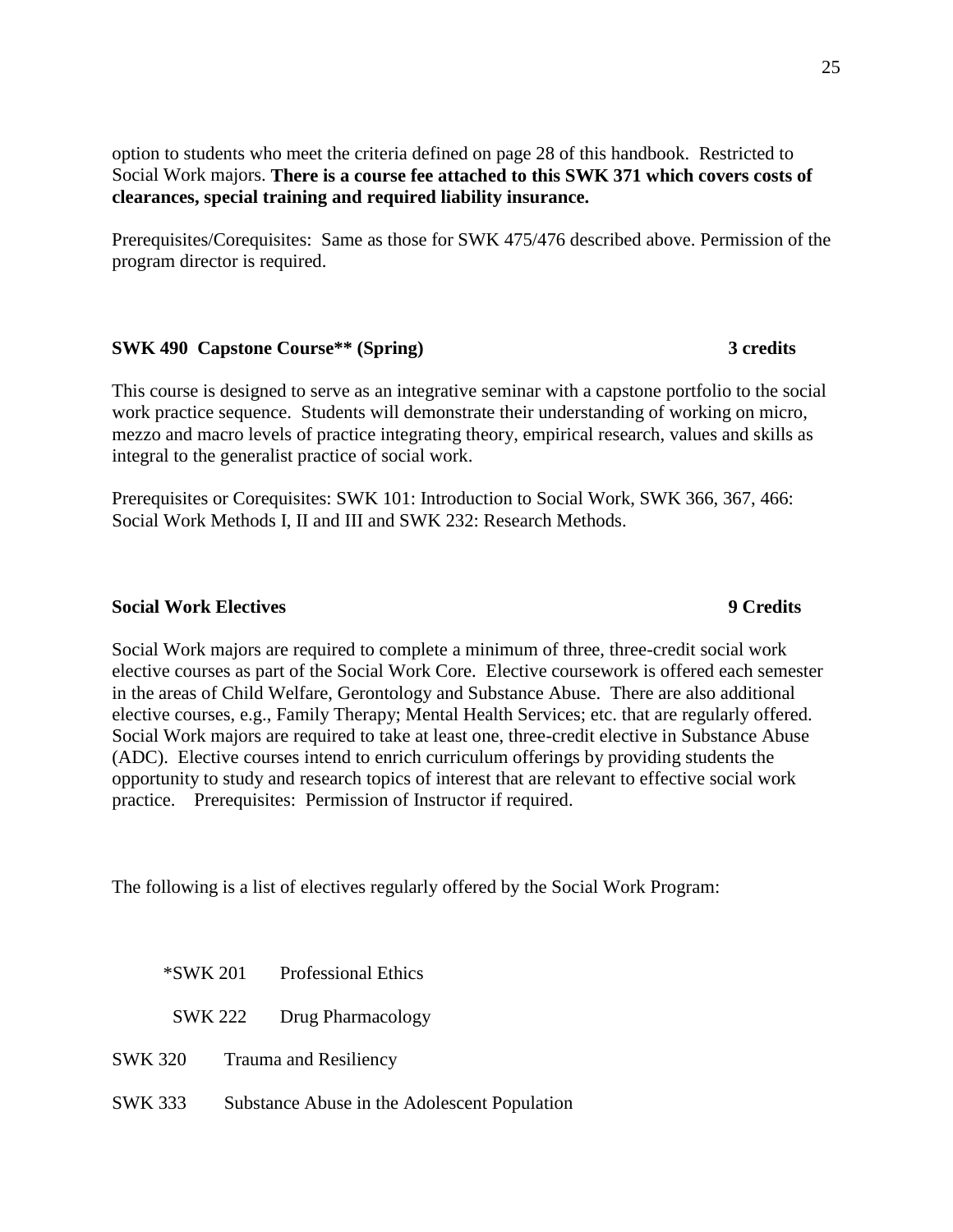- SWK 335 Substance Abuse in Special Populations
- SWK 337 Substance Abuse Treatment Methods
- SWK 340A Alcoholism
- SWK 341 Substance Abuse and the Aged
- SWK 342 Families in Addiction and Dependency
- SWK 355 Sexuality in Childhood and Adolescence
- SWK 356 Developing Cultural Competence with Children and Families
- \*SWK 360 Special Topics in Social Work Practice
	- e.g. Documentation

Spirituality and Social Work Practice

Suicide Assessment and Intervention

- SWK 363 Child Welfare Services
- SWK 375 Aging Policies & Programs
- SWK 390 Seminar (e.g. Family Therapy)
- SWK 392 Child Abuse and Neglect
- SWK 395A Permanency Planning

All of the above are 3 credit courses except SWK 201 and SWK 360 which are 1 to 3 credits each.

\*\*These courses are restricted to Social Work Majors.

### SPECIAL NOTE:

*Whether a freshmen or transfer student, it is the student's responsibility to ensure that they have met credit and course requirements to be conferred a degree of Bachelor of Social Work from Misericordia University.*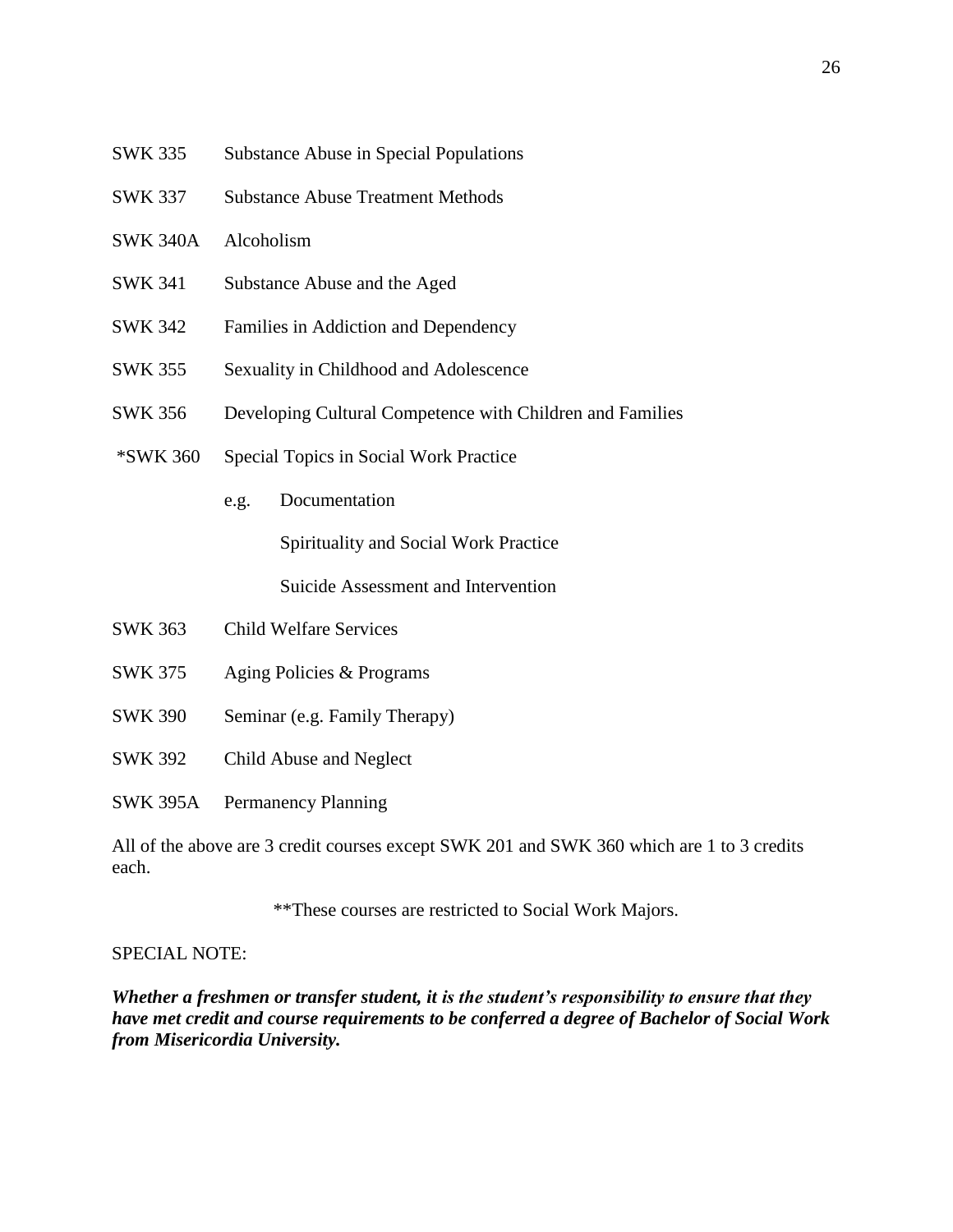### **Misericordia University**

### **Traditional Social Work Program - Suggested Order of Classes**

| First Year                                                                                           | Second Year                                                                                              | Third Year                                                   | Fourth Year                                     |
|------------------------------------------------------------------------------------------------------|----------------------------------------------------------------------------------------------------------|--------------------------------------------------------------|-------------------------------------------------|
| FYE - First Year<br>Experience                                                                       | Preliminary<br>acceptance to SWK<br>program                                                              | Professional Orientation in<br>SW program (fall<br>semester) | Senior Field Work (400<br>hours)                |
| SWK club participation<br>and/or other service<br>recommended, and<br>continue through four<br>years | <b>Application for Social</b><br>Work Program (spring<br>semester) – see criteria<br>in Student Handbook | Junior Field Placement<br>$(fall)$ 200 hrs                   | <b>SWK Portfolio Review</b><br>Process (spring) |
|                                                                                                      | Program Interview<br>(spring)                                                                            | End of junior year self-<br>assessment                       | <b>SWK Portfolio</b><br>submitted (spring)      |
|                                                                                                      | Application for Junior<br>Practicum (spring)                                                             | Evaluation and interview<br>with Program Faculty<br>(spring) | <b>GRADUATION</b>                               |
|                                                                                                      |                                                                                                          | Acceptance into SW<br>Program (spring)                       |                                                 |
|                                                                                                      |                                                                                                          | <b>Assignment of Senior</b><br>Field Placement (spring)      |                                                 |
|                                                                                                      |                                                                                                          |                                                              |                                                 |
|                                                                                                      |                                                                                                          |                                                              |                                                 |
|                                                                                                      |                                                                                                          |                                                              |                                                 |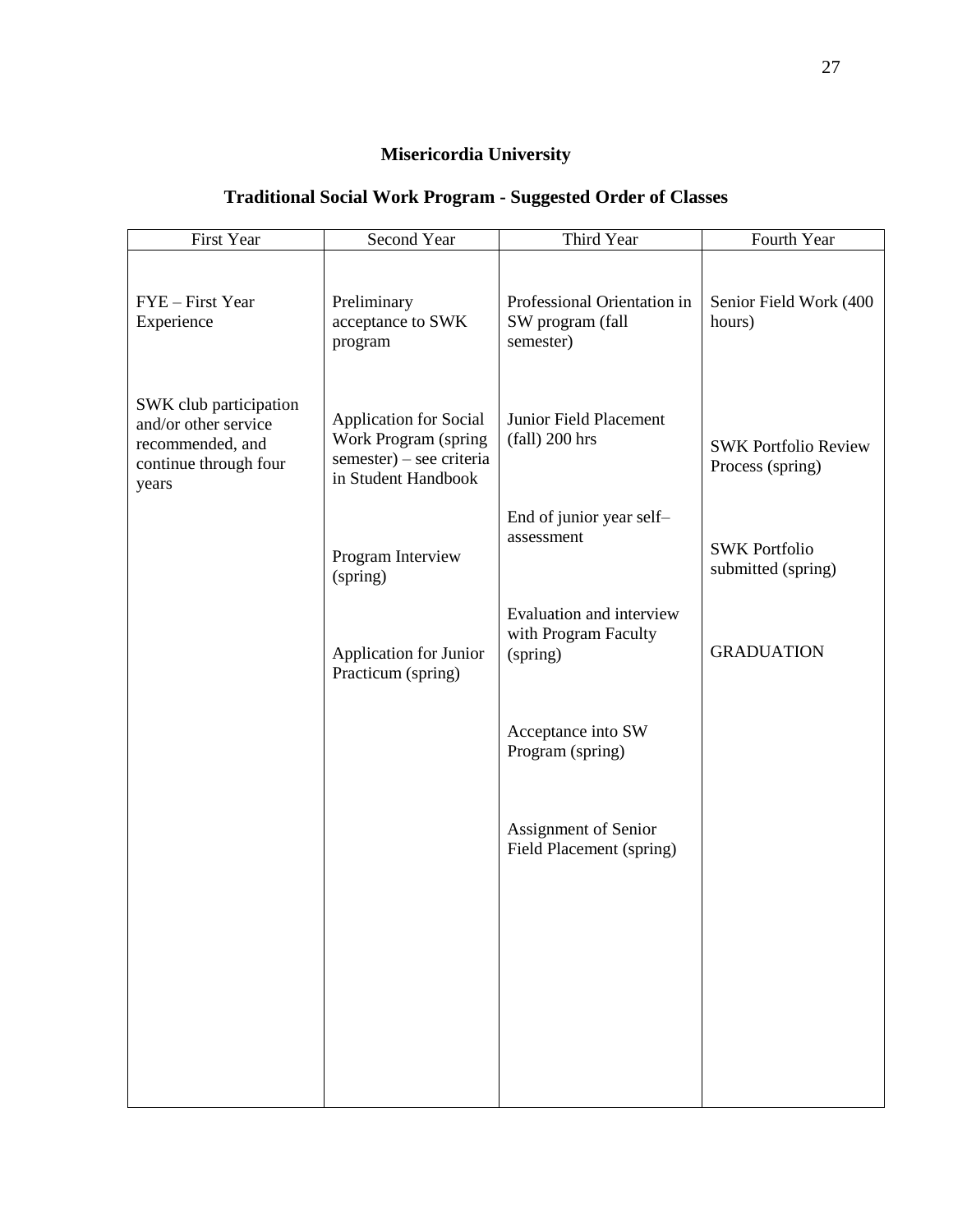| Courses                | Courses                | Courses           | Courses           |
|------------------------|------------------------|-------------------|-------------------|
| Fall                   | Fall                   | Fall              | Fall              |
|                        |                        |                   | FREE ELECTIVE (3) |
| BIO 105/105L (4)*      | FA Core (3)            | SWK 251 (3)       | SWK 466 (3)*      |
| PSY 123 (3)*           | <b>ENG/HIS/POL/RLS</b> | SWK 350 (3)*      | SWK 475 (3)*      |
| Soc 101 $(3)^*$        | CORE(3)                | SWK 366 (3)*      | SWK 473 (1)*      |
| POL $100(3)$ *         | MTH 115 (3)            | SWK ELECTIVE (3)  | SWK 232 (3)*      |
| ENG/RLS/HIS 151 (3)    | PHL 100 (3)            | FREE ELECTIVE (3) |                   |
|                        | SOC 221 (3)            |                   |                   |
|                        |                        |                   |                   |
|                        |                        | Spring            | Spring            |
| Spring                 |                        |                   |                   |
|                        | Spring                 | SWK 351 (3)*      | FREE ELECTIVE (3) |
| SCI CORE (NON-LAB) (3) |                        | SWK 367 (3)*      | FREE ELECTIVE (3) |
| SOC 122 $(3)^*$        | FA Core (3)            | SWK 371 (3)*      | SWK ELECTIVE (3)  |
| <b>ENG/HIS/POL/RLS</b> | <b>ENG/HIS/POL/RLS</b> | SWK 372 (1)*      | SWK 490 (3)*      |
| CORE(3)                | CORE(3)                | FREE ELECTIVE (3) | SWK 476 (3)*      |
| <b>ENG/HIS/POL/RLS</b> | <b>ENG/HIS/POL/RLS</b> | SWK ELECTIVE (3)  | SWK 474 (1)*      |
| CORE(3)                | CORE(3)                |                   |                   |
| MTH Group A (3)        | PHL CORE (3)           |                   |                   |
|                        | SWK 101 (3)            |                   |                   |
|                        |                        |                   |                   |
|                        |                        |                   |                   |

2 Writing + ENG 151. FA102 and FA104 not core. RLS 151 fulfills the *World Religion* requirement; otherwise take RLS 104*.* 121 credits required for graduation. **Students MUST complete the \* courses as part of CSWE accreditation**. SWK 477 can replace SWK 475 and SWK 476, but not encouraged.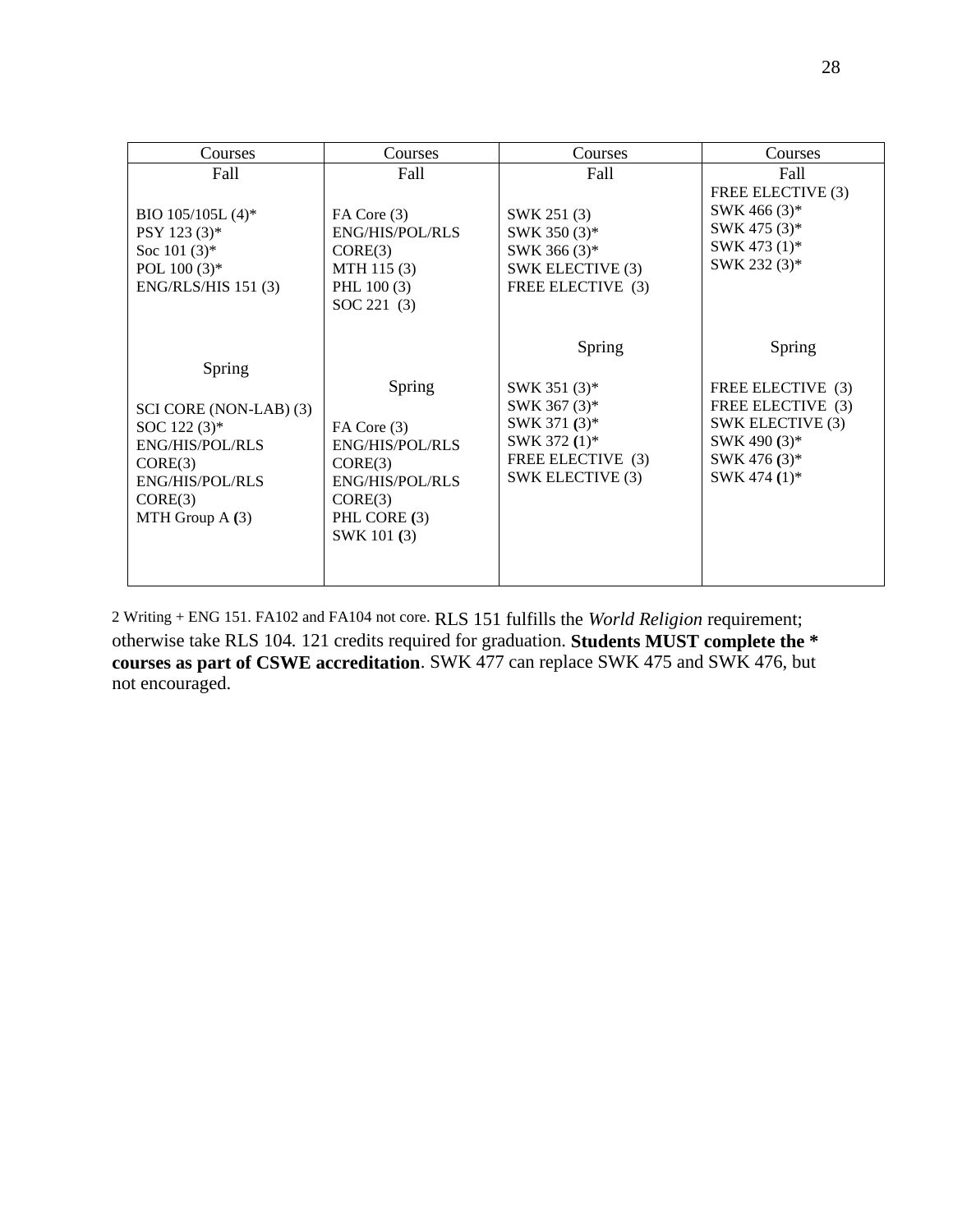### **ARCH Accelerated Undergraduate Bachelor of Social Work Delivery Model Matrix**

| Curriculum: | <b>Semester I (Session One) 6 Credits (Online)</b>      |
|-------------|---------------------------------------------------------|
|             | SWK 101 40 Introduction to Social Work                  |
|             | SWK 350.40 Human Behavior & Social Environment          |
|             |                                                         |
|             | Semester I (Session Two) 6 credits (Online – hybrid)    |
|             | SWK 251 L2 Introduction to Social Welfare (Hybrid LCCC) |
|             | SWK 351 45 HBSE (seven week online)                     |

### **Semester II (Session One) 6 Credits (Online and hybrid)**

SWK 252 40Social Work Policy (Seven week online)

SWK 366 L1 Social Work Methods I (Hybrid LCCC)

**Semester II (Session Two) 3 Credits (Hybrid)**

SWK 367 L2 Social Work Methods II (Hybrid LCCC)

### **Semester II (Full Semester) 4 Credits (Hybrid)**

SWK 371 LF Field Instruction I (Full Sem) **200 Hrs.**

SWK 472 LFField Seminar (Full Semester) (14 week hybrid)

### **Semester III (Summer) 6 Credits (Online)**

Social Work Elective

Social Work Elective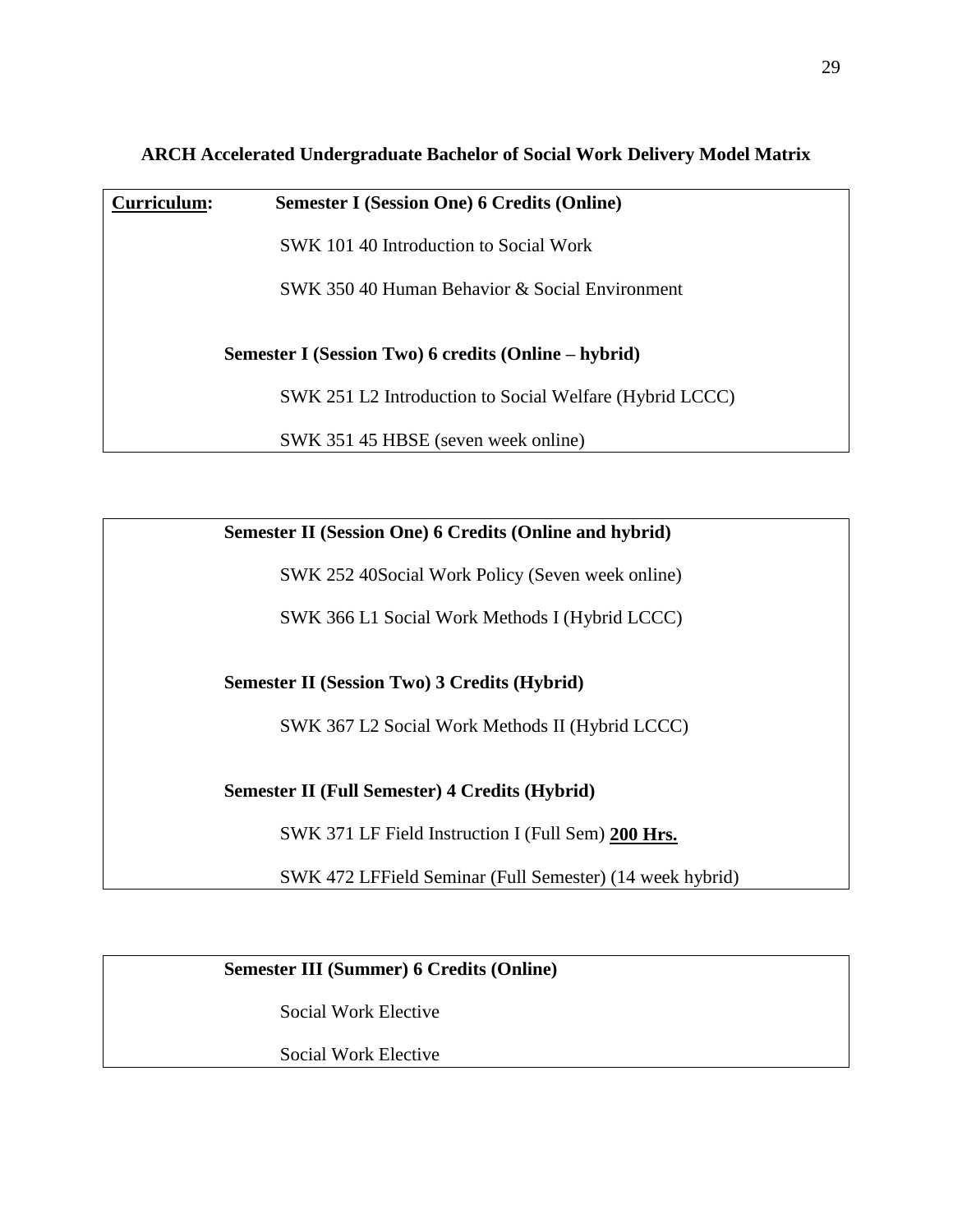### **Semester IV (Session One) 3 Credits (Hybrid)**

SWK 466 L1 Social Work Methods

**Semester IV (Session Two) 3 Credits (Online)**

Social Work Elective

**Semester IV (Full Session) 4 Credits (Hybrid)**

SWK 475 LF Field Instruction II **200 Hours**

SWK 473 LF Field Seminar (1 credit)

**Semester V (Full Session) 3 Credits (Online)**

SWK 232 50 Research Methods

**Semester V (Session Two) 3 Credits (Hybrid)**

SWK 490 L2 Senior Integrative Seminar (Hybrid LCCC)

**Semester V (Full Session) 4 Credits (Hybrid)**

SWK 476 LF Field Instruction III **200 Hours**

SWK 474 LF Field Seminar (1 credit)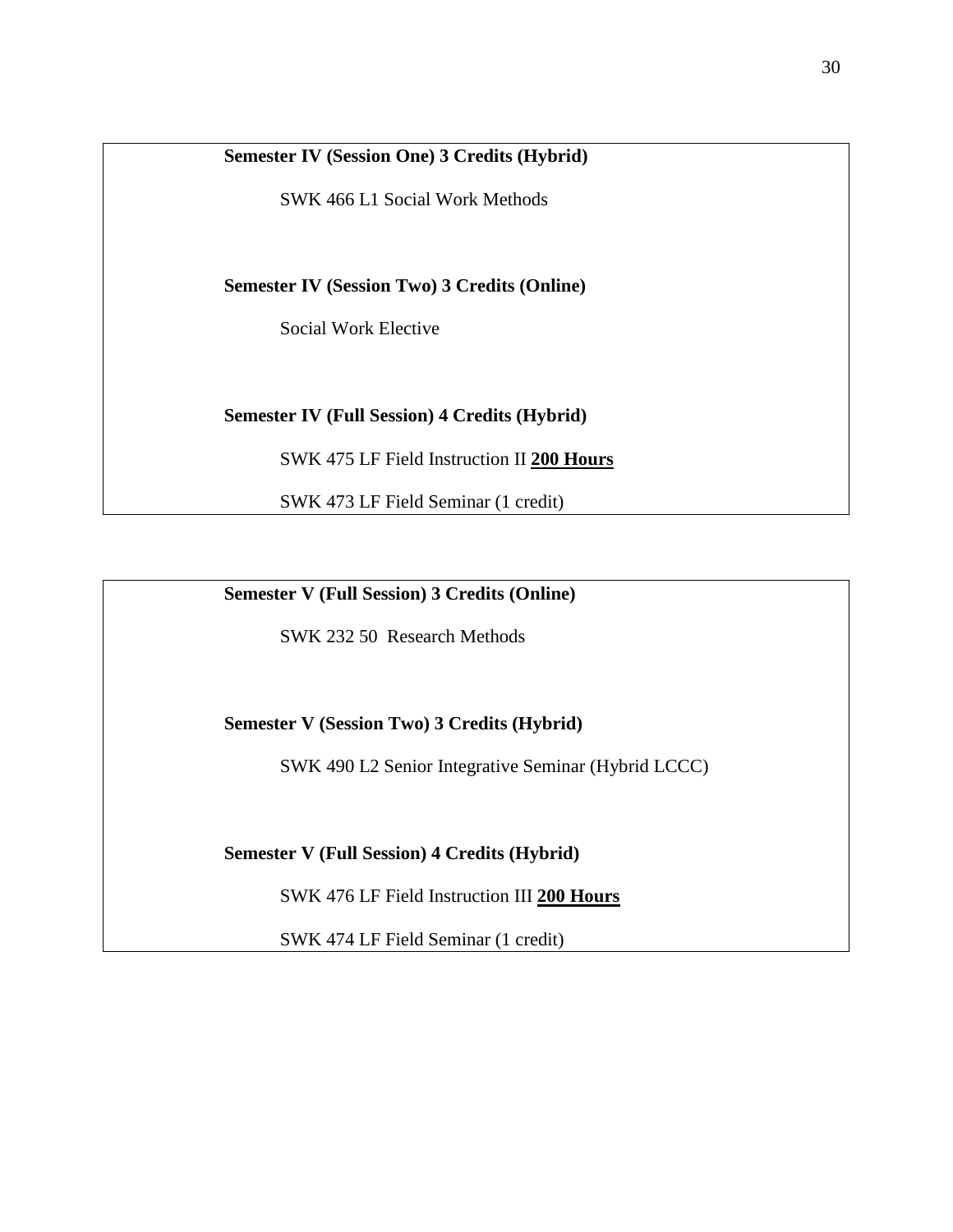### **CURRICULUM OPTIONS**

Core and major course requirements are completed in a manner that allows students several options for minor areas of study or the Addictions Counseling Certificate. In addition, the student majoring in Social Work may select a minor concentration in other areas as well, such as History, Philosophy or English. A double major is also possible for students who have decided upon this option in their freshman year and are then able to plan accordingly.

### Addictions Counseling Certificate/Minor

| ADC 222        | Drug Pharmacology                 |  |
|----------------|-----------------------------------|--|
| ADC 337        | Substance Abuse/Treatment Methods |  |
| ADC 340A       | Chemical Addiction and Dependency |  |
| <b>SWK 201</b> | <b>Professional Ethics</b>        |  |

### *Select two (2) additional courses from the following:*

| <b>Approved Field Practicum</b> |                                        | (3) |
|---------------------------------|----------------------------------------|-----|
| ADC 339                         | <b>Substance Abuse and Criminality</b> | (3) |
| ADC 342                         | Families in Addiction and Dependence   | (3) |
| <b>ADC</b> 341                  | Substance Abuse and the Aged           | (3) |
| ADC 335                         | Substance Abuse in Special Populations | (3) |

**For a Total of: 16 Credits**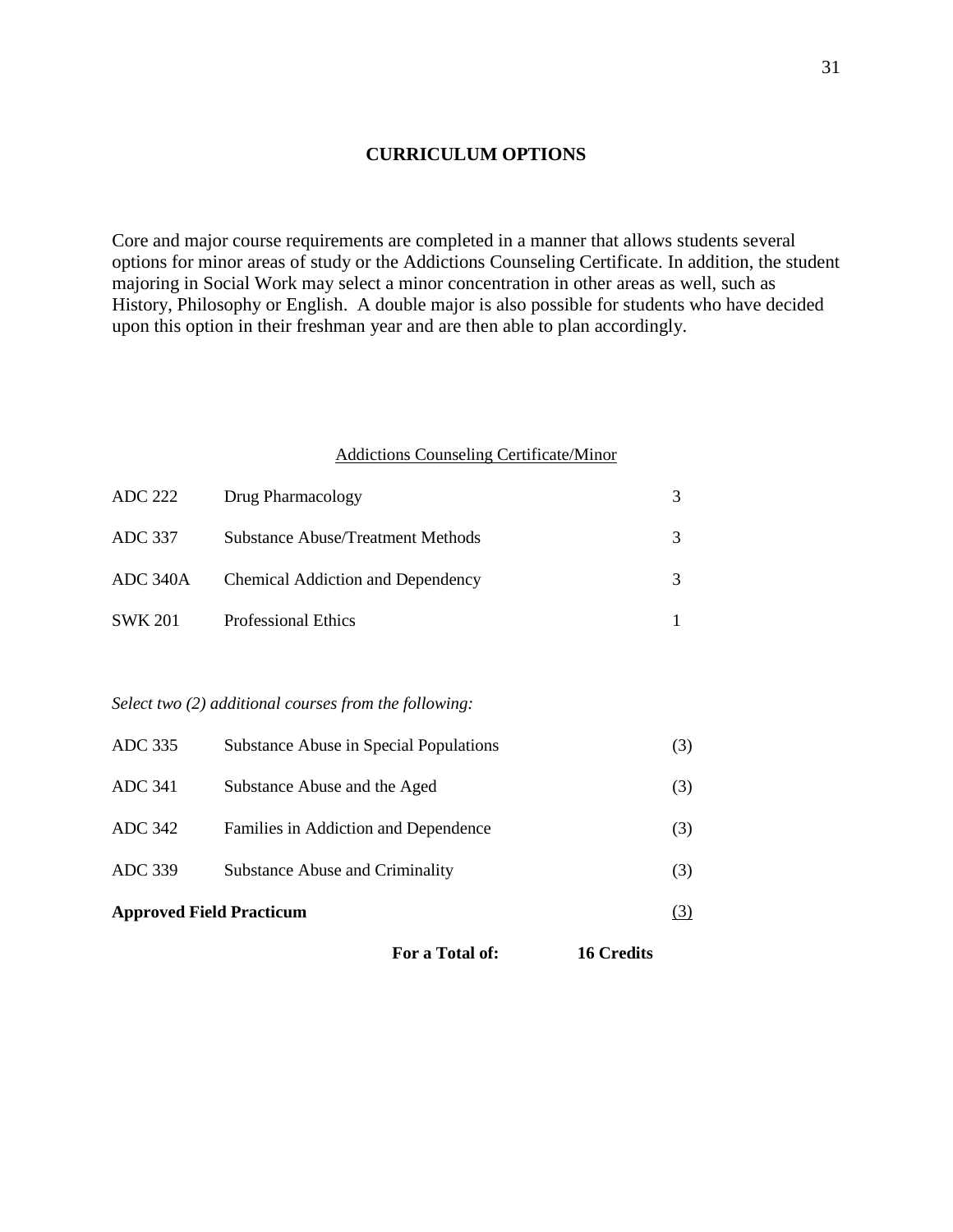### **Gerontology Minor**

|                                                         | For a Total of:                    | <b>15 Credits</b> |     |
|---------------------------------------------------------|------------------------------------|-------------------|-----|
|                                                         | <b>Approved Field Practicum</b>    |                   | (3) |
| <b>GER 480</b>                                          | <b>Independent Study</b>           |                   | (3) |
| <b>GER 413</b>                                          | Gerontology Co-op Education        |                   | (3) |
| <b>GER 470</b>                                          | Practicum                          |                   | (3) |
| <b>GER 410</b>                                          | <b>Adult Protective Services</b>   |                   | (3) |
| <b>GER 392</b>                                          | Seminar                            |                   | (3) |
| <b>GER 370</b>                                          | <b>Remotivation Therapy</b>        |                   | (3) |
| <b>GER 365</b>                                          | <b>Alzheimers Disease</b>          |                   | (3) |
| <b>GER 358</b>                                          | Counseling the Older Adult         |                   | (3) |
| <b>GER 341</b>                                          | Substance Abuse & the Aged         |                   | (3) |
| <b>GER 306</b>                                          | Health & Physiology of Aging       |                   | (3) |
| <b>GER 277</b>                                          | <b>Adult Development and Aging</b> |                   | (3) |
| Select three (3) additional courses from the following: |                                    |                   |     |
| <b>GER 375</b>                                          | Aging Policies and Programs        |                   | 3   |
| <b>GER 241</b>                                          | Introduction to Social Gerontology |                   | 3   |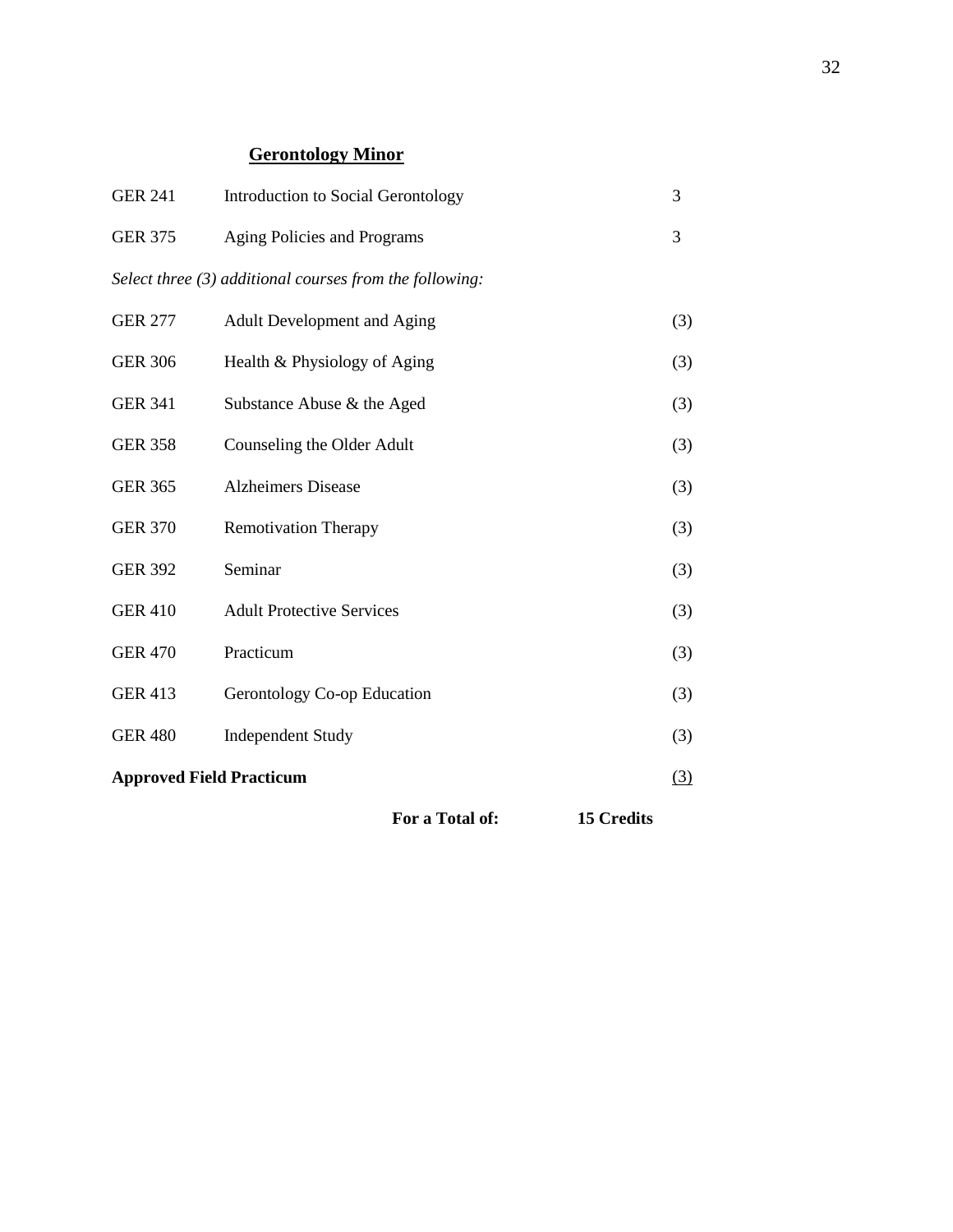### **ADMISSION, RETENTION AND TERMINATION POLICY AND PROCEDURE**

### Admissions

Social Work is the professional activity of helping individuals, families, groups and communities to enhance their capacity for social functioning and to create societal conditions favorable to their goals. To be effective as a social work practitioner requires an acceptance of and appreciation for wide diversities among the populations served. These diversities include race, color, sex, sexual orientation, age, religion, national origin, marital status, political belief, mental and physical disability, or any other personal characteristic, condition or status. As we practice social work in the twenty-first century, increasing diversity among the populations we serve demands that social work programs become even more vigilant in recruitment of students who both reflect and value diversity, especially as it exists within those at risk and vulnerable populations who historically have been most discriminated against and oppressed. It is the student who sincerely cares about the needs of others and who is both appreciative of and sensitive to issues of diversity that the Social Work Program seeks to attract and recruit.

### Freshmen Admission (Institutional)

Misericordia University accords students of any race, color, gender, age, creed, ethnic or national origin, disability, political orientation or sexual orientation all the rights, privileges, programs and activities generally made available to students of the University.

Admission of freshmen students into Misericordia University is based on a careful review of each applicant's grade point average, class rank, standardized test scores, high school history and extracurricular activities and guidance counselor recommendations. Freshmen students who indicate an interest in Social Work as a major are "conditionally admitted" for the purpose of academic advising and support, but form program admission will not occur until the end of the sophomore year and/or completion of a minimum of forty-five credit hours in liberal arts and social work core courses.

### Social Work Program Admissions Criteria

(Freshmen and Internal Transfers)

The following criteria are used in determining formal admission into the Social Work major:

- 1. Personal interview with a member of the full-time social work faculty;
- 2. Completion of a minimum of 45 credit hours, including all freshmen and sophomore social work core courses listed in the University catalog;
- 3. Attainment of a minimum grade of 2.00 in SOC 101: Comparative Sociology; SWK 251: Introduction to Social Welfare or SWK 101: Introduction to Social Work.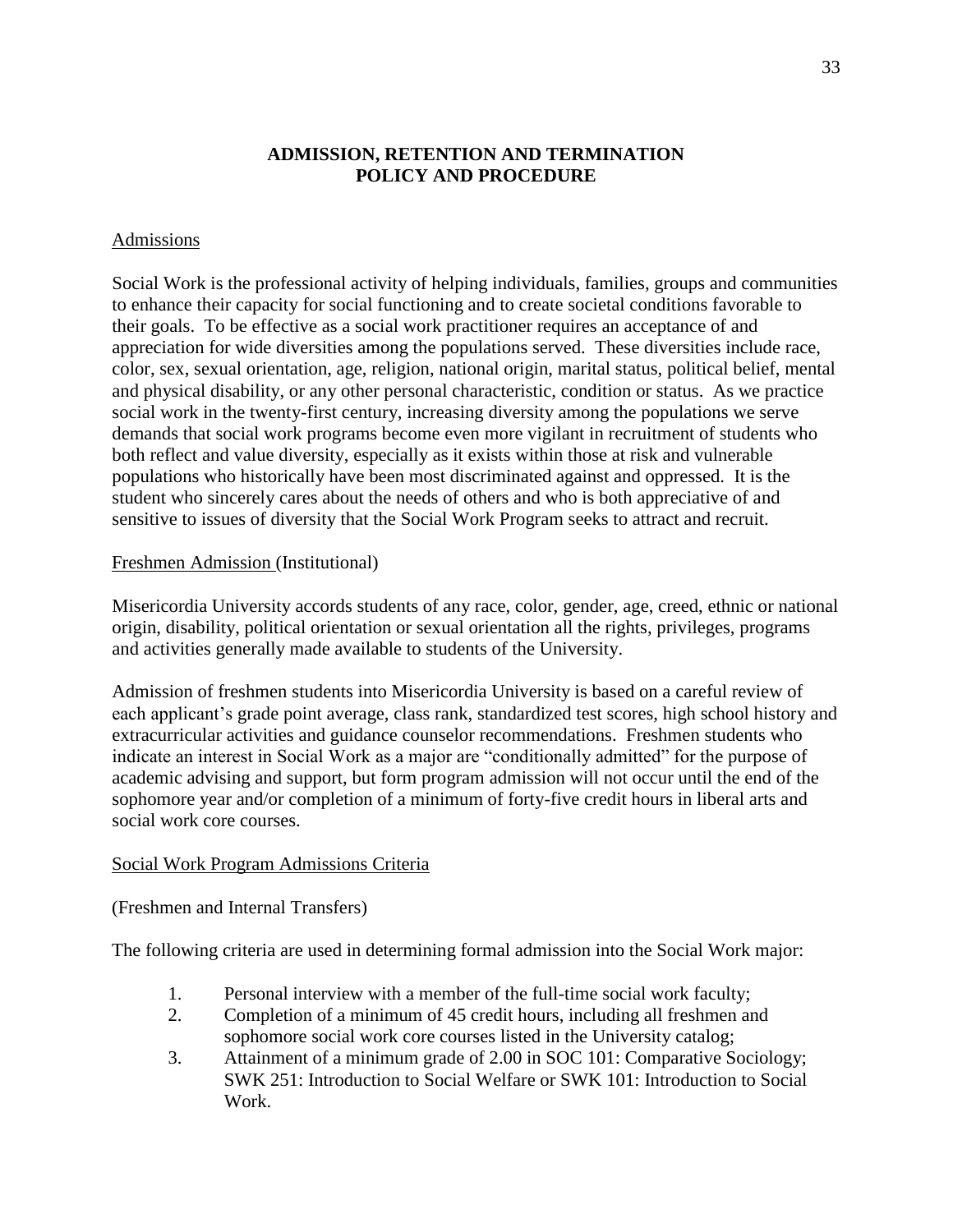- 4. Attainment of an overall G.P.A. of 2.50 and a minimum of 2.50 in SWK core courses.
- 5. Acceptance of and sensitivity toward diversities among people.
- 6. Emotional and mental maturity and stability for effective social work practice.
- 7. Values, ethics, and behaviors consistent with those of social work.
- 8. A personal statement and narrative response.

Any student not fulfilling the criteria above will be duly notified by the department chair of program probation or dismissal. Students placed on probation will be allowed one semester for grade replacements and /or other corrective actions. Students dismissed from the program will not be readmitted. Specific procedures for admissions can also be requested from the admission's office.

### Admission Procedures

Admissions decisions are made on an ongoing basis. Deadline dates for submission of personal statement and narrative response are minimally due before preparation for junior field education with field education placement requirements.

Upon initial confirmed enrollment into the social work major by the program director, students admitted into both program options are assigned a faculty advisor. The social work program utilizes faculty advisors to provide ongoing academic student support and monitoring in all program options.

Students must make an appointment with their faculty advisor to review their program status prior to submitting the personal statement and narrative response. The faculty advisor will review the student's progress to ensure compliance with academic eligibility criteria and sign the student's advisement form indicating that all criteria have been met. The signed advisement form and student personal statement and narrative must be in the student's file before junior field placement can begin.

Failure to correctly follow application procedures will result in delayed entry into the Social Work Program. This delay will minimally result in the student spending an additional semester to complete all requirements for the BSW degree.

### Social Work Program Admissions Criteria (External Transfer Students)

In addition to meeting all criteria for freshmen and internal transfers, external transfers must:

- 1. Provide two personal references defining their suitability for the Social Work Profession.
- 2. Complete a minimum of 15 academic credits at Misericordia University including SWK 101, Introduction to Social Work, SWK 251, Introduction to Social Welfare or SWK 252, Social Welfare Policies and Services.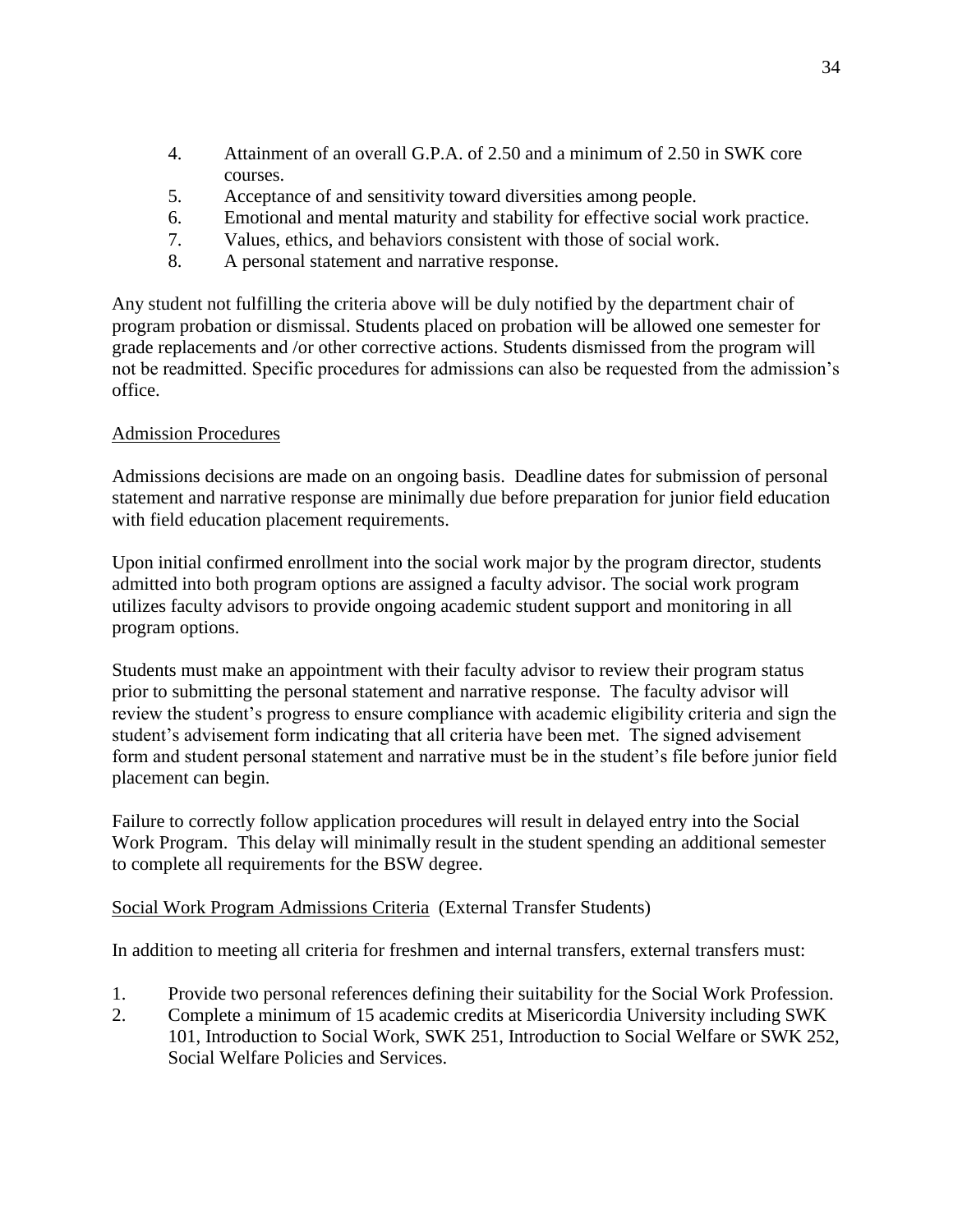### Program Actions on Admissions

The Program has three options with each program applicant:

- 1. Unconditional admission to the Social Work Program.
- 2. Continue conditional admission status in the Social Work Program for the following reasons:
	- a. Requirements have not been met;
	- b. Documents have not been filed;
	- c. An identified problem or potential problem needs to be resolved by student and faculty advisor. (Students admitted under conditional status are responsible for the following up on any concerns and reporting to the faculty advisor prior to the next convening meeting.)
- 3. Deny Admission.

### Personal Statement and Narrative Response

The personal statement and narrative response must be reflective and must demonstrate satisfactory written communication skills. The statement is viewed as a self-assessment tool, a vehicle to assist students in clarifying both short and long-term goals. The statement may also be shared with potential junior and senior agency field instructors (with the student's permission) as an additional means of personalizing the student prior to the field placement interview.

### *\* NOTE: All social work majors must apply for formal admission into the Social Work Program before entering SWK 371, Field Instruction I.*

### Admission Committee

Students will be admitted or denied admission to the BSW program by decision of a committee composed of all full-time members of the Social Work Program, currently three. The Committee's decision will be communicated in writing by the Program Chair to all students within three weeks after receipt of final grades for the semester in which they apply for formal admission.

### Program Gatekeeping Standards

Students should be cognizant that one of the primary roles of a social worker is to function as "gatekeeper" for the profession. It is, therefore, the responsibility of all social work faculty to ensure that students involved in the Social Work Program meet strict standards of academic and nonacademic eligibility deemed necessary for effective social work practice.

### Academic and Nonacademic Criteria for Admission and Retention

Academic criteria for admission and retention "Admissions Criteria for Freshmen and Internal Transfers."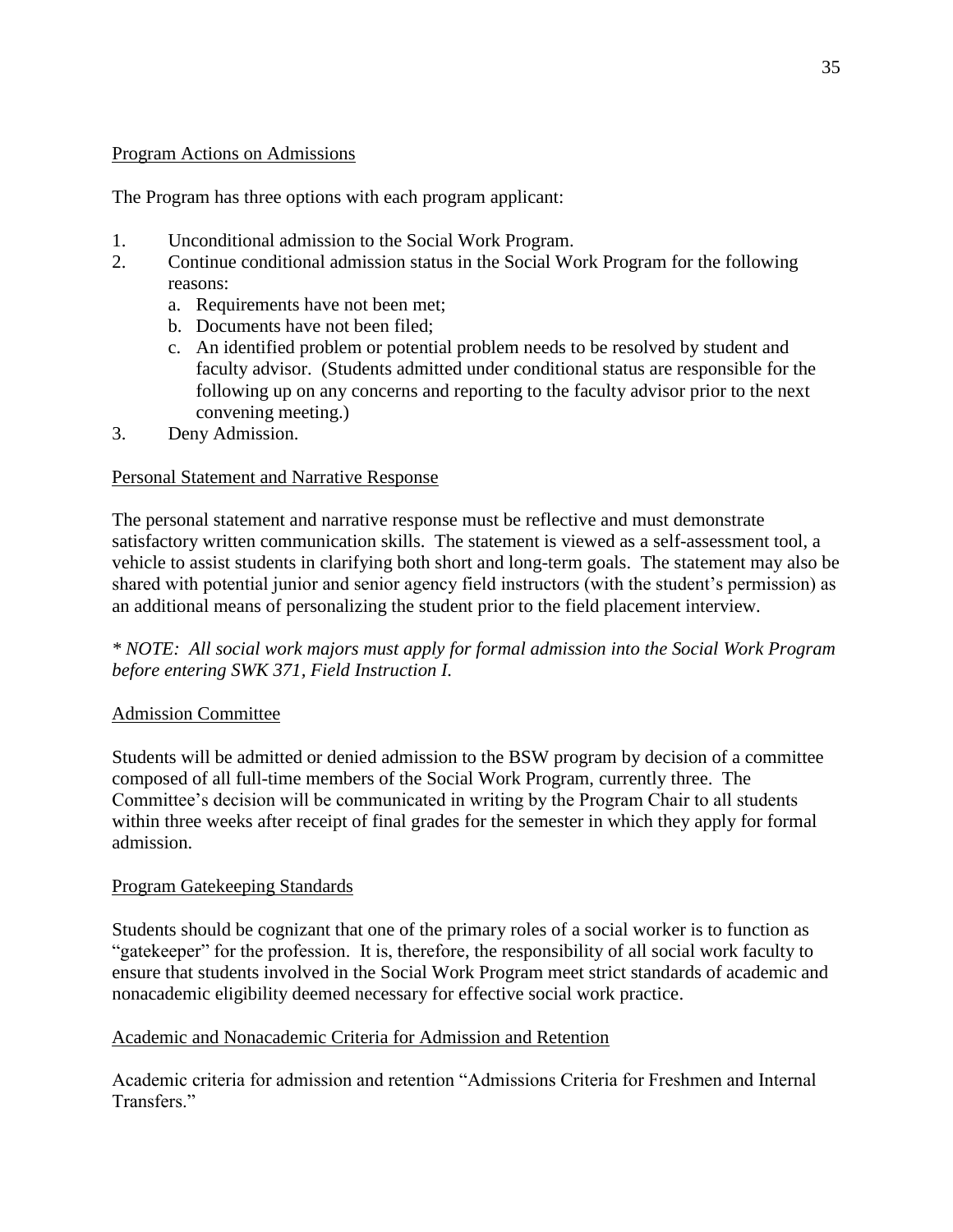Additional criteria for admission and retention in the BSW Program include:

- 1. The ability to communicate effectively, both orally and in writing, and the capacity to establish helping relationships;
- 2. Personal behavior and values which demonstrate compliance with the NASW Code of Ethics (NASWDC.org).
- 3. Personal Characteristics;
	- a. Ethics In addition to the academic expectations, social work students are expected to demonstrate professional behavior which reflects a commitment to the ethics of the social work profession. Behavior contrary to these ethics will be cause for review of the student's admission to the program or continued future as a social work major. Examples of behavior which would warrant such a review include derogatory oral and written statements towards or other actions that deny social justice for, students, faculty, and/or persons from populations reflecting racial, ethnic, handicapped status, religious, socioeconomic, gender, and sexual orientation differences.
	- b. Behavior Since the role of social worker involves helping people from a variety of backgrounds and with a wide range of problems, it is important that the social work student not permit personal issues to interfere with this role and that students have the emotional and psychological resources to render effective assistance to those in need. In instances where students demonstrate behavior which suggest that their own difficulties are not sufficiently resolved to be able to help and support others at this time, students may be denied admission to the program or once admitted may be asked to withdraw from the program until personal issues have been resolved. (students must consult with their faculty advisor for referral and advisement.)

In the infrequent case of "denial" or "admission with conditions", the Committee will provide a justification for their decision. The student may petition for a second review and appear before the Committee. He or she would present additional information in support of the request for a review of all information. If the student is again not satisfied with the recommendation of the Committee, he or she can appeal it through the University at-large appeal process.

Students who receive a grade of C-, D or F must see their advisor immediately to discuss their plan for grade improvement. **Students must receive a C or better in all Social Work courses in order to graduate with a Bachelor's degree in Social Work**. Students are only allowed to repeat a social work course (SWK) once. Students who fail to earn a C or better after two attempts will automatically be suspended from the Social Work Program for one semester. Readmission to the program and permission to once again enroll in the failed course will be considered after the Program Chair receives a letter from the student detailing his/her plan to improve academic performance.

Students have the right to appeal any and all decisions affecting their status through the Social Work Program and the University's at-large grievance process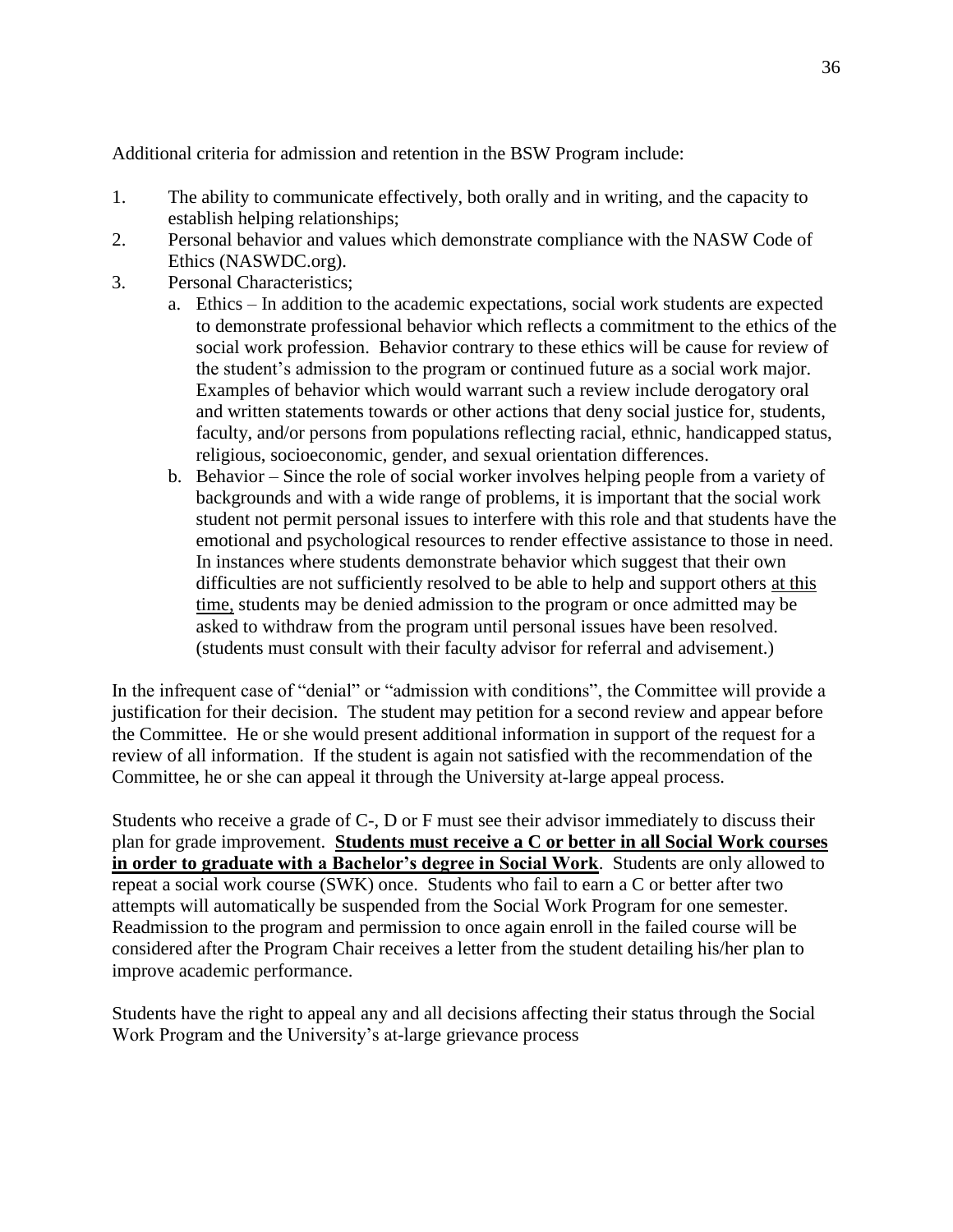### **TRANSFER CREDIT POLICIES AND PROCEDURES**

### Transfer Credit

The Social Work Program attempts to ensure that all students graduating from the University with a BSW degree have had similar academic experiences across all program options. It will accept academic coursework from other Council on Social Work Education accredited institutions if the course content of their social work courses reflect learning outcomes of similar courses at Misericordia University. It will, likewise, accept transfer credits from accredited twoand four-year institutions for coursework other than those designated "SWK".

The following policies apply to all transfer students:

- 1. Transfer credits must carry a "C" grade or better. University policy does not permit acceptance of any coursework with less than "C" level achievement.
- 2. Transfer courses are judged to be equivalent to a Misericordia University course if content parallels content areas of a similar course offering. The course syllabus must first be reviewed by the Registrar and then approved by the Social Work Program Director before it can be awarded academic credit.
- 3. Students seeking transfer credit in a social work course with a grade of "C" must demonstrate C+ (2.5) level attainment in "SWK" courses during their initial semester at Misericordia University. Failure to achieve a 2.5 G.P.A. will result in Program Probation.
- 4. **The Social Work Program does not allow credit for life experience or previous work experience, in whole or in part, to satisfy requirements for core field work within the Social Work Program**. In keeping with University policy, Prior Learning Assessment Credits and CLEP credits can be awarded for general education and nonmajor elective courses.

### Transfer Credit Procedures

The following procedures are employed in determining the validity of all transfer credits into the Social Work Program across all program options:

- 1. The Registrar and Social Work Program Chair will validate all transfer coursework from CSWE accredited institutions to ensure that the course content and the theoretical base is similar to that offered at Misericordia University. If the course is judged to be equivalent, the student is then exempted from taking this course. The same process is used for transfer credit from accredited two and four year institutions for coursework other than those in the Social Work Core Curriculum.
- 2. If the Registrar and Program Chair find that the course is not comparable, it will be awarded elective credit and the student will be required to take the course at Misericordia University.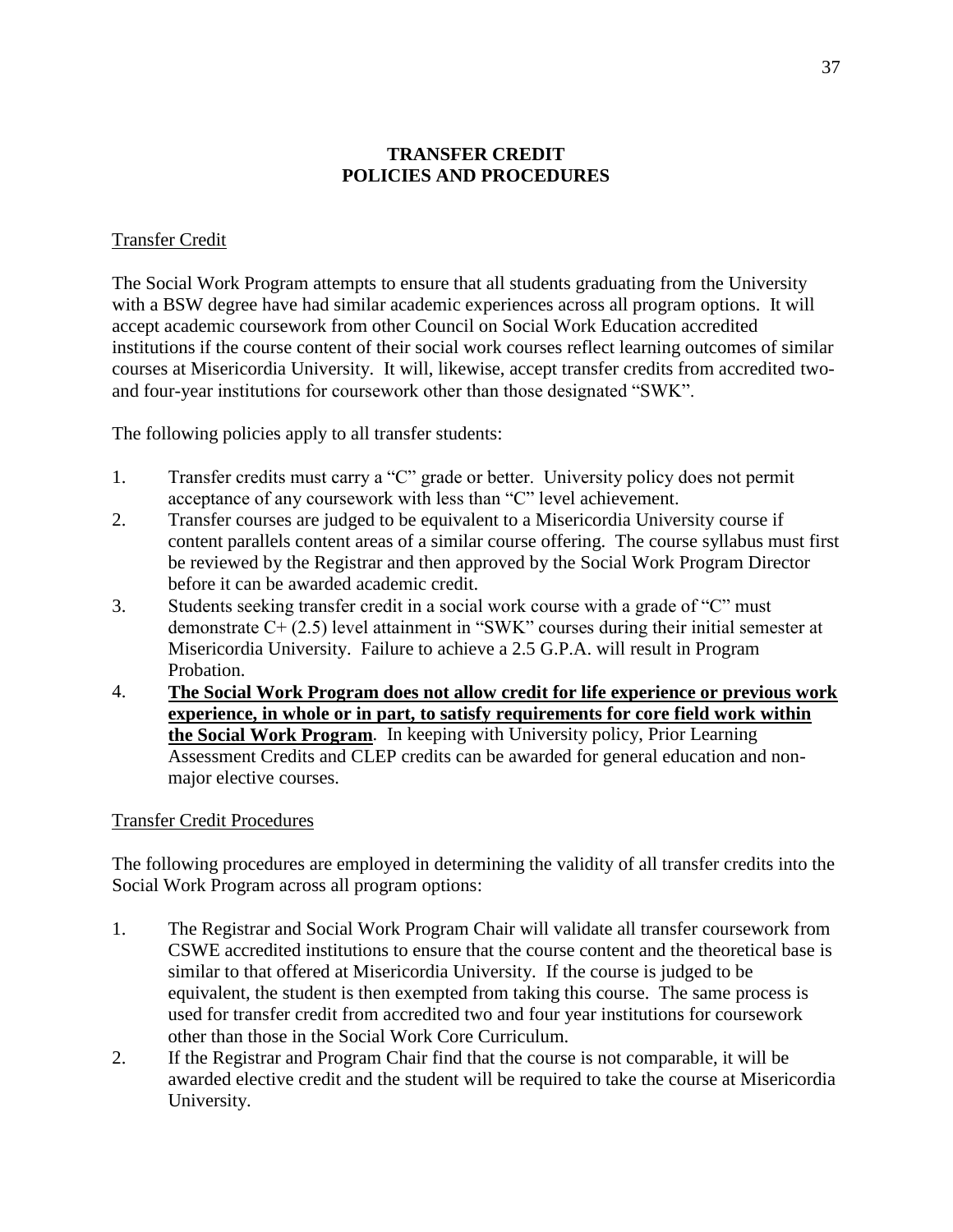- 3. Content validation of transfer courses can be accomplished in a number of ways including syllabi, college catalogs, field practicum evaluations, student interviews, and other supporting documentation.
- 4. Experiential Learning Credit may be awarded to students for general education and elective coursework, providing they have followed the procedures and directives found in the University Catalog.

### **BSW PORTFOLIO**

The student portfolio will address the expected *Competencies* (Objectives) and *Practice Behaviors* (Learning Outcomes). Each student will be required to gather and assemble demonstrable evidence of fulfilling each specified Objective/Outcome by the end of their senior year as part of the requirement for the Capstone Course. It can be anticipated that most, if not all, evidence will be completed in required social work coursework and fieldwork in the form of tests, papers, projects, syllabi, field logs or any other means of documenting outcome fulfillment. It will be the *student's responsibility* to periodically meet with their academic adviser to ensure portfolio progress.

### Purpose:

The purpose of the portfolio is to afford each senior social work student the opportunity to demonstrate an understanding and application of the knowledge, values and skills necessary for generalist professional baccalaureate social work practice and to document achievement of those program competencies and practice behaviors.

### Procedure:

Students can begin the process of documentation as early as their initial freshman semester. However, since most program outcomes evolve from material mastered in social work core courses beginning in the sophomore year, portfolio development will accelerate at this time. Internal transfer students, and especially those students who transfer into the BSW Program with Associate degrees from two-year institutions, will immediately begin documentation.

As noted in the objectives, the program views the field component as the primary means by which students can demonstrate achievement of program competencies and practice behaviors. Through assigned papers in both junior and senior field internships completion of most of the anticipated outcomes can be substantiated.

### Assembly and Evaluation

Portfolio submission occurs near the midpoint of the student's final semester. The portfolio must be submitted to the Capstone Course Instructor. All current full-time program faculty and the student's agency field supervisor will independently review each portfolio and assign a score.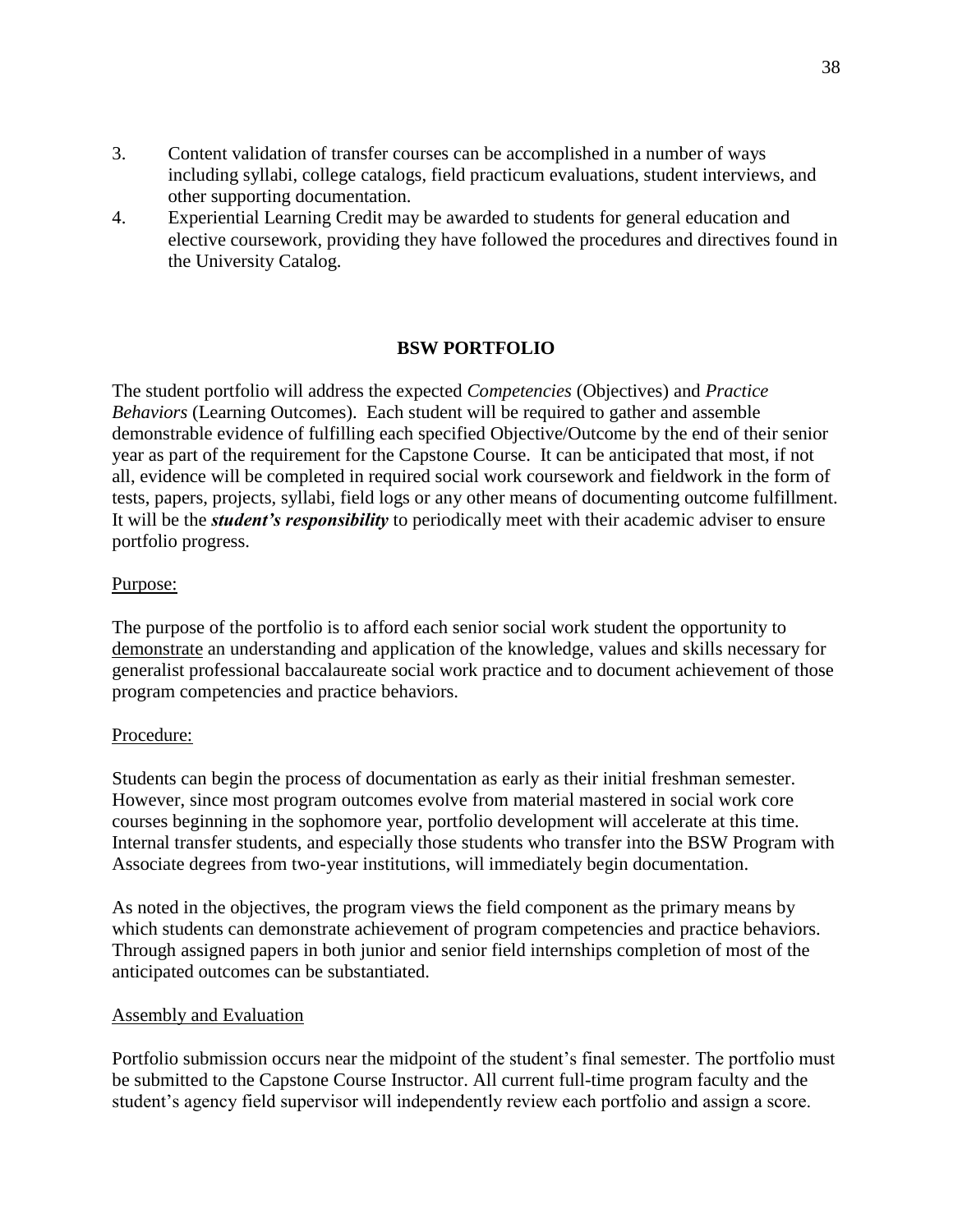An average of the three scores will be used to determine the student's final grade. The portfolio is a culmination of the learning through growth, education, and hands-on experiences as exhibited within folder. A guide to assembling this folder can be found on the Social Work web pages (under the academic tab).

### **STUDENT ADVISEMENT**

The Social Work Program views the advising process as an integral component of each student's educational experience at Misericordia University. Entering students from both program options are assigned a faculty advisor who continues in that position until the student graduates. The faculty advisor aids the student in educational planning; facilitates the student's university and program resources, and monitors the student's progress through the program. University policy requires that students from both programs meet in person or by a prearranged method of communication with their academic advisor once each semester to plan coursework for the following semester. Within the Social Work Program, students in both program options are encouraged to meet with his/her advisor more as needed. The nature of Social Work Education is such that a close and open relationship between students and faculty enhances the student's learning experience and aids in the student's acculturation into the profession of Social Work. There is a sharing of responsibility in the advisory process as both the student and his/her advisor have a mutual interest in planning and monitoring the student's progress through the program.

### Faculty Offices/Office Hours

All Social Work Program Full-time Faculty offices are located on the second floor of the Trocaire building.

Faculty office hours will be clearly posted on each faculty member's office door. If students cannot meet with faculty during regularly scheduled office hours, other times can be arranged at the faculty member's convenience.

### Faculty/Student Communication

Because of the relatively small size of the Social Work Program, informal channels of communication are usually effective in relaying messages from faculty to students and vice-versa. Students, however, should make a habit of checking their email regularly. All email communication should be through students' Misericordia University email accounts and not personal email accounts. Students from both program options should also frequent Misericordia website which contains special dates for social work programming. In addition, graduate school information and job postings can be found the Social Work Facebook page.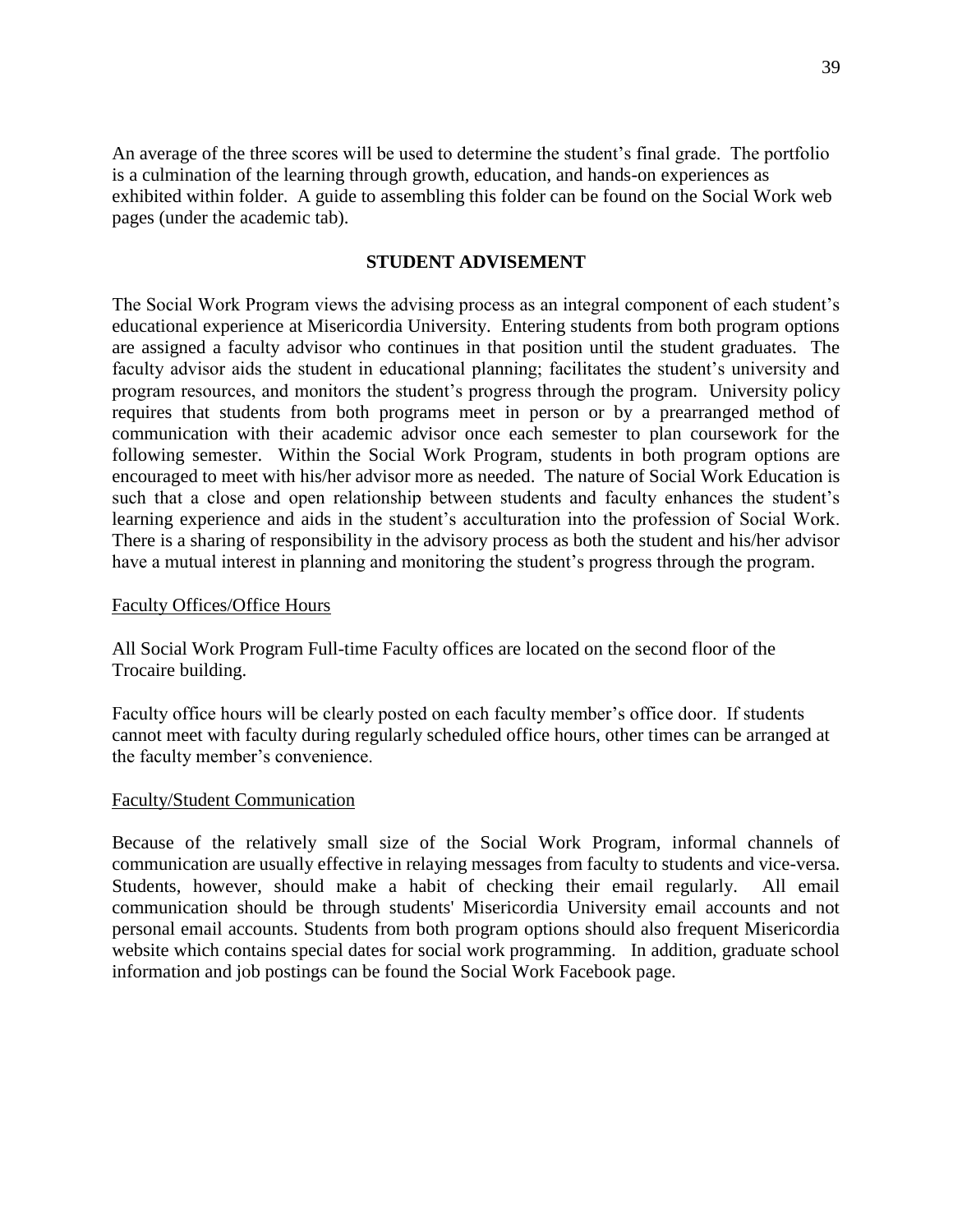### **FEES**

A fee of \$154 will be attached to students enrolled in SWK 366, SWK 367 , SWK 460 & SWK 490, which covers professional liability insurance, professional membership in the PA National Association of Social Workers and clinical records management, as well as the CHSE Administrative fee.

### **FIELD**

Field instruction is a requirement for Junior and Senior Social Work majors. Students entering the field must have a 2.5 Grade Point Average (GPA) in social work core courses and a G.P.A. of 2.5 overall. Transfer students entering the Junior year at Misericordia generally take their first field course during the spring Semester. Social work majors only may apply for junior and senior field assignments.

During their Junior year, students spend two days per week, a total of 200 hours for one semester, in an assigned agency. Senior concurrent placement entails two (2) full days per week for two (2) consecutive semesters (400 hours) in a social service agency. Block field assignment requires four and one-half  $(4 \frac{1}{2})$  days per week for one (1) semester (400 hours). All students enrolled in field attend a weekly field seminar on campus. The seminar involves one (1) hour for junior and senior concurrent students and two (2) hours for block students per week. All field work courses carry a course fee to pay for clearances, special training (HIPPA) and liability insurances.

### Field Instruction Prerequisites/Concurrents

Course prerequisites/corequisites for field are as follows:

- 1. Juniors must have completed **Introduction to Social Work, Introduction to Social Welfare,** and **Social Work Methods and Processes I.**
- 2. Seniors must have completed, in addition to the three (3) courses above, **Research Methods** and **Social Work Methods and Processes II.**
- 3. Students must produce documentation on all clearances including FBI, criminal background check, Child Abuse and HIPPA. Some field sites may require additional testing or immunizations as per their regulations and policies.
- 4. All students entering field must have a:
	- a. G.P.A. of 2.5 in social work core courses
	- b. G.P.A. of 2.5 overall
- 5. If students do not meet the 2.5 G.P.A. in social work core courses and 2.5 G.P.A. overall by the fall prior to entering the field, they will be placed on academic probation and notified via certified letter.
- 6. A student concern meeting will be scheduled when G.P.A. or prerequisite requirements are not met, and a remediation plan will be developed. Students must meet the established requirements above to remove themselves from probation prior to entering the field.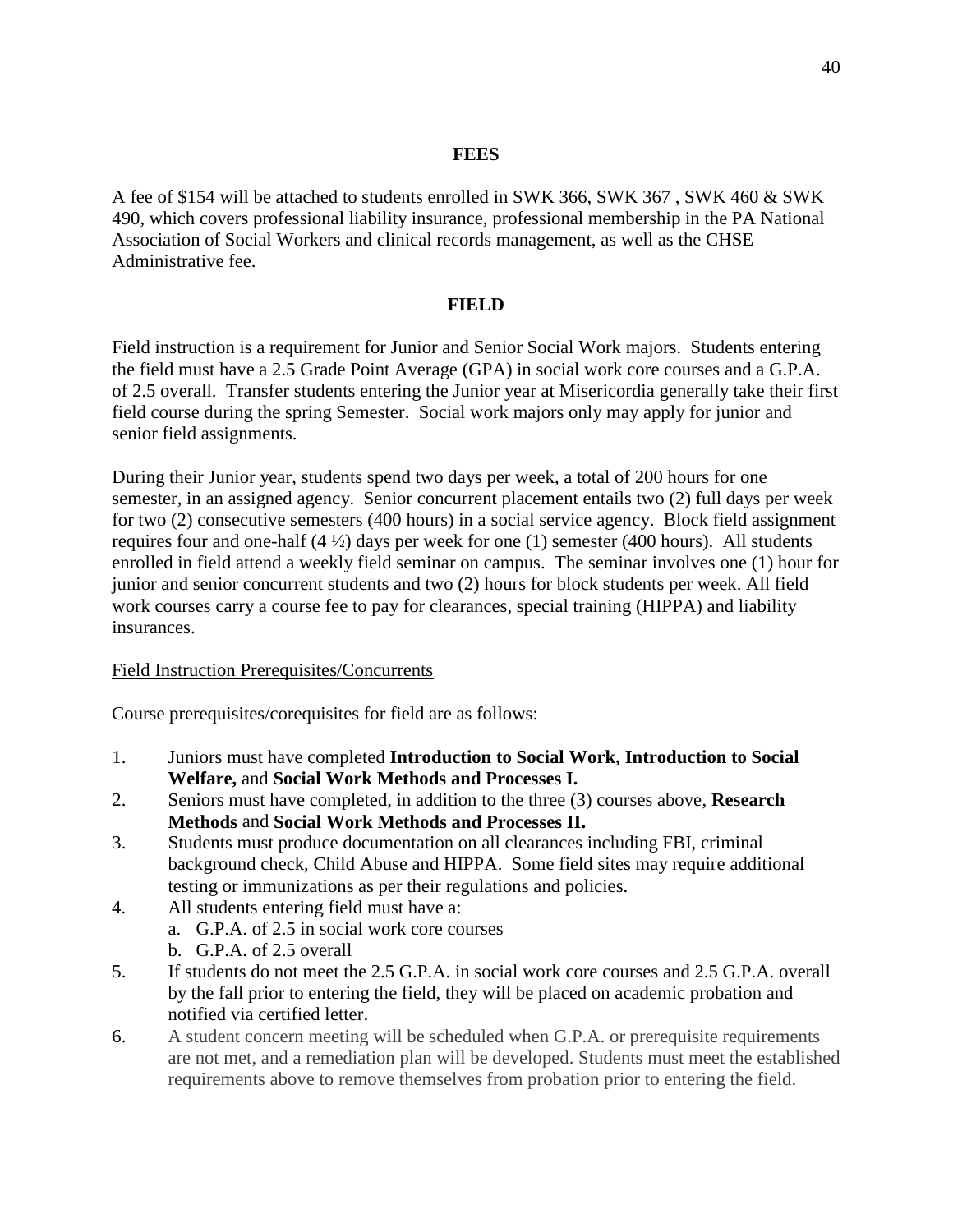7. If students do not meet the criteria to remove themselves from probation by the spring semester before being scheduled to enter junior field, they will have one additional semester to get off probation by the end of the fall semester before junior field is scheduled. If they fail to meet the requirements by this time they will be dismissed from the program.

### Transportation

Students must provide their own transportation to field agencies. Public transportation (bus service) is available from campus to various locations in the Wyoming Valley.

### Insurance

Students are required to have liability insurance before they enter field assignment. Liability insurance coverage will be provided by the University and assessed to the student's bill during their junior and senior years.

### Admission to Field Assignment

The Application Process for field assignment is as follows:

- 1. Students first submit a letter of intent to the Social Work Field Coordinator. (found on the MU website under Social Work/Forms)
- 2. All students then complete a Student Application and Profile which is also submitted to the Field Coordinator. (found on the MU website under Social Work/Forms)
- 3. After the application is reviewed by the Field Coordinator, the student schedules an interview the week following Advisement with the Field Coordinator to assess student interests, motivations, goals and type of agencies and population that would be most appropriate for each student.
- 4. The Field Coordinator then contacts agencies to determine if the are interested in and can accommodate a social work intern.
- 5. If the agency agrees to interview a student for possible placement, the Field Coordinator will send the student's Application and Profile to the potential student supervisor.
- 6. The Field Coordinator then gives the agency's address, potential supervisor's name and telephone number to the student. Within three days, the **STUDENT** then contacts the agency to arrange a pre placement interview. The interview will determine if the agency feels the student is appropriate for placement.
- 7. The Agency Supervisor will then notify the Field Coordinator of their decision to accept or reject the student for placement.
- 8. Students are advised that it is the agency's prerogative to accept or reject a potential student intern. Although most placements are reciprocally beneficial to the University, agency and student, it is the agency supervisor who gives of their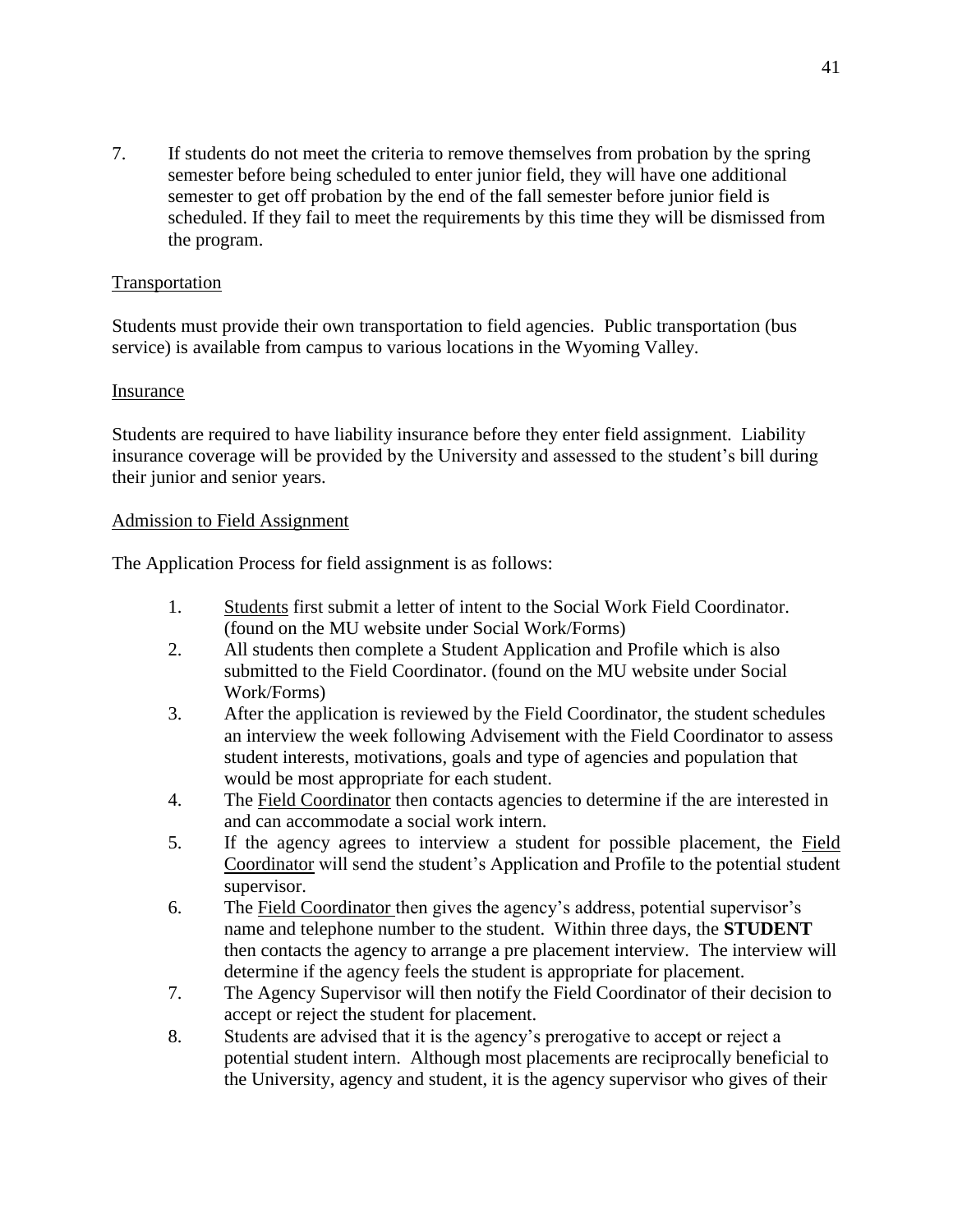time, energy, knowledge and skills to benefit the student and, therefore, must be comfortable with the student they choose for a supervised internship.

### Changing Field Assignments

Only under the most unusual and extenuating circumstances will a student be allowed to change field assignments once the semester has begun. Reasons such as, "I'm not busy enough," or "I don't like my placement," or "I've changed my mind about working with this population" are not extenuating circumstances. Any request to change agencies must be submitted in writing to the Field Seminar Leader. students will then discuss the request with the Field Coordinator. The Field Coordinator will then assess the circumstances surrounding the request and determine options available to the student.

The following are examples of typical field placements:

### Community Mental Health and Mental Retardation Agencies

Community Counseling Services of Northeastern PA

Step-by-step, Inc.

Northeast Counseling Services

Luzerne County MH/MR

### Children's Agencies:

Children and Youth Services of Luzerne, Lackawanna, Wyoming Co.

Children's Service Center

Wyoming Valley Children's Association

Institute for Human Resources

Children's Behavioral Health

### Volunteer Agencies:

Family Service Association of Wyoming Valley

Catholic Social Services

Victims Resource Center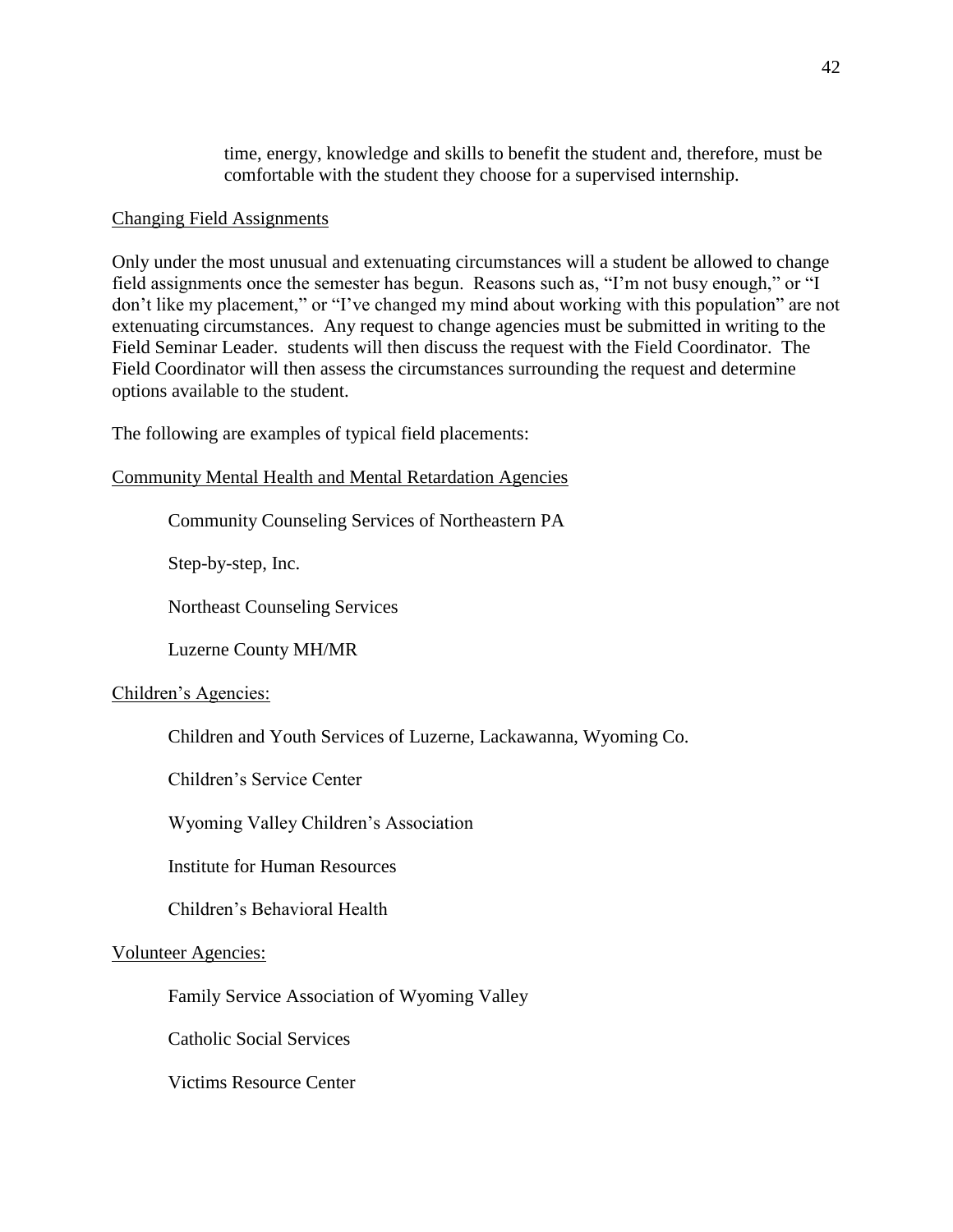Jewish Family Services

### Domestic Violence Service Center

### Residential Facilities:

Clark Summit State Hospital

Clem-Mar House (male and female facilities)

Clearbrook Manor/Lodge

St. Michael's

### Hospitals:

Geisinger

First Hospital Wyoming Valley

Community Medical Center

### Aging Services:

Luzerne/Wyoming Counties Bureau of Aging

Highland Manor

Wesley Village

Mercy Center

### Special Services:

United Cerebral Palsy

United Rehabilitation Services

The John Heinz Institute for Rehabilitation Medicine

American Red Cross

Wyoming Valley AIDS Council

Additional information regarding field placements will be found in the Student Field Handbook.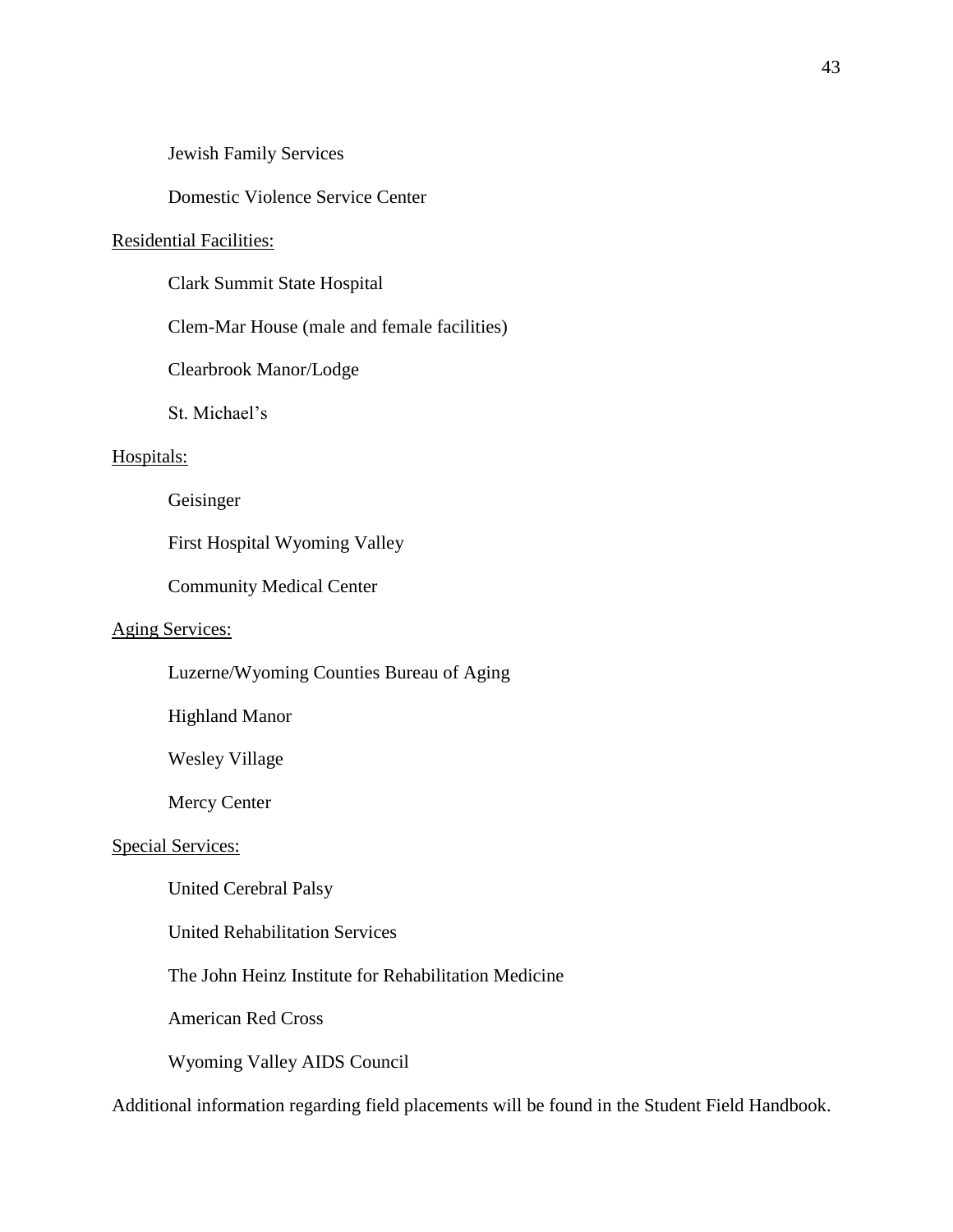### **STUDENT ASSOCIATIONS**

### Social Work Club

The Social Work Program sponsors a student organization open to all majors in all program options. The purpose of the organization is to allow students an opportunity to plan and implement academic, professional and social programs on campus. Club activities are designed to enhance the student's awareness of the profession and the field of Social Work. The club offers field trips, as well as professional programs several times during each semester. In many instances, the organization acts in an advisory capacity to the faculty with regard to issues of importance to students. Social Work majors are encouraged to join and be active within the organization. Please join this "group" under group emails for regular bulletins.

### Alpha Delta Mu, Social Work Honor Society

The Social Work Program is a charter member of Alpha Delta Mu, a National Social Work Honor Society. Criteria for membership is as follows:

- 1. A student must be a Social Work major in an accredited Social Work program.
- 2. The student must have achieved at least junior standing and completed a minimum of 30 credits at Misericordia University.
- 3. The student must have a G.P.A. of 3.25 or better.
- 4. The student must make application by March 30 of any given year and have recommendations from full-time social work faculty members at Misericordia University

Induction into Alpha Delta Mu occurs during a formal ceremony in the spring semester.

### **CIVILITY & PROFESSIONAL BEHAVIOR**

Students' appropriate efforts to gain knowledge is a fundamental right. Students will not be prohibited from exercising their constitutional rights or from other lawful activity guaranteed by the United States. These activities expressly include freedom of speech and dissent.

Misericordia University's Social Work Program subscribes to strict standards of ethical conduct for aspiring social work practitioners and adheres to those standards defined by the Code of ethics of the National Association of Social Workers (NASW). To this end, irresponsible and unethical acts such as cheating on exams, plagiarism and falsification of field logs or research materials will not be tolerated.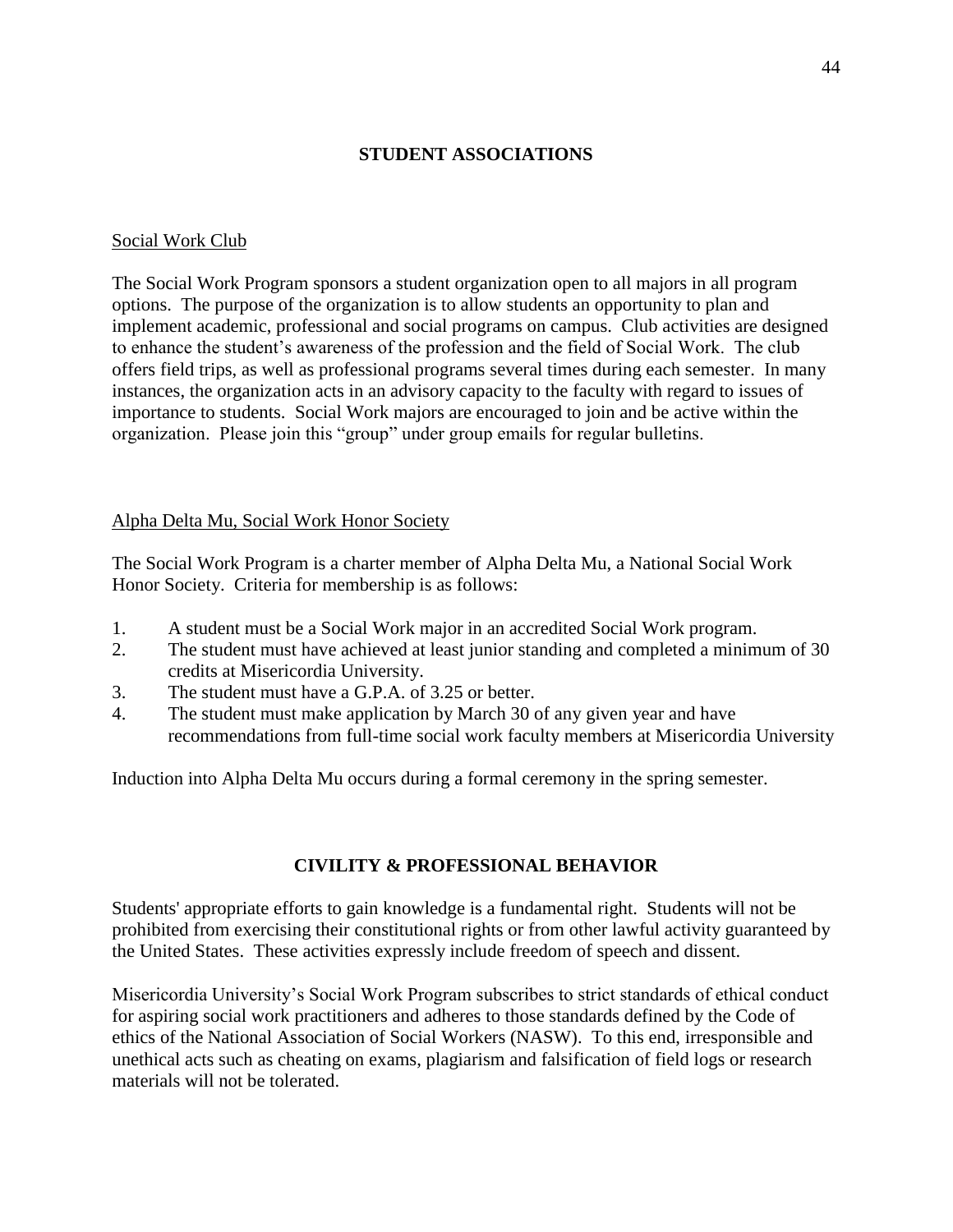The program views students' behavior in the classroom and field settings as reflective of their future behavior as social work practitioners. As professionals, these students will be intervening in the most private and sensitive areas of clients' lives, where ethical and responsible thoughts, words and actions will be paramount to their interventive efforts. Due to the professional and human service function of the social work profession, these expected behaviors are part of academic requirements and standards. Student misconduct that involves clients on or off campus or student conduct that is potentially dangerous to current or future clients constitutes a violation of social work academic standards. The faculty or college administrators shall follow these academic standards and initiate procedures for dismissal or restriction of offending students. To this end, students are expected to conduct themselves civilly and professionally when interacting with faculty, staff, students and community members in all affiliated university settings; whether a classroom, on-line or a field affiliation site.

Students who have impaired capacity to function as a social work practitioner will be recommended for termination if at least two social work faculty believe this course of action is necessary.

Documentation of reasons for dismissal include, but are not limited to, behaviors that violate the NASW Code of Ethics and/or universally acknowledged student conduct. Examples of such behavior include:

- 1. Cheating in whatever manner, during tests or examinations.
- 2. Proof of plagiarism in papers and other reports.
- 3. Falsification of research findings, methodologies or unethical activity connected with academic or professional research.
- 4. Falsification of field logs.
- 5. Blatant disrespect and/or disregard for issues of diversity with clients, students, faculty, staff or others.
- 6. Attending classes or field assignments under the influence of drugs or alcohol.
- 7. Sexual activity with clients including but not limited to kissing, fondling, or sexual intercourse.
- 8. Physical actions directed at clients, students, faculty or staff, such as hitting, spanking, or slapping.
- 9. Physical or emotional threats directed toward clients, students, faculty, or staff.
- 10. The acceptance of gifts of money from clients that are not considered standard payments for services received on behalf of the student's agency or field setting. Students shall not ask for nor expect gifts from clients.
- 11. Illegal or unethical behavior that limits or takes away client's rights or results in financial, material, or emotional loss for clients or gain for social work students.
- 12. Repeated breaches of confidentiality;
- 13. Intentional violation of agency policy and procedures;
- 14. Inappropriate conduct;
- 15. Threatening or engaging in physical abuse;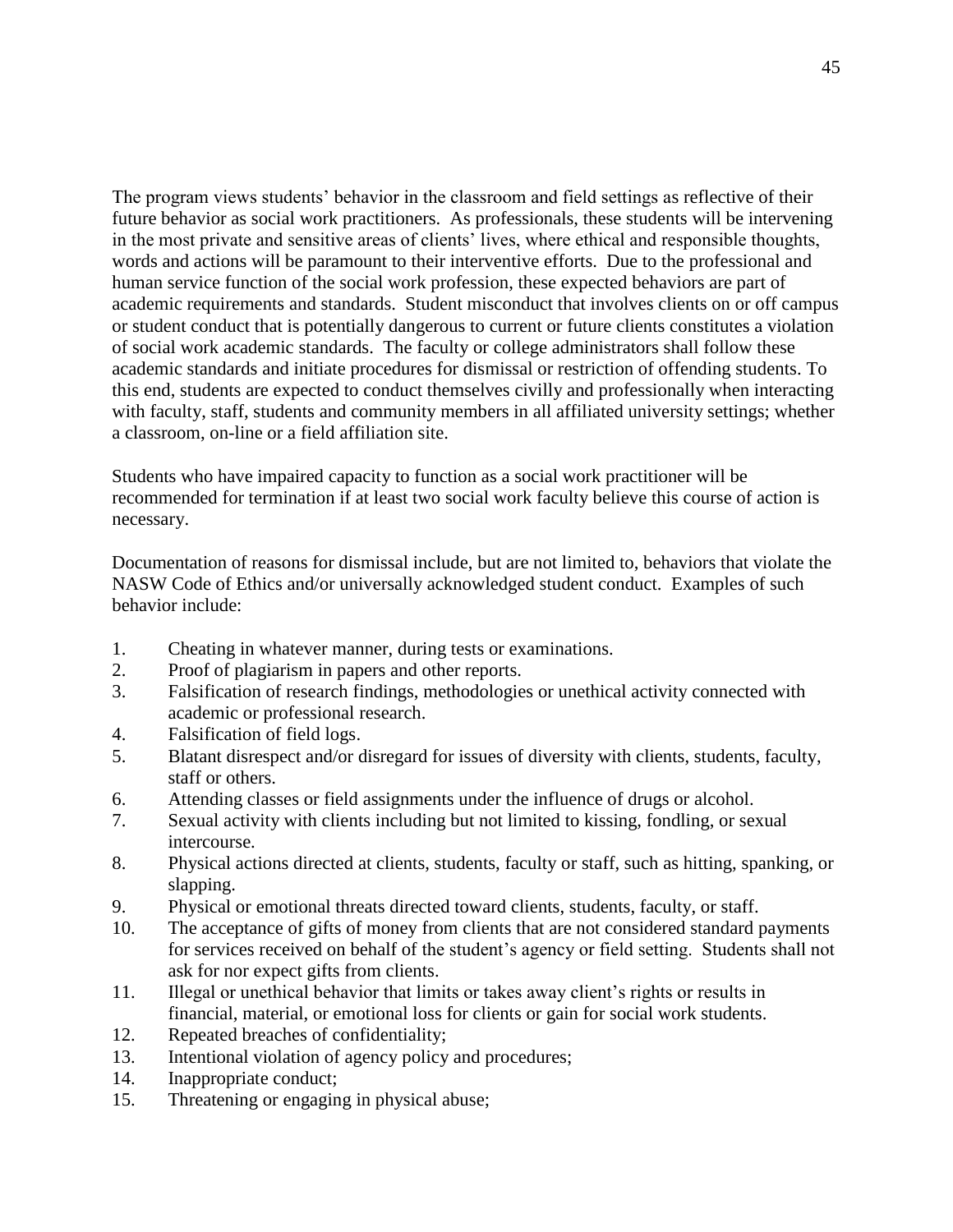- 16. Consistent tardiness or absence;
- 17. Reporting to placement under the influence of drugs or alcohol
- 18. Carrying weapons to field placements;
- 19. Theft of agency property;
- 20. Falsification of client records;
- 21. Blatant disregard for agency philosophy;
- 22. See also Student Conduct in this handbook.
- 23. Students are expected to display behaviors such as, but not limited to:
	- Arrive at class and field sites on time
	- Make proper notification of inability to attend scheduled classes and/or field practice.
	- Conduct themselves in a courteous and professional manner whether on or off-campus.
	- Turn off all cell phones and electronic devices, or put into silent/vibrate mode, during class and when in client care environments. **Cell phone conversation or text messaging during class or field experiences (unless directly related to field practice) are not permitted.**
	- Address faculty, peers and community partner representatives respectfully and by appropriate titles, i.e. "Dr." or "Professor". Addressing faculty or professional community partner individuals by first names is only appropriate when individuals request one does not use their professional title when addressing them.
	- Avoid disruptive behaviors such as, but not limited to, social conversation with peers during classroom or field learning activities; speaking out of turn during directed discussions; monopolizing discussions; and using aggressive or offensive language.
	- For any field or practicum experience disruptive behavior also includes when a student, under their own directive, calls a community partner seeking field placement, despite instructions by university personnel such as faculties or field placement coordinators not to call. Other examples include, clear violations of agency policy/procedures. The Agency Field Instructor may perceive a student's behavior in the field to contraindicate adequate functioning as a professional social work practitioner. Should problems arise that cannot be resolved between the student and agency field instructor, the instructor can recommend either termination of placement or termination of the student's status as a social work major.
	- Be properly attired in the Misericordia University dress code for all field experiences.
	- To not defame others or conduct one-self negatively while representing the University, its programs, or its faculties on-campus or in the community. Use appropriate Netiquette in any electronic correspondences.

### **Any student who fails to abide by the Civility & Professional Behavior policy will be subject to the following disciplinary actions:**

**1. First offense** –The student is given a written warning from the faculty member involved which will be documented in the student's advising notes and signed by the student. Should the gravity of the first offense be severe, the student may have additional sanctions imposed, including those normally invoked for a second offense. If the student does not comply with this